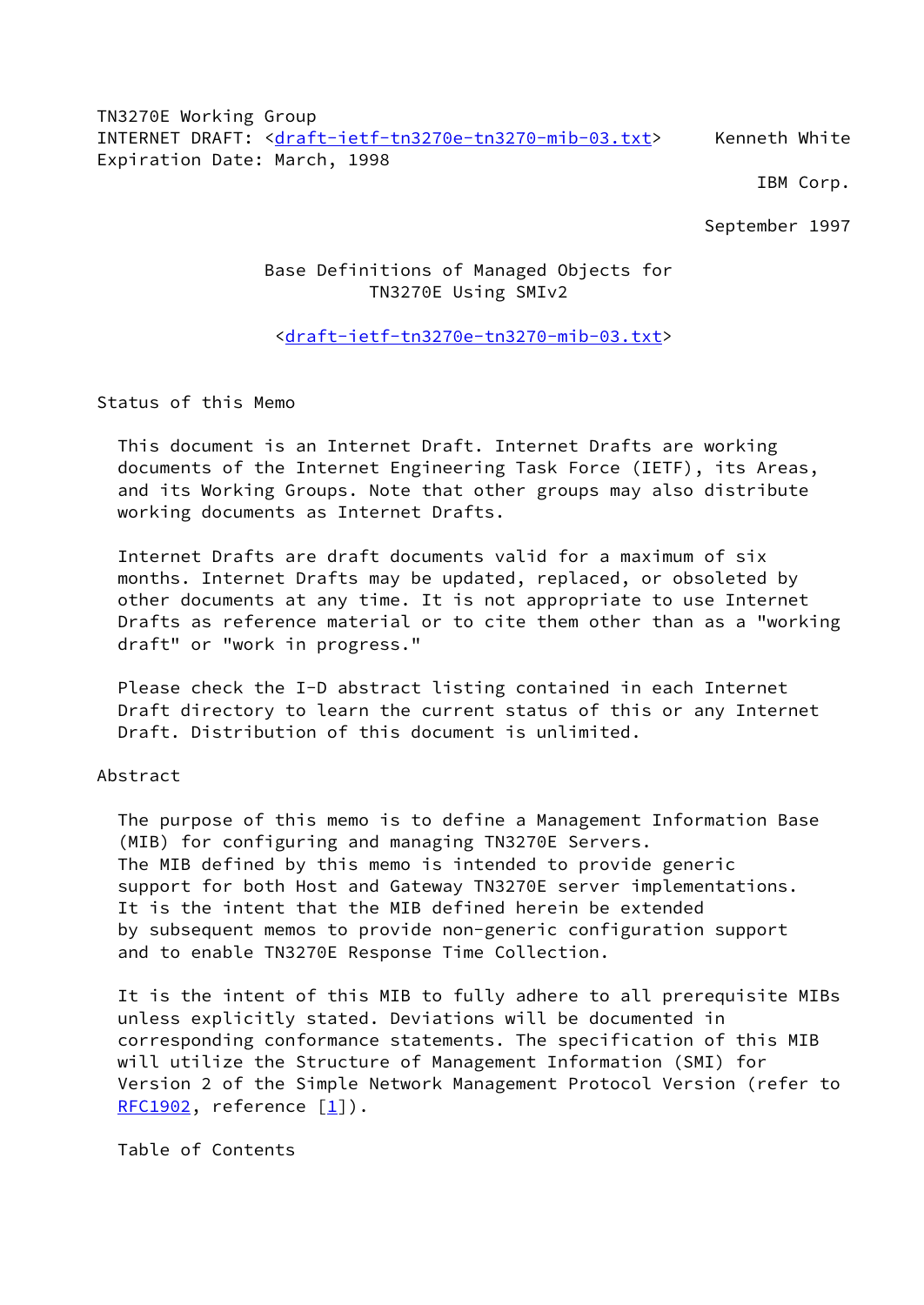# <span id="page-1-0"></span>White TN3270E Management Information Base (TN3270E-MIB) 13 September 1

| 2.0 The SNMPv2 Network Management Framework 2 |                                                                         |
|-----------------------------------------------|-------------------------------------------------------------------------|
|                                               |                                                                         |
|                                               |                                                                         |
|                                               |                                                                         |
|                                               |                                                                         |
|                                               |                                                                         |
|                                               |                                                                         |
| 3.2 TN3270E Server Resource Configuration 6   |                                                                         |
| 3.3 Resource/Client Address Mappings 6        |                                                                         |
|                                               |                                                                         |
|                                               |                                                                         |
|                                               |                                                                         |
|                                               |                                                                         |
|                                               |                                                                         |
|                                               |                                                                         |
|                                               |                                                                         |
|                                               |                                                                         |
|                                               | 3.3.3 TCP Connection Table Additions 6<br>5.0 Security Considerations36 |

## <span id="page-1-1"></span>[1](#page-1-1). Introduction

 This document is a product of the TN3270E Working Group. Its purpose is to define a MIB module for extending the traditional MIBs supported by a TCP/IP implementation for configuration and management of TN3270E servers.

<span id="page-1-2"></span>[2](#page-1-2). The SNMPv2 Network Management Framework

 The SNMP Network Management Framework presently consists of three major components. They are:

- o the SMI, described in [RFC 1902](https://datatracker.ietf.org/doc/pdf/rfc1902)  $[1]$  $[1]$ , the mechanisms used for describing and naming objects for the purpose of management.
- o the MIB-II, STD 17, [RFC 1213](https://datatracker.ietf.org/doc/pdf/rfc1213)  $[5]$  $[5]$ , the core set of managed objects for the Internet suite of protocols.
- o the protocol, [RFC 1157](https://datatracker.ietf.org/doc/pdf/rfc1157) [\[9](#page-41-2)] and/or [RFC 1905](https://datatracker.ietf.org/doc/pdf/rfc1905) [\[7](#page-41-3)] the protocol for accessing managed information.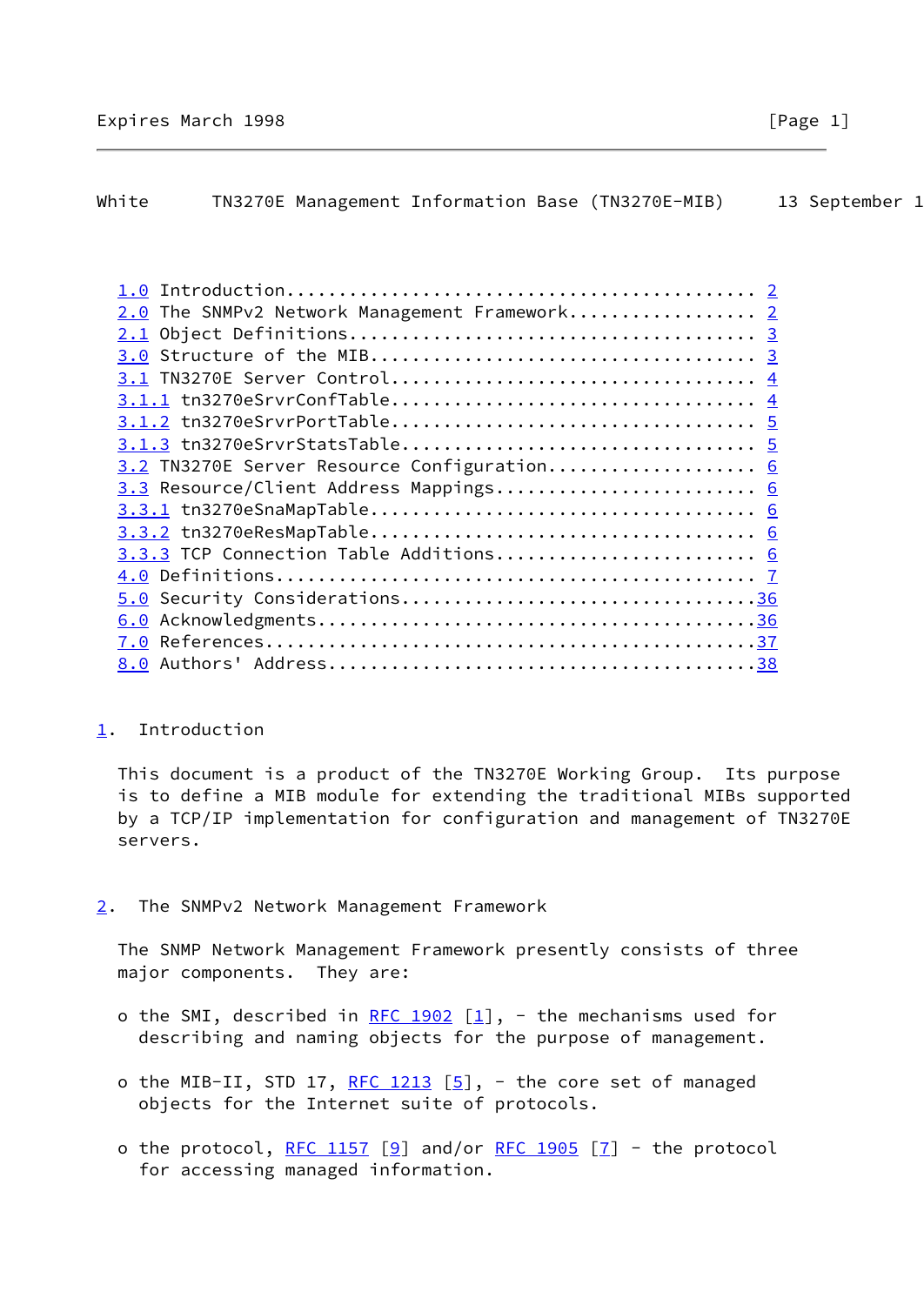Textual conventions are defined in [RFC 1903](https://datatracker.ietf.org/doc/pdf/rfc1903)  $[6]$  $[6]$ , and conformance statements are defined in RFC  $1904$   $[8]$  $[8]$ .

 The Framework permits new objects to be defined for the purpose of experimentation and evaluation.

Expires March 1998 **Expires** March 1998

<span id="page-2-1"></span>White TN3270E Management Information Base (TN3270E-MIB) 13 September 1

 This memo specifies a MIB module that is compliant to the SNMPv2 SMI. A semantically identical MIB conforming to the SNMPv1 SMI can be produced through the appropriate translation.

### <span id="page-2-0"></span>[2.1](#page-2-0). Object Definitions

 Managed objects are accessed via a virtual information store, termed the Management Information Base or MIB. Objects in the MIB are defined using the subset of Abstract Syntax Notation One (ASN.1) defined in the SMI. In particular, each object object type is named by an OBJECT IDENTIFIER, an administratively assigned name. The object type together with an object instance serves to uniquely identify a specific instantiation of the object. For human convenience, we often use a textual string, termed the descriptor, to refer to the object type.

#### <span id="page-2-2"></span>[3](#page-2-2). Structure of the MIB

The TN3270E-MIB is split into the following components:

- o TN3270E Server Control
- o TN3270E Server Resource Configuration
- o Resource/Client Address Mappings

 The TN3270E-MIB is defined primarily for TN3270E servers. This memo does not explicitly address use of the MIB by TN3270 servers that do not support the TN3270E protocol. Although a significant number of the objects do apply in the TN3270-only case, the case was not addressed since it is unlikely that a TN3270-only server would implement this MIB.

The SYSAPPL-MIB, reference  $[12]$  $[12]$ , is a prerequisite for the TN3270E-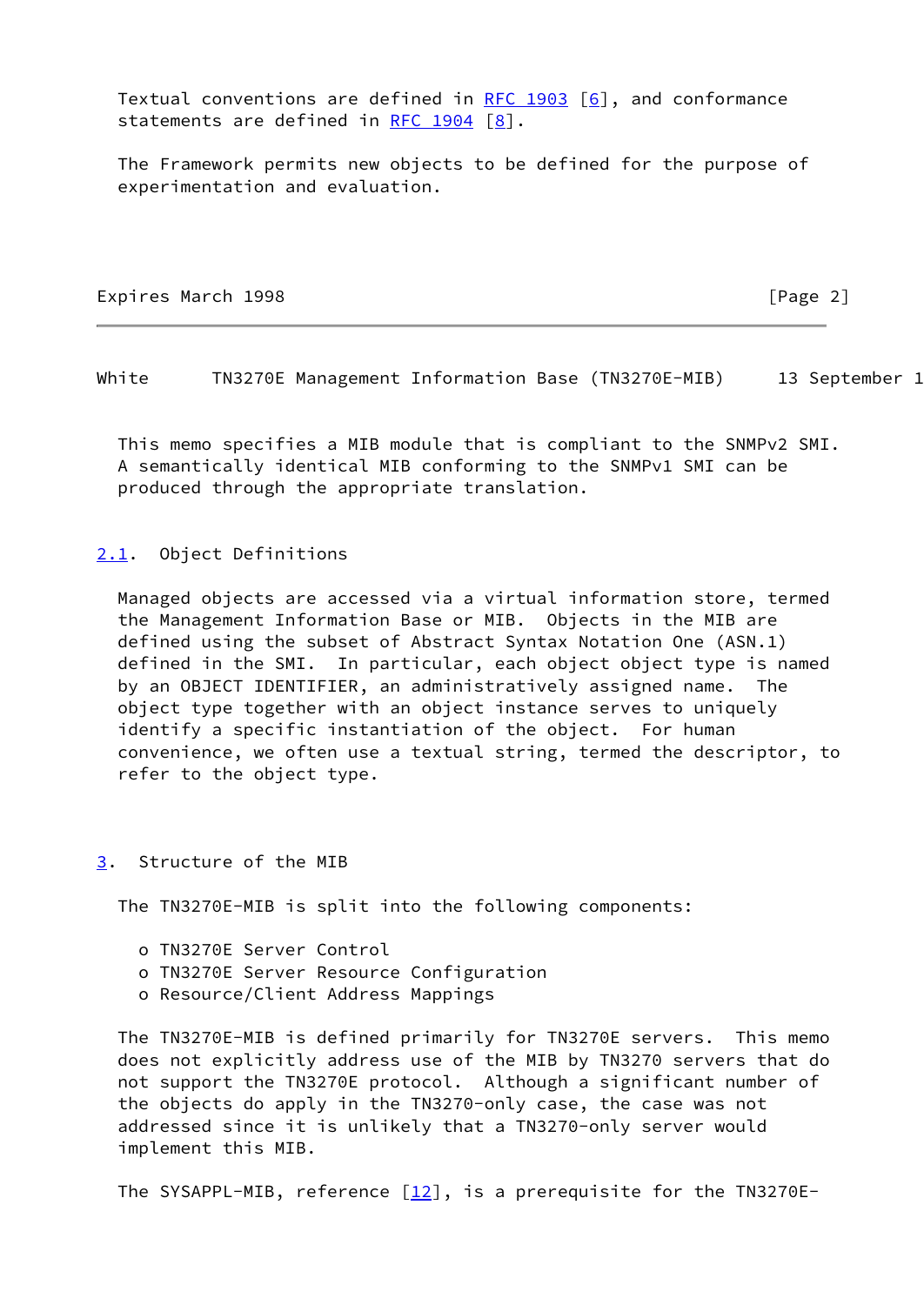MIB, so that the Utf8String Textual Convention (TC) can be imported. This TC, which is used for some MIB objects containing textual information, enables internationalization of text strings, whereas the DisplayString TC does not.

 The MIB defined by this memo handles both IPv4 and IPv6 addressing. Two Textual Conventions, Tn3270eAddrType and Tn3270eTAddress, are defined for this purpose. Tn3270eTAddress is essentially equivalent to TAddress, defined by [RFC 1903.](https://datatracker.ietf.org/doc/pdf/rfc1903) The difference is that Tn3270eTAddress allows a null-length octet string, while TAddress doesn't. Allowing a null IP Address is important, since in places Tn3270eTAddress object values are used as a component of an object instance, and need not actually contain an IP Address. In general, use

Expires March 1998 **Expires March 1998 Expires March 2018** 

<span id="page-3-1"></span>White TN3270E Management Information Base (TN3270E-MIB) 13 September 1

 of Tn3270eTAddress replaces the prior use of IpAddress to represent IP Addresses.

 Tn3270eAddrType is functionally equivalent to the TDomain TC, also defined by [RFC 1903](https://datatracker.ietf.org/doc/pdf/rfc1903). TDomain uses an OID to identify the contents of a TAddress object. Tn3270eAddrType was chosen over TDomain because, with a SYNTAX of Unsigned32 (enumeration type), it is much simpler than an OID to specify in an instance identifier.

#### <span id="page-3-0"></span>[3.1](#page-3-0). TN3270E Server Control

 This group of objects provides for TN3270E server configuration, and consists of:

- o tn3270eSrvrConfTable
- o tn3270eSrvrPortTable
- o tn3270eSrvrStatsTable

## <span id="page-3-2"></span>[3.1.1](#page-3-2). tn3270eSrvrConfTable

 The tn3270eSrvrConfTable contains a set of objects primarily for configuring and managing a TN3270E server. As with most of the other tables in the TN3270E-MIB, this table is indexed by an unsigned integer, tn3270eSrvrConfIndex. This primary index element enables support of multiple TN3270E servers on the same host. Within a host, tn3270eSrvrConfIndex values must be unique, and need not be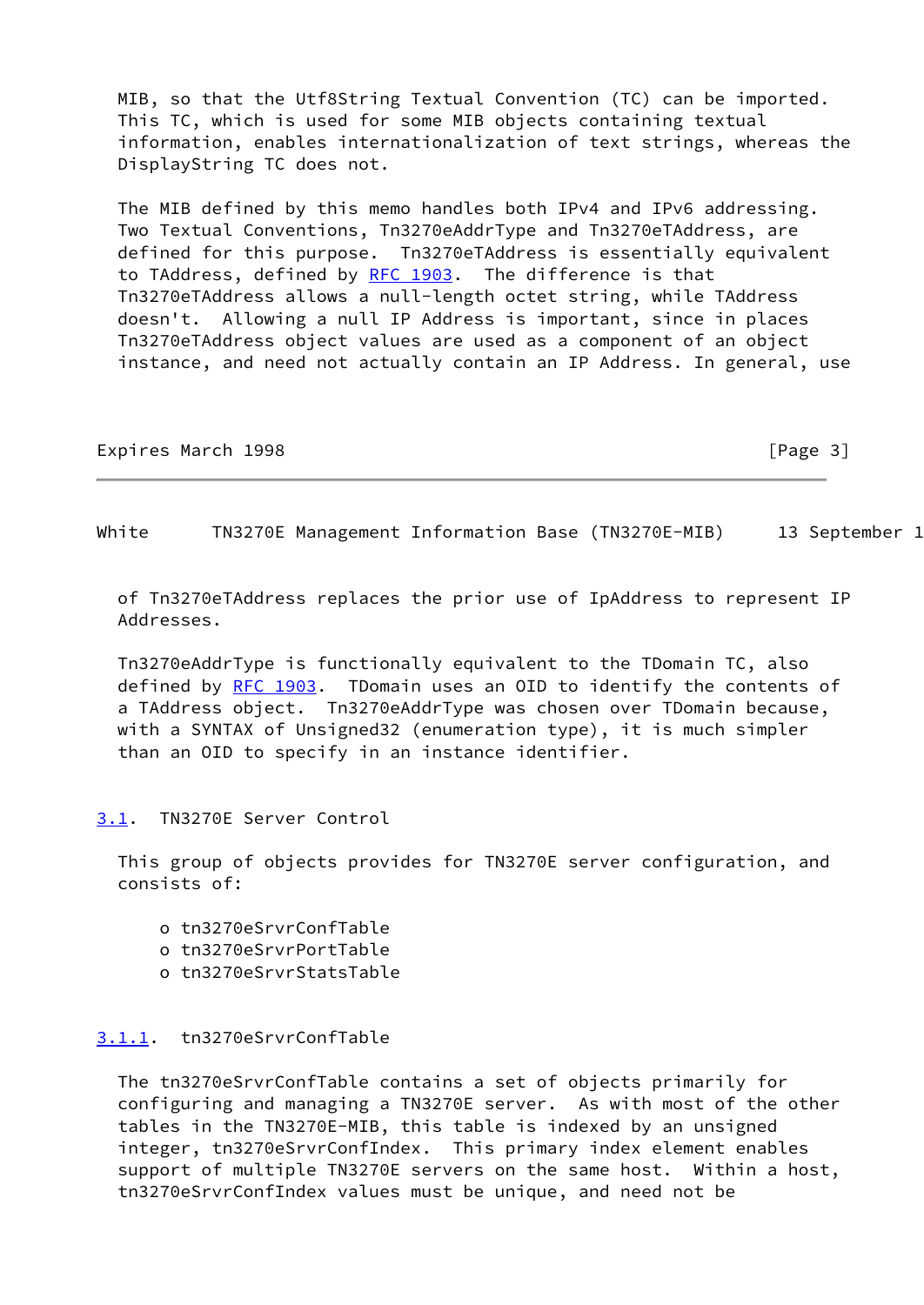contiguous; otherwise these values are implementation-dependent.

 An earlier version of this memo had used the local IP Address associated with a TN3270E server along with tn3270eSrvrConfIndex as the primary indexes into most of its tables. Use of a local IP Address was thought to enable use of these tables by management applications. This approach was dropped, since it introduces a level of complexity into MIB table indexing for little actual benefit.

 tn3270eSrvrConfInactivityTimer defines the inactivity period for TN3270 and TN3270E Sessions. tn3270eSrvrConfSessionTermState defines how a session should be terminated. The three objects:

- o tn3270eSrvrConfActivityCheck
- o tn3270eSrvrConfActivityTimeout
- o tn3270eSrvrConfActivityInterval

 define the parameters for performing the "Telnet Timing Mark Option" as defined by [RFC 860](https://datatracker.ietf.org/doc/pdf/rfc860) [\[3\]](#page-41-6). The object tn3270eSrvrConfActivityCheck is defined to enable selection of either a NOP command or a TIMEMARK

Expires March 1998 **Expires March** 1998

<span id="page-4-1"></span>White TN3270E Management Information Base (TN3270E-MIB) 13 September 1

 command. Sending a NOP command results in less overhead then a TIMEMARK command, since a client doesn't send a reply.

 The objects tn3270eSrvrConfAdminStatus and tn3270eSrvrConfOperStatus enable remote starting and stopping of a TN3270E server. tn3270eSrvrConfFunctionsSupported indicates which of the TN3270 and TN3270E options a server supports. The object tn3270eSrvrConfSessionTermState defines as a global option the processing steps that a TN3270E server should perform when a TN3270E session terminates with respect to the associated TCP connection. The object tn3270eSrvrConfSrvrType indicates whether the TN3270E server represented by the tn3270eSrvrConfEntry is a host or a gateway server. The object tn3270eSrvrConfContact provides a scratch pad area for a TN3270E server administrator to store information for later retrieval. The object tn3270eSrvrConfRowStatus provides the capability to perform remote creation and deletion operations on this table.

## <span id="page-4-0"></span>[3.1.2](#page-4-0). tn3270eSrvrPortTable

The tn3270eSrvrPortTable exists in order to assign and retrieve the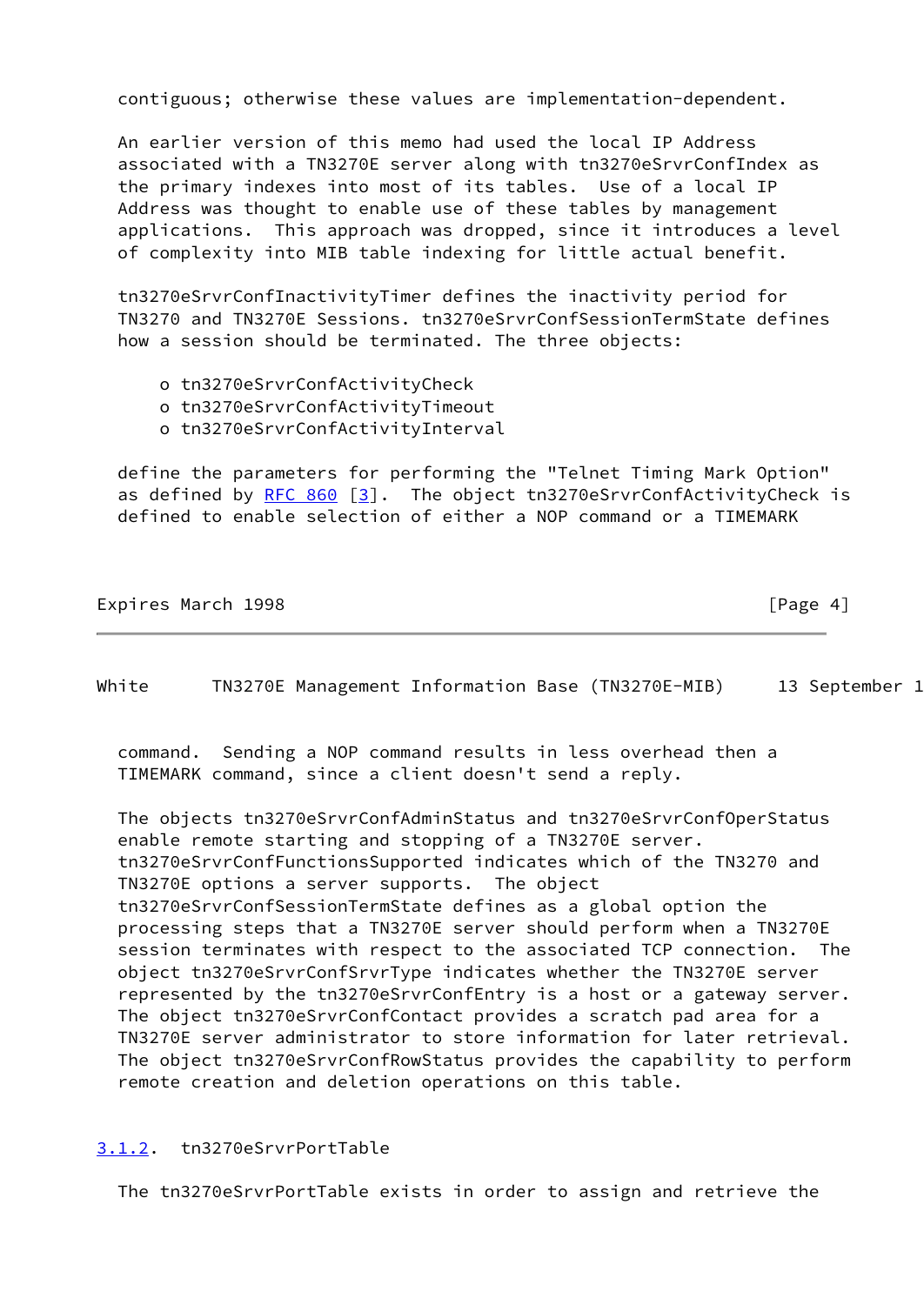local TCP ports associated with a TN3270E server, since some TN3270E server implementations support multiple local ports. A tn3270eSrvrPortEntry is indexed by:

- o tn3270eSrvrConfIndex
- o tn3270eSrvrConfPort
- o tn3270eSrvrConfPortAddrType
- o tn3270eSrvrConfPortAddress

 Certain TN3270E server implementations retrict a local TCP port to a particular local IP Address, instead of allowing connections for any local IP Address to occur via the port. tn3270eSrvrConfPortAddrType and tn3270eSrvrConfPortAddress allow this restriction to be represented in the MIB. A TN3270E server that doesn't restrict connections over a port to a local IP Address should use the value 'unknown(0)' for tn3270eSrvrConfPortAddrType, and a null octet string for tn3270eSrvrConfPortAddress.

## <span id="page-5-0"></span>[3.1.3](#page-5-0). tn3270eSrvrStatsTable

 The tn3270eSrvrStatsTable defines a series of objects used to provide general statistics on the use of a TN3270E server.

| Expires March 1998 |  |  |
|--------------------|--|--|
|--------------------|--|--|

 $[Page 5]$ 

<span id="page-5-2"></span>White TN3270E Management Information Base (TN3270E-MIB) 13 September 1

<span id="page-5-1"></span>[3.2](#page-5-1). TN3270E Server Resource Configuration

The TN3270E Server Resource Configuration collection of objects consists of three tables:

- o tn3270eClientGroupTable
- o tn3270eResPoolTable
- o tn3270eClientResMapTable

tn3270eClientGroupTable and tn3270eResPoolTable enable implementations to define groupings of both client addresses and resource pools for mapping client addresses to resources. The mapping of a client group to a resource pool is enabled via the tn3270eClientResMapTable.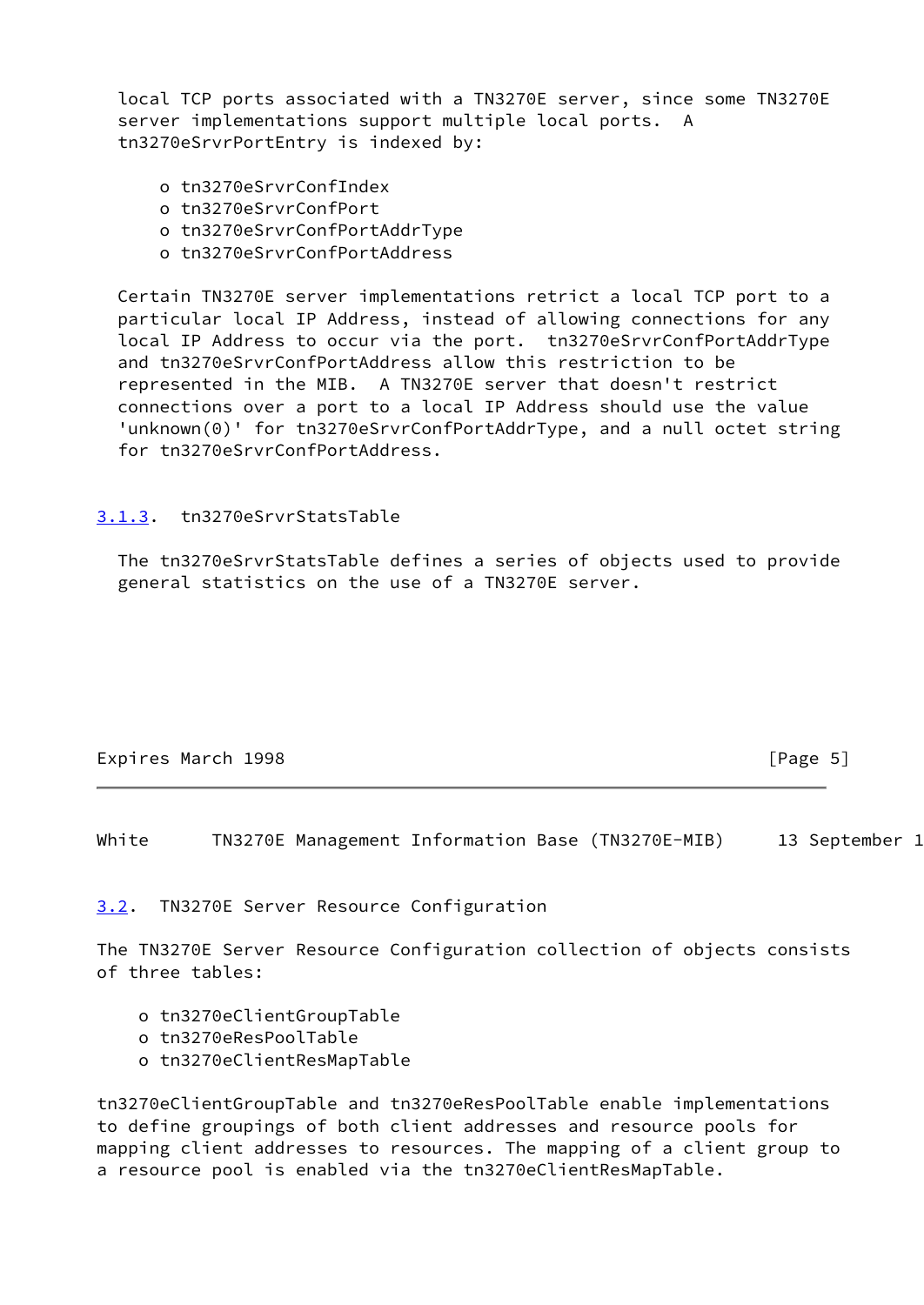## <span id="page-6-0"></span>[3.3](#page-6-0). Resource/Client Address Mappings

Three tables are defined by this memo to enable mapping of resource names to client addresses, and client addresses to resource names:

- o tn3270eSnaMapTable
- o tn3270eResMapTable
- o TCP Connection Table Additions

## <span id="page-6-1"></span>[3.3.1](#page-6-1). tn3270eSnaMapTable

The tn3270eSnaMapTable is a read-only table that maps a secondary LU's SNA network name to the name by which it is known locally at the TN3270e server. An entry in this table is created when the Activate LU (ACTLU) request carrying the SNA network name of the SLU is received from the SSCP. The entry is deleted when the SLU is deactivated.

#### <span id="page-6-2"></span>[3.3.2](#page-6-2). tn3270eResMapTable

The tn3270eResMapTable is a read-only table that maps a resource name to a client's address. An entry in this table is created when a TCP connection is received by a TN3270E server and mapped to a resource. The entry is deleted when the resource-to-address association is no longer valid.

## <span id="page-6-3"></span>[3.3.3](#page-6-3). TCP Connection Table Additions

The TCP Connection Table is defined by [RFC 2012](https://datatracker.ietf.org/doc/pdf/rfc2012) (Refer to reference 10,

Expires March 1998 **Expires March 1998 Expires March 2018** 

<span id="page-6-4"></span>White TN3270E Management Information Base (TN3270E-MIB) 13 September 1

TCP-MIB Definitions). Traditionally, the contents of the TCP Connection Table have been implementation-dependent. Its formal definition consists of the following objects:

- o tcpConnState (INTEGER)
- o tcpConnLocalAddress (IpAddress)
- o tcpConnLocalPort (INTEGER)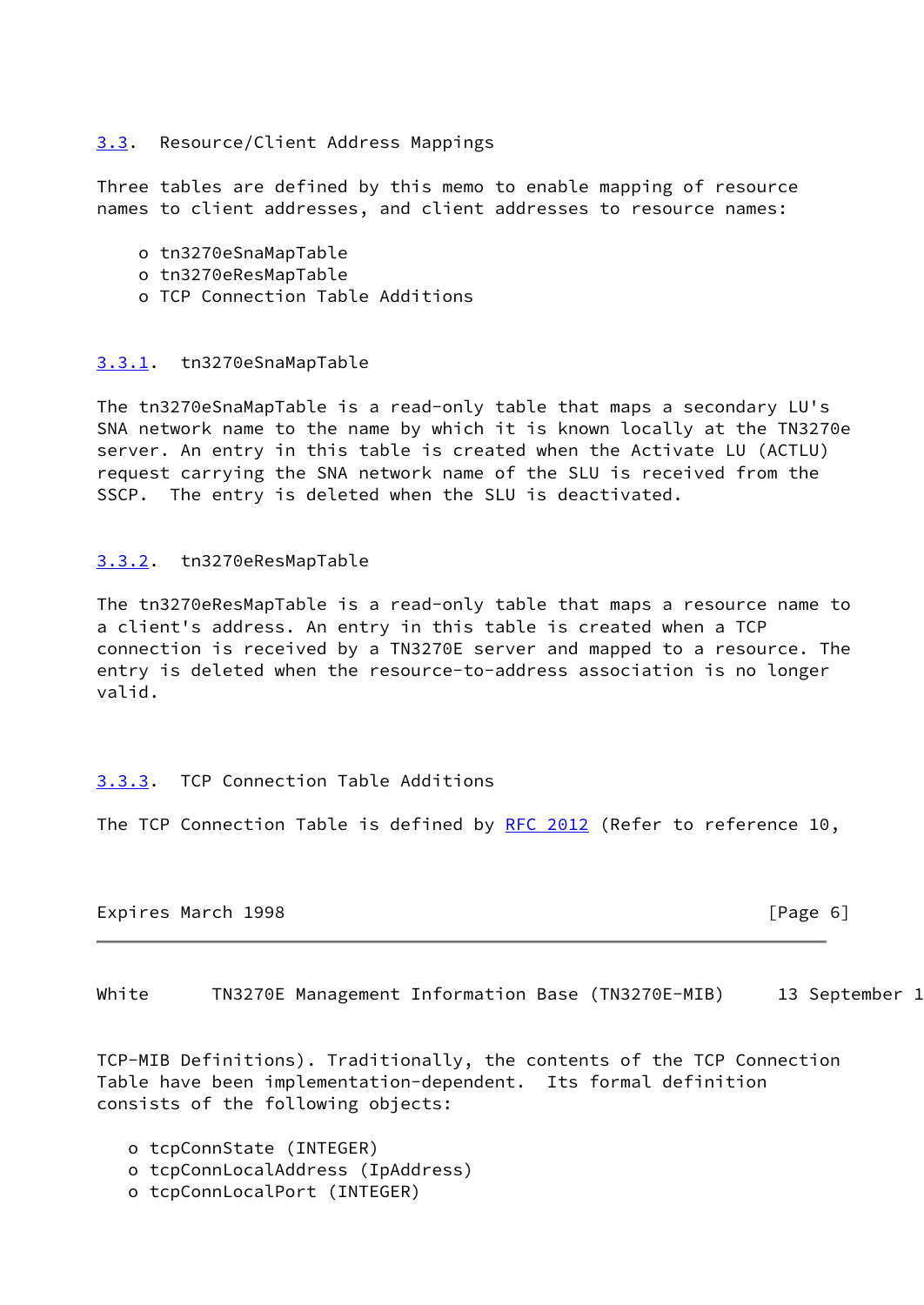o tcpConnRemAddress (IpAddress)

TN3270E-MIB DEFINITIONS ::= BEGIN

o tcpConnRemPort (INTEGER)

It is indexed by: tcpConnLocalAddress, tcpConnLocalPort, tcpConnRemAddress, and tcpConnRemPort.

The tn3270eTcpConnTable contains objects for keeping a list of the current set of TN3270 and TN3270E sessions at a TN3270E server. The relationship between the tcpConnTable and the Tn3270eTcpConnTable is not one-to-one, since the tn3270eTcpConnTable contains information pertaining only to TN3270(E) sessions.

The tn3270eTcpConnTable has a different indexing structure from that of the tcpConnTable. Instead of using IpAddress objects, Tn3270eTAddress and Tn3270eAddrType object pairs are used to specify client addresses (both local and remote). This enables support of IPv6 addresses. In addition, the remote address pair precedes the local address pair in the index clause, in order to enable a GET-NEXT operation using only the remote address pair.

<span id="page-7-0"></span>[4](#page-7-0). Definitions

 IMPORTS MODULE-IDENTITY, OBJECT-TYPE, BITS, Unsigned32, experimental, TimeTicks, IpAddress, Counter32, Gauge32, Counter64 FROM SNMPv2-SMI TEXTUAL-CONVENTION, RowStatus FROM SNMPv2-TC MODULE-COMPLIANCE, OBJECT-GROUP FROM SNMPv2-CONF Utf8String FROM SYSAPPL-MIB;

 tn3270eMIB MODULE-IDENTITY LAST-UPDATED "9709130000Z" -- September 13, 1997 ORGANIZATION "TN3270E Working Group" CONTACT-INFO

Expires March 1998 **Expires** March 1998

White TN3270E Management Information Base (TN3270E-MIB) 13 September 1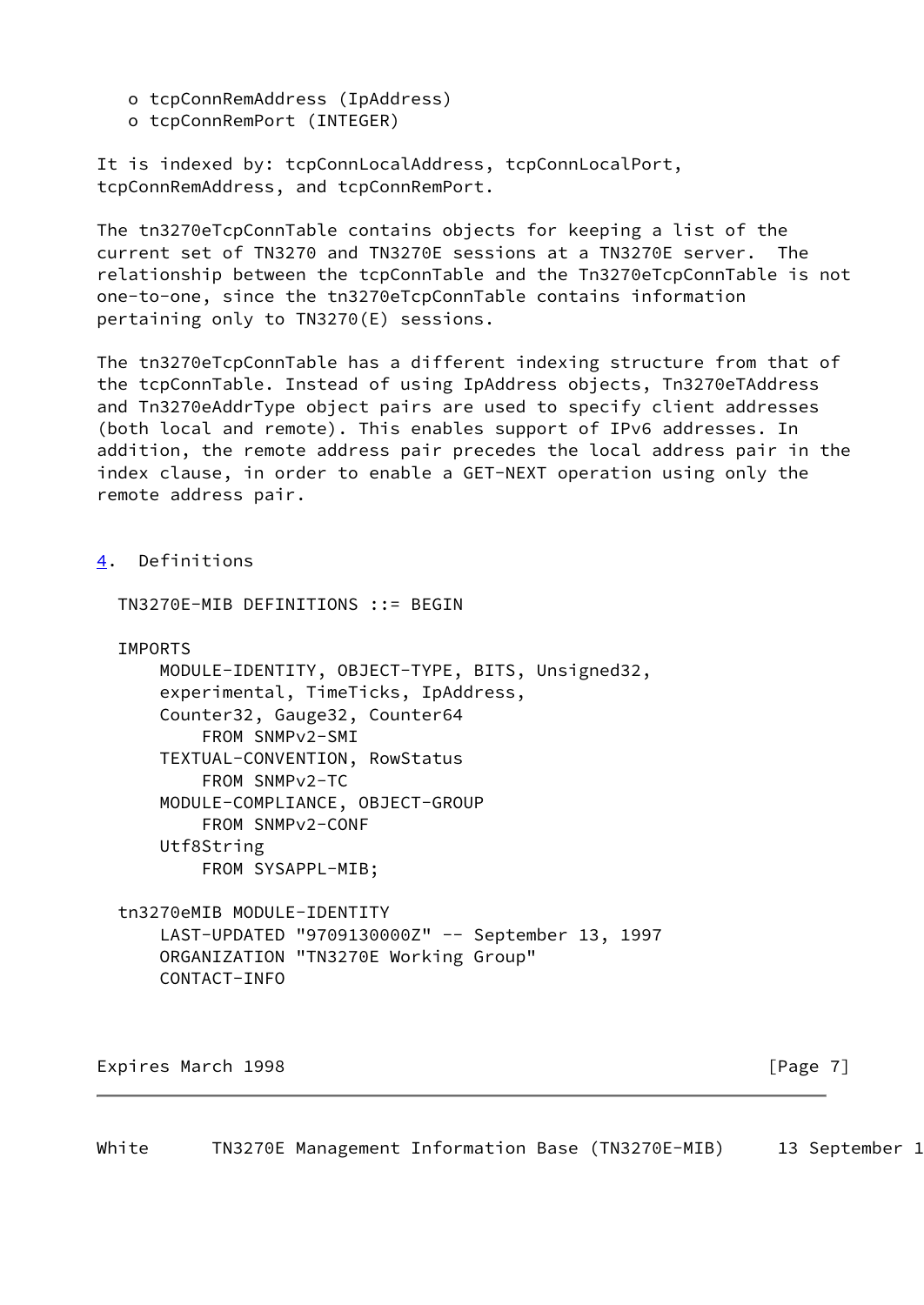```
 "Kenneth White (kennethw@vnet.ibm.com)
           IBM Corp."
      DESCRIPTION
          "This module defines a portion of the management
          information base (MIB) for managing TN3270E servers"
      ::= { experimental 80 }
  -- Textual Conventions
  SnaResourceName ::= TEXTUAL-CONVENTION
      STATUS current
      DESCRIPTION
           "The textual convention for defining an SNA resource
           name. A fully qualified SNA resource name, consisting of
           a 1 to 8 character network identifier (NetId), a
           period ('.'), and a 1 to 8 character resource name
           (ResName).
           The NetId and ResName are constructed from the uppercase
          letter 'A' - 'Z' and the numerics '0' - '9', all encoded
           in ASCII, with the restriction that the first character
           of each must be a letter. Trailing blanks are not allowed.
           Earlier versions of SNA permitted three additional
           characters in NetIds and ResNames: '#', '@', and '$'.
           While this use of these characters has been retired,
           a Management Station should still accept them for
           backward compatibility.
           Note: This Textual Convention is not subject to
           internationalization, and does not use the character
           encodings used by the Utf8String Textual Convention."
     SYNTAX OCTET STRING (SIZE(0..17))
  Tn3270eAddrType ::= TEXTUAL-CONVENTION
      STATUS current
      DESCRIPTION
           "The textual convention for defining the type of an IP
           Address."
     SYNTAX INTEGER {
                           unknown(0),
                           ipv4(1),
                           ipv6(2) }
  Tn3270ResourceType ::= TEXTUAL-CONVENTION
      STATUS current
```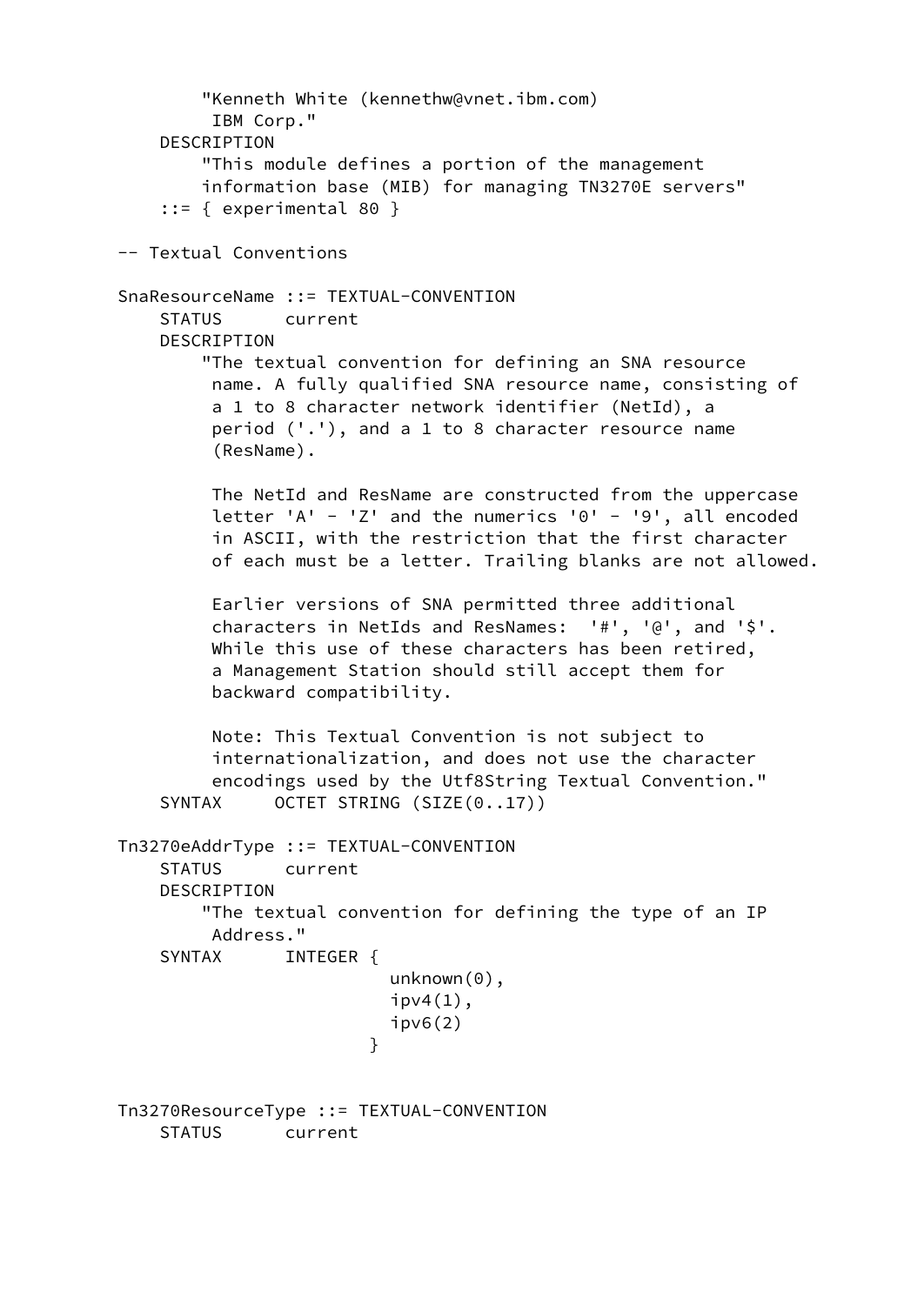White TN3270E Management Information Base (TN3270E-MIB) 13 September 1 DESCRIPTION "The type of resource defined by a resource pool. Refer to tn3270eResPoolTable." SYNTAX INTEGER { other(0),  $lu(1)$ , printer(2) } Tn3270eTAddress ::= TEXTUAL-CONVENTION STATUS current DESCRIPTION "Denotes an IP Address. The type of IP Address is determined by use of the Tn3270eAddrType Textual Convention. The length in octets of a Tn3270eTAddress object is: Tn3270eAddrType ENUM unknown(0) mot known, must look at the actual length of the Tn3270eTAddress OCTET STRING.  $ipv4(1)$  4 OCTETS ipv6(2) 16 OCTETS This textual convention is similar to the TAddress TC defined by [RFC1903](https://datatracker.ietf.org/doc/pdf/rfc1903) except that it allows a zero length OCTET STRING and is not a full transport layer address." SYNTAX OCTET STRING (SIZE (0..255)) Tn3270Functions ::= TEXTUAL-CONVENTION STATUS current DESCRIPTION "This textual convention is intended to reflect the current set of TN3270 and TN3270E functions that can be negotiated between a server and its client: [RFC856](https://datatracker.ietf.org/doc/pdf/rfc856) transmitBinary The sender of this command REQUESTS permission to begin transmitting, or confirms that it will now begin transmitting characters which are to be interpreted as 8 bits of binary data by the receiver of the data. [RFC820](https://datatracker.ietf.org/doc/pdf/rfc820)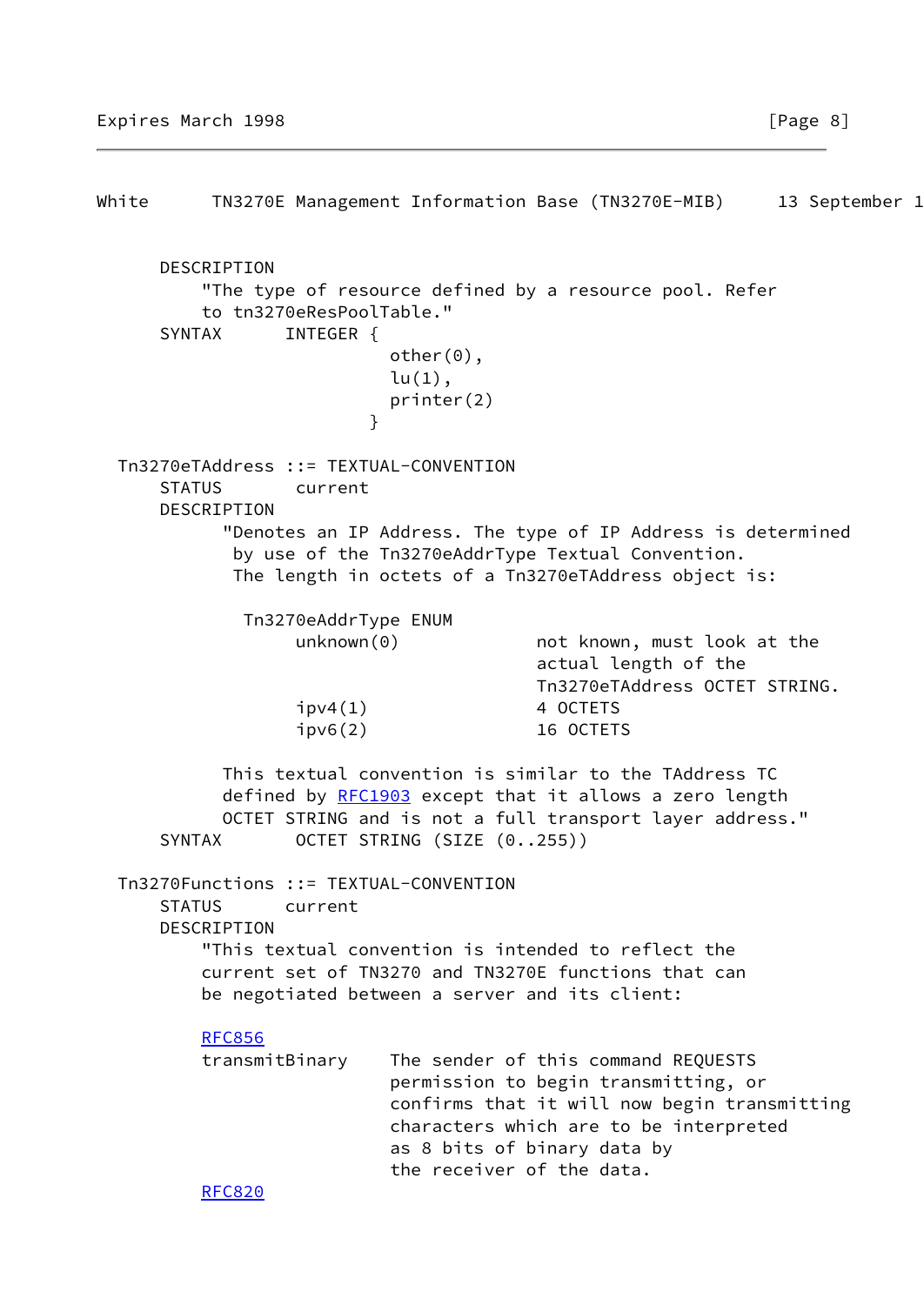timeMark The sender of this command REQUESTS that the receiver of this command return a WILL TIMING-MARK in the data stream at the 'appropriate place' ...

#### [RFC885](https://datatracker.ietf.org/doc/pdf/rfc885)

Expires March 1998 **Expires** March 1998

| White | TN3270E Management Information Base (TN3270E-MIB)<br>13 September 1 |                                                                                                                                                                                                                                                  |  |  |  |  |  |
|-------|---------------------------------------------------------------------|--------------------------------------------------------------------------------------------------------------------------------------------------------------------------------------------------------------------------------------------------|--|--|--|--|--|
|       | end0fRecord                                                         | The sender of this command requests<br>permission to begin transmission of the<br>Telnet END-OF-RECORD (EOR) code when<br>transmitting data characters, or<br>the sender of this command confirms it will<br>now begin transmission of EORs with |  |  |  |  |  |
|       |                                                                     | transmitted data characters.                                                                                                                                                                                                                     |  |  |  |  |  |
|       | RFC1091                                                             |                                                                                                                                                                                                                                                  |  |  |  |  |  |
|       | terminalType                                                        | Sender is willing to send terminal type<br>information in a subsequent sub-negotiation.                                                                                                                                                          |  |  |  |  |  |
|       | RFC1041                                                             |                                                                                                                                                                                                                                                  |  |  |  |  |  |
|       | tn3270Regime                                                        | Sender is willing to send list of supported<br>3270 Regimes in a subsequent sub-negotiation.                                                                                                                                                     |  |  |  |  |  |
|       | RFC1647                                                             |                                                                                                                                                                                                                                                  |  |  |  |  |  |
|       | scsCtlCodes                                                         | (Printer sessions only). Allows the use<br>of the SNA Character Stream (SCS) and SCS<br>control codes on the session. SCS is<br>used with LU type 1 SNA sessions.                                                                                |  |  |  |  |  |
|       | dataStreamCtl                                                       | (Printer sessions only). Allows the use<br>of the standard 3270 data stream.<br>This<br>corresponds to LU type 3 SNA sessions.                                                                                                                   |  |  |  |  |  |
|       | responses                                                           | Provides support for positive and<br>negative response handling. Allows the<br>server to reflect to the client any and<br>all definite, exception, and no response<br>requests sent by the host application.                                     |  |  |  |  |  |
|       | bindImage                                                           | Allows the server to send the SNA Bind<br>image and Unbind notification to the<br>client.                                                                                                                                                        |  |  |  |  |  |
|       | sysreq                                                              | Allows the client and server to emulate<br>some (or all, depending on the server) of<br>the functions of the SYSREQ key in an SNA<br>environment."                                                                                               |  |  |  |  |  |
|       | BITS $\{$<br><b>SYNTAX</b>                                          |                                                                                                                                                                                                                                                  |  |  |  |  |  |
|       |                                                                     | transmitBinary(0),-- rfc856<br>$t$ imemark $(1)$ , $ rfc860$                                                                                                                                                                                     |  |  |  |  |  |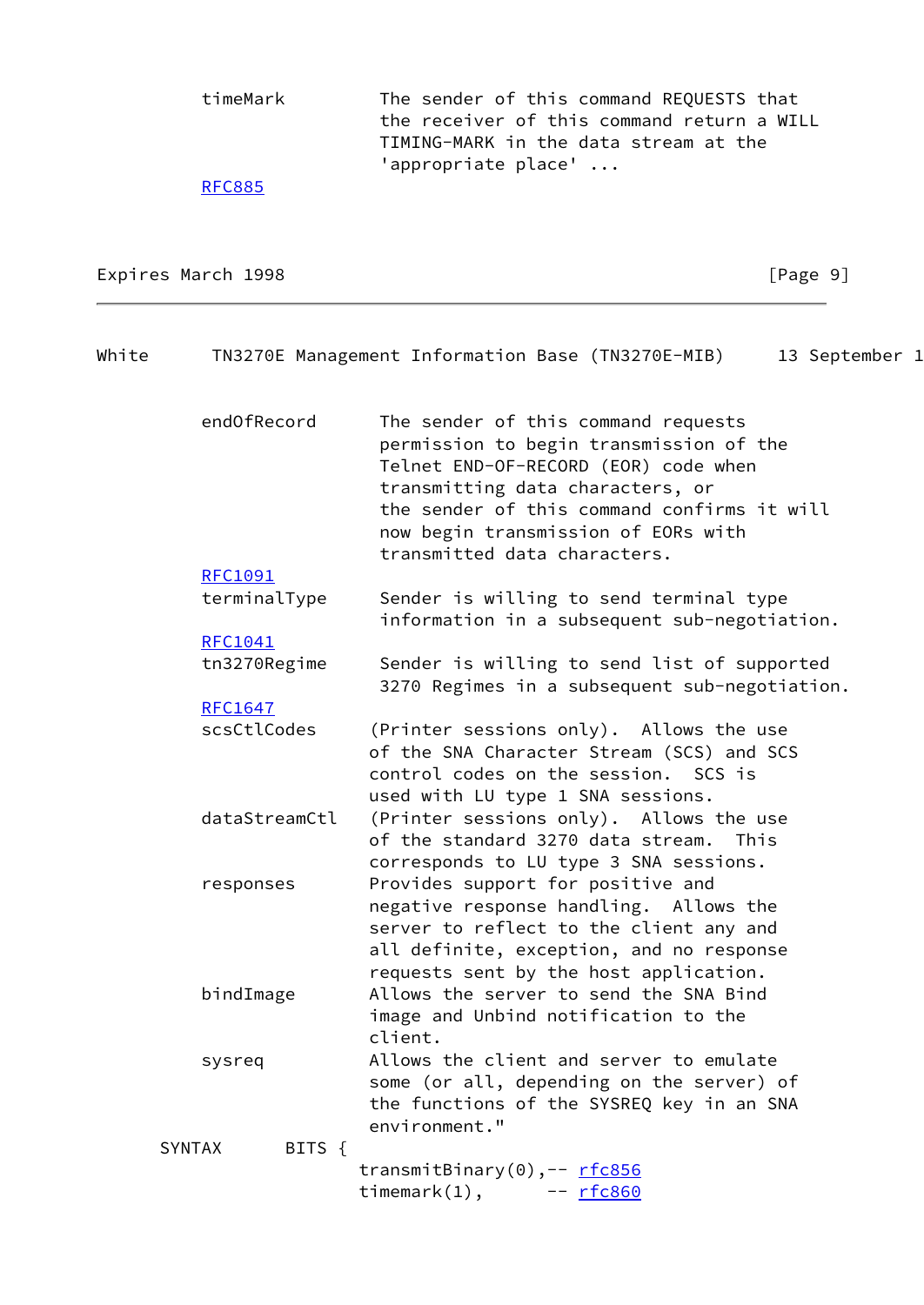|                                                                                  | endOfRecord $(2)$ , -- $rfc885$<br>terminalType(3), -- rfc1091<br>tn3270Regime $(4)$ , -- $rfc1041$<br>$scstlcodes(5), -- rfc1647$<br>$dataStreamCut(6), -- rfc1647$<br>responses $(7)$ , -- $rfc1647$<br>bindImage $(8)$ , $ rfc1647$<br>system(9)<br>}                                                                                                                                                                                                                                                                                                                                                                                                      | -- <u>rfc1647</u>                                                                                                          |                                |
|----------------------------------------------------------------------------------|---------------------------------------------------------------------------------------------------------------------------------------------------------------------------------------------------------------------------------------------------------------------------------------------------------------------------------------------------------------------------------------------------------------------------------------------------------------------------------------------------------------------------------------------------------------------------------------------------------------------------------------------------------------|----------------------------------------------------------------------------------------------------------------------------|--------------------------------|
| <b>STATUS</b>                                                                    | Tn3270DeviceTypes ::= TEXTUAL-CONVENTION<br>current                                                                                                                                                                                                                                                                                                                                                                                                                                                                                                                                                                                                           |                                                                                                                            |                                |
| Expires March 1998                                                               |                                                                                                                                                                                                                                                                                                                                                                                                                                                                                                                                                                                                                                                               |                                                                                                                            | $\lceil \text{Page 10} \rceil$ |
| White                                                                            | TN3270E Management Information Base (TN3270E-MIB) 13 September 1                                                                                                                                                                                                                                                                                                                                                                                                                                                                                                                                                                                              |                                                                                                                            |                                |
| DESCRIPTION<br>SYNTAX<br>}                                                       | "This textual convention defines the list of device types<br>that can be set as defined by RFC 1647."<br>INTEGER $\{- -$ terminals<br>$unknown(0)$ ,<br>$ibm3278d2(1)$ , -- (24 row x 80 col display)<br>$ibm3278d2E(2)$ , -- (24 row x 80 col display)<br>$ibm3278d3(3)$ , -- (32 row x 80 col display)<br>$ibm3278d3E(4)$ , -- $(32 row \times 80 col display)$ display)<br>$ibm3278d4(5)$ ,<br>$ibm3278d4E(6)$ , -- $(43 row \times 80 col display)$ display)<br>$ibm3278d5(7)$ , -- $(27 row x 132 col display)$<br>$ibm3278d5E(8)$ , -- (27 row x 132 col display)<br>$ibmDynamic(9)$ , -- (no pre-defined display size)<br>ibm3287d1(10)<br>-- printers | -- (43 row x 80 col display)                                                                                               |                                |
| -- Top-level structure of the MIB                                                |                                                                                                                                                                                                                                                                                                                                                                                                                                                                                                                                                                                                                                                               |                                                                                                                            |                                |
| tn3270eNotifications<br>tn3270eObjects<br>tn3270eConformance                     |                                                                                                                                                                                                                                                                                                                                                                                                                                                                                                                                                                                                                                                               | OBJECT IDENTIFIER ::= { tn3270eMIB 0 }<br>OBJECT IDENTIFIER ::= { tn3270eMIB 1 }<br>OBJECT IDENTIFIER ::= { tn3270eMIB 3 } |                                |
| -- MIB Objects                                                                   |                                                                                                                                                                                                                                                                                                                                                                                                                                                                                                                                                                                                                                                               |                                                                                                                            |                                |
| tn3270eSrvrConfTable OBJECT-TYPE<br><b>SYNTAX</b><br>MAX-ACCESS<br><b>STATUS</b> | SEQUENCE OF Tn3270eSrvrConfEntry<br>not-accessible<br>current                                                                                                                                                                                                                                                                                                                                                                                                                                                                                                                                                                                                 |                                                                                                                            |                                |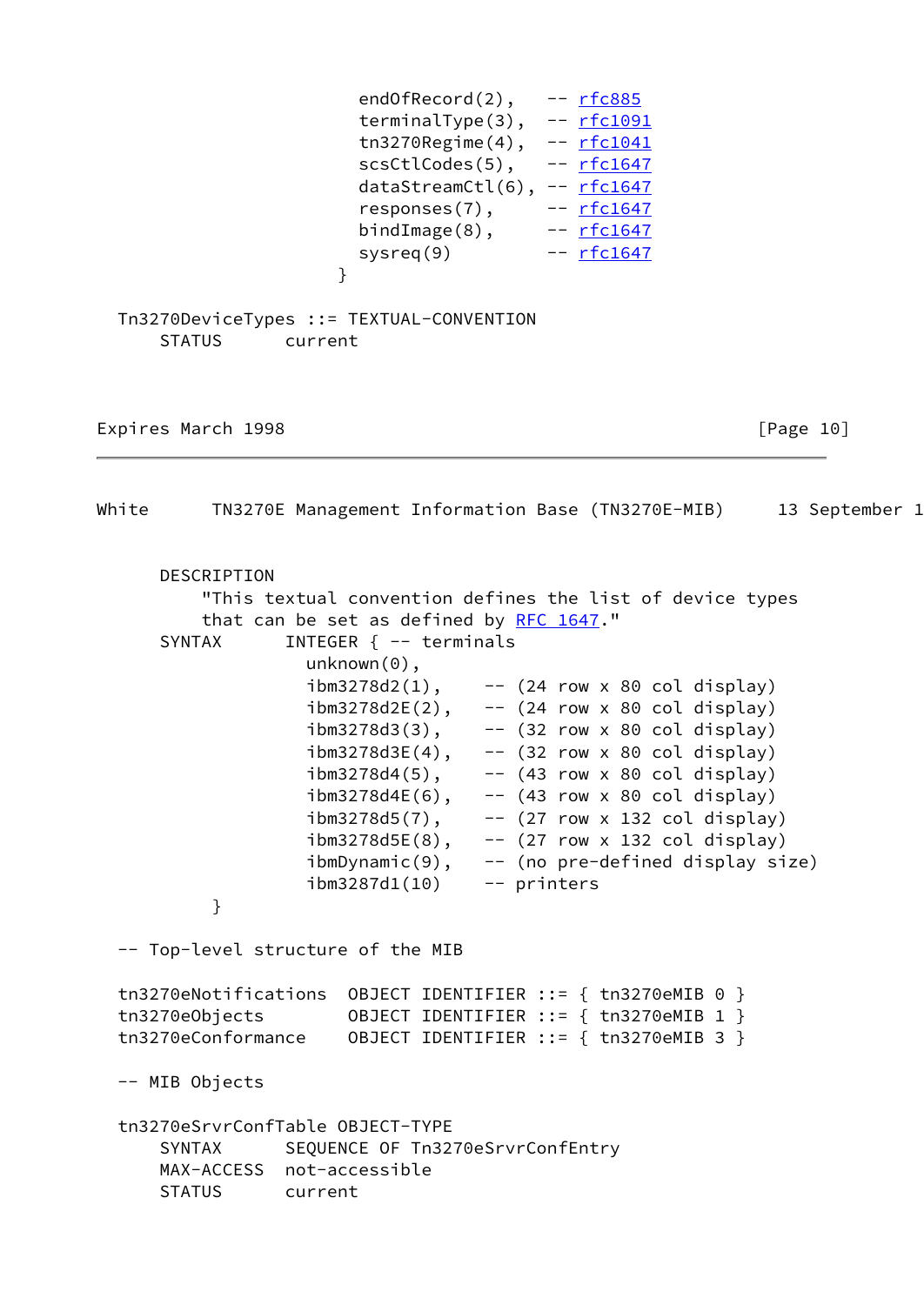| DESCRIPTION                                            |
|--------------------------------------------------------|
| "This table defines the configuration elements for     |
| TN3270E Servers. The number of entries in this table   |
| is expected to vary depending on the location of the   |
| table. A particular TN3270E server is expected to      |
| have a single entry. Modeling of the configuration     |
| elements as a table allows multiple                    |
| TN3270E Servers to exist at the same host."            |
| $::= \{ \text{tn3270eObjects } 1 \}$                   |
|                                                        |
| tn3270eSrvrConfEntry OBJECT-TYPE                       |
| SYNTAX Tn3270eSrvrConfEntry                            |
| MAX-ACCESS not-accessible                              |
| STATUS current                                         |
| DESCRIPTION                                            |
| "Definition of the configuration elements for a single |
| TN3270E server."                                       |
| INDEX { tn3270eSrvrConfIndex }                         |
| $::= \{$ tn3270eSrvrConfTable 1 }                      |
|                                                        |

Expires March 1998 **Expires** March 1998

| White | TN3270E Management Information Base (TN3270E-MIB)                                                                                                                                                                                                                                                                                                                                                                    |                                                                                                                                                                      | 13 September 1 |
|-------|----------------------------------------------------------------------------------------------------------------------------------------------------------------------------------------------------------------------------------------------------------------------------------------------------------------------------------------------------------------------------------------------------------------------|----------------------------------------------------------------------------------------------------------------------------------------------------------------------|----------------|
| }     | Tn3270eSrvrConfEntry ::= SEQUENCE {<br>tn3270eSrvrConfIndex<br>tn3270eSrvrConfInactivityTimeout<br>tn3270eSrvrConfActivityCheck<br>tn3270eSrvrConfActivityTimeout<br>tn3270eSrvrConfActivityInterval<br>tn3270eSrvrFunctionsSupported<br>tn3270eSrvrConfAdminStatus<br>tn3270eSrvrConfOperStatus<br>tn3270eSrvrConfSessionTermState<br>tn3270eSrvrConfSrvrType<br>tn3270eSrvrConfContact<br>tn3270eSrvrConfRowStatus | Unsigned32,<br>Unsigned32,<br>INTEGER,<br>Unsigned32,<br>Unsigned32,<br>Tn3270Functions,<br>INTEGER,<br>INTEGER,<br>INTEGER,<br>INTEGER,<br>Utf8String,<br>RowStatus |                |
|       | Unsigned32<br>SYNTAX<br>MAX-ACCESS not-accessible<br><b>STATUS</b><br>current<br><b>DESCRIPTION</b><br>"Indicates the instance of a TN3270E server that<br>exists at an IP Host. Assignments of tn3270eSrvrConfIndex                                                                                                                                                                                                 |                                                                                                                                                                      |                |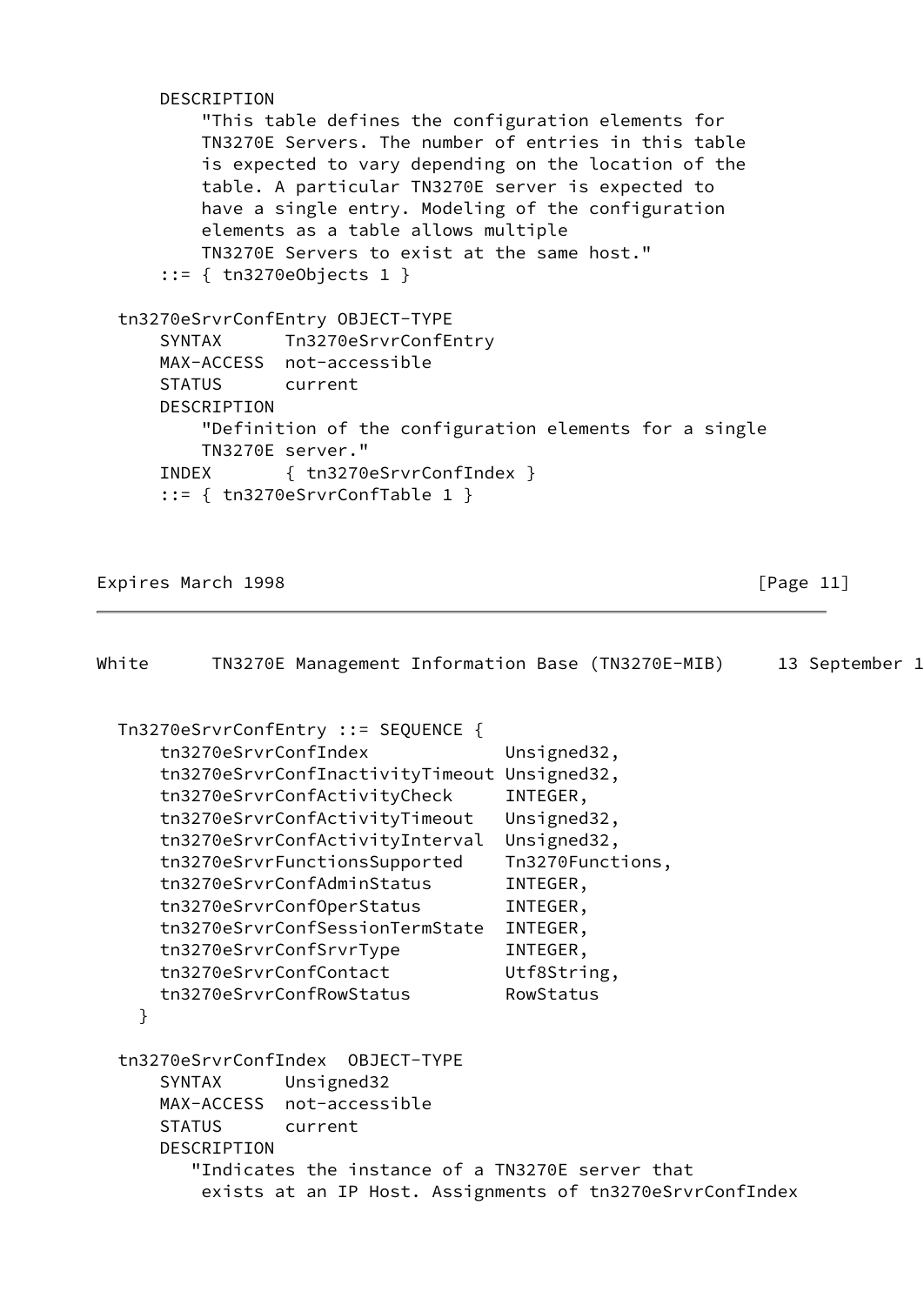```
 values need not be continuous and is implementation
          dependent. Within a host, assignment of
          tn3270eSrvrConfIndex values must be unique."
      ::= { tn3270eSrvrConfEntry 1 }
  tn3270eSrvrConfInactivityTimeout OBJECT-TYPE
      SYNTAX Unsigned32 (0..99999999)
      UNITS "seconds"
      MAX-ACCESS read-create
      STATUS current
      DESCRIPTION
         "The inactivity time-out specified in seconds. When a
          connection has been inactive for the number of seconds
          specified by this object it is closed. The default of
          0 means no inactivity time-out."
     DEFVAL { 0 }
      ::= { tn3270eSrvrConfEntry 2 }
  tn3270eSrvrConfActivityCheck OBJECT-TYPE
     SYNTAX INTEGER {
                            noCheck(0),
                            timeMark(1),
                           nop(2) }
      MAX-ACCESS read-create
      STATUS current
```
Expires March 1998 **Expires** March 1998

White TN3270E Management Information Base (TN3270E-MIB) 13 September 1 DESCRIPTION "This object is intended to enable either timemark or nop processing." DEFVAL { noCheck } ::= { tn3270eSrvrConfEntry 3 } tn3270eSrvrConfActivityTimeout OBJECT-TYPE SYNTAX Unsigned32 (1..99999999) UNITS "seconds" MAX-ACCESS read-create STATUS current DESCRIPTION "The TIMEMARK or NOP processing time-out specified in seconds. Note that a value of 0 is not allowed for this object since the function that uses this object relies on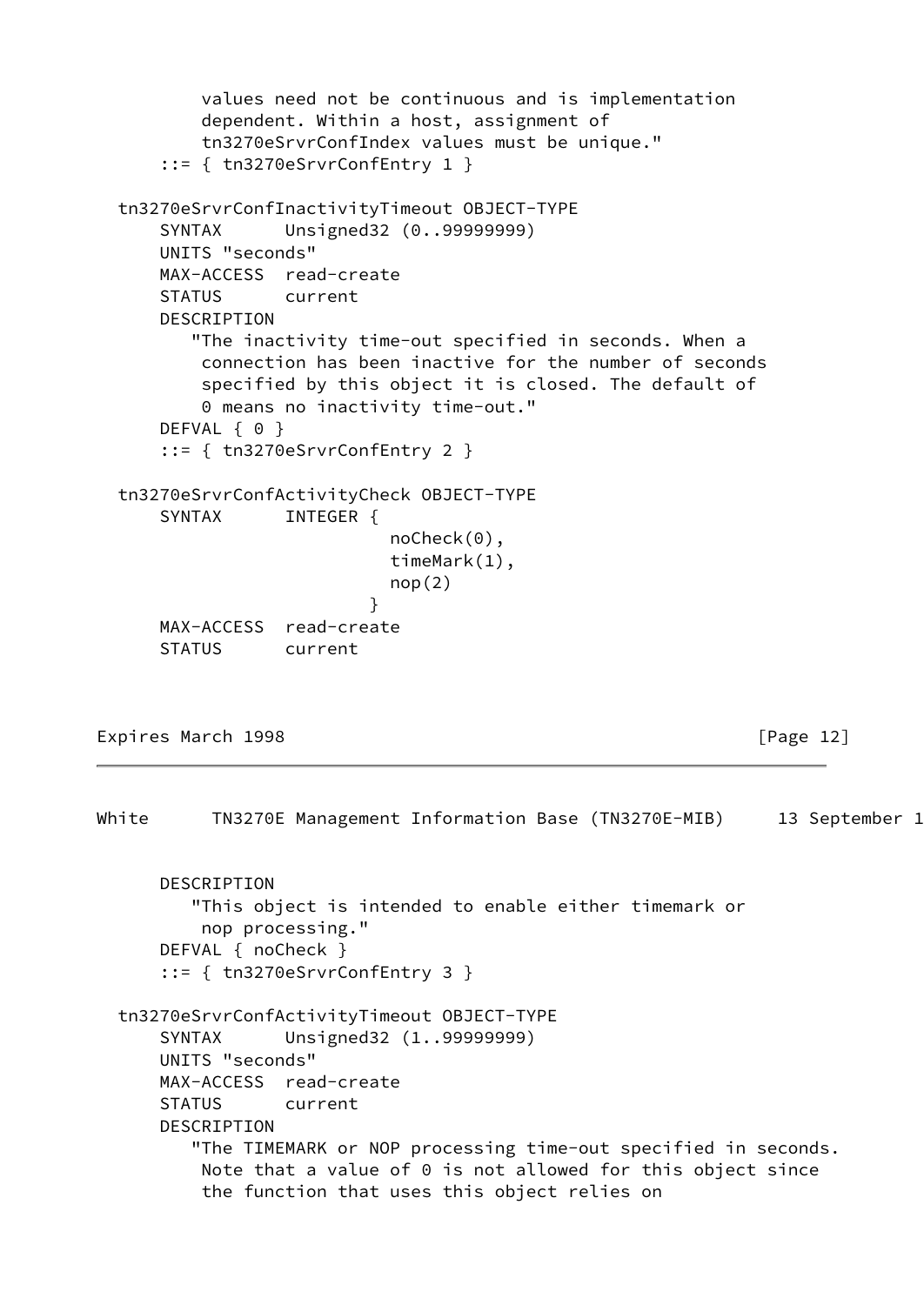```
 tn3270eSrvrConfActivityCheck for function enablement."
     DEFVAL { 600 } -- 10 minutes
     ::= { tn3270eSrvrConfEntry 4 }
 tn3270eSrvrConfActivityInterval OBJECT-TYPE
     SYNTAX Unsigned32 (1..99999999)
     UNITS "seconds"
     MAX-ACCESS read-create
     STATUS current
    DESCRIPTION
        "The scan interval to be used by a TN3270E server.
         TIMEMARK or NOP processing scans the Telnet sessions
         on the interval provided by this object looking for
         sessions that have been idle for more than the value
         provided by tn3270eSrvrConfActivityTimeout.
         Note that a value of 0 is not allowed for this object since
         the function that uses this object relies on
         tn3270eSrvrConfActivityCheck for function enablement."
    DEFVAL \{ 120 \} -- 2 minutes
     ::= { tn3270eSrvrConfEntry 5 }
 tn3270eSrvrFunctionsSupported OBJECT-TYPE
     SYNTAX Tn3270Functions
     MAX-ACCESS read-only
     STATUS current
     DESCRIPTION
        "This object indicates the functions supported by a
         TN3270E server."
     DEFVAL { { scsCtlCodes, dataStreamCtl,
                responses, bindImage, sysreq } }
     ::= { tn3270eSrvrConfEntry 6 }
 tn3270eSrvrConfAdminStatus OBJECT-TYPE
```

```
Expires March 1998 Expires March 1998 Expires March 2018
```
White TN3270E Management Information Base (TN3270E-MIB) 13 September 1

 SYNTAX INTEGER {  $up(1)$ ,  $down(2)$ , stopImmediate(3) } MAX-ACCESS read-create STATUS current DESCRIPTION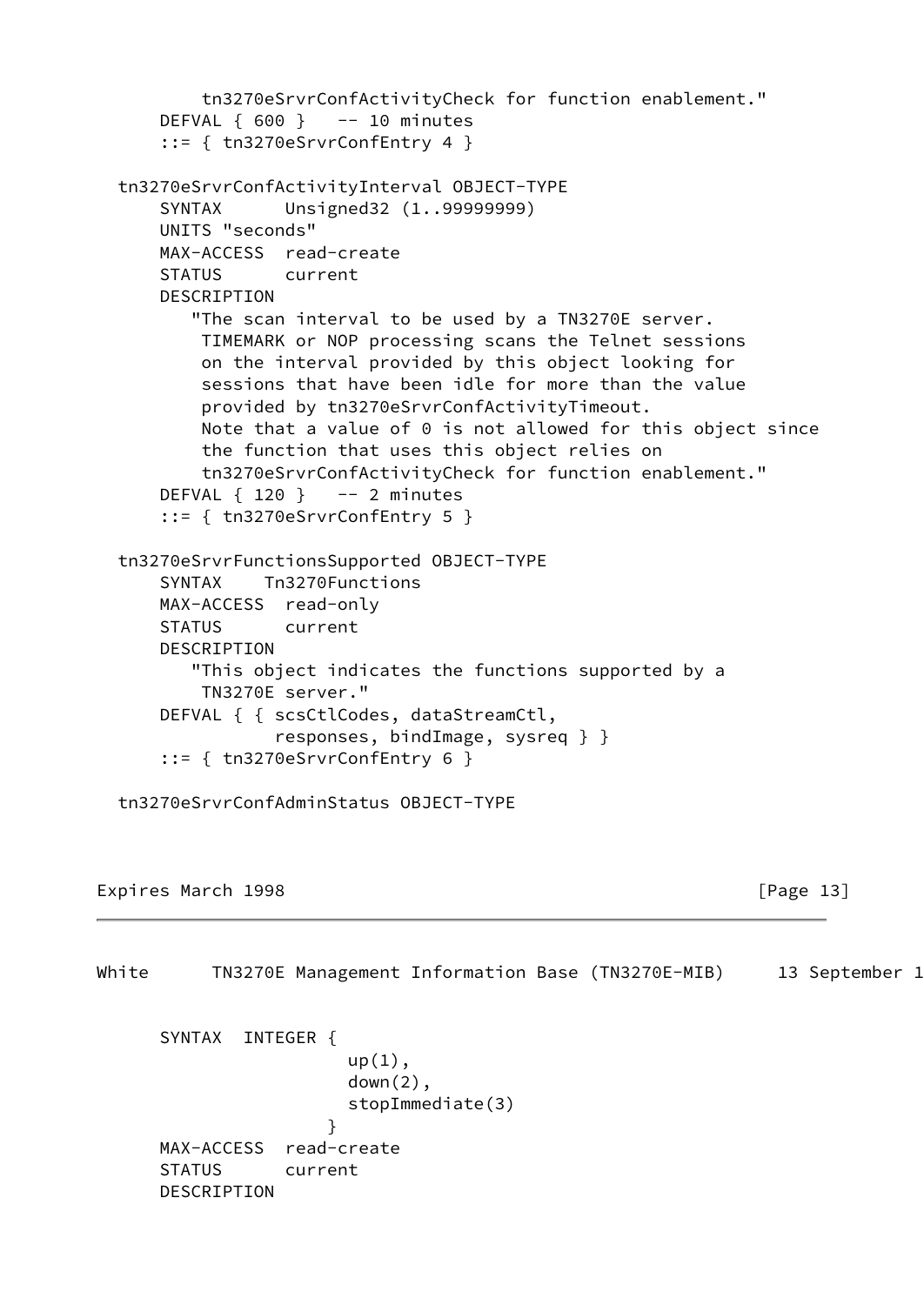```
 "The desired state of the TN3270E server:
          up(1) - Activate a TN3270E server.
          down(2) - Informs the associating TN3270E server
                             to gracefully terminate its processing.
           stopImmediate(3) - Informs the associating TN3270E server
                             to terminate immediately.
           Implementation as to the exact semantics of either down(2)
           or stopImmediate(3) processing is left as implementation
           dependent. A TN3270E server that does not distinguish
           between down or stopImmediate transitions should not
           support stopImmediate."
      ::= { tn3270eSrvrConfEntry 7 }
  tn3270eSrvrConfOperStatus OBJECT-TYPE
      SYNTAX INTEGER {
                       up(1),
                        down(2)
 }
      MAX-ACCESS read-only
      STATUS current
      DESCRIPTION
         "The current operational state of a TN3270E server:
         up(1) - The corresponding TN3270E server is active.
          down(2) - The corresponding TN3270E server is inactive."
      ::= { tn3270eSrvrConfEntry 8 }
  tn3270eSrvrConfSessionTermState OBJECT-TYPE
      SYNTAX INTEGER {
                        terminate(1),
                        luSessionPend(2),
                        queueSession(3)
 }
      MAX-ACCESS read-create
      STATUS current
      DESCRIPTION
         "The current state for determining what a TN3270E server
          should do when a TN3270 Session terminates:
```
Expires March 1998 **Expires** March 1998 **and Accord 2018** [Page 14]

White TN3270E Management Information Base (TN3270E-MIB) 13 September 1

 $\text{terminate}(1)$  => Terminate TCP connection.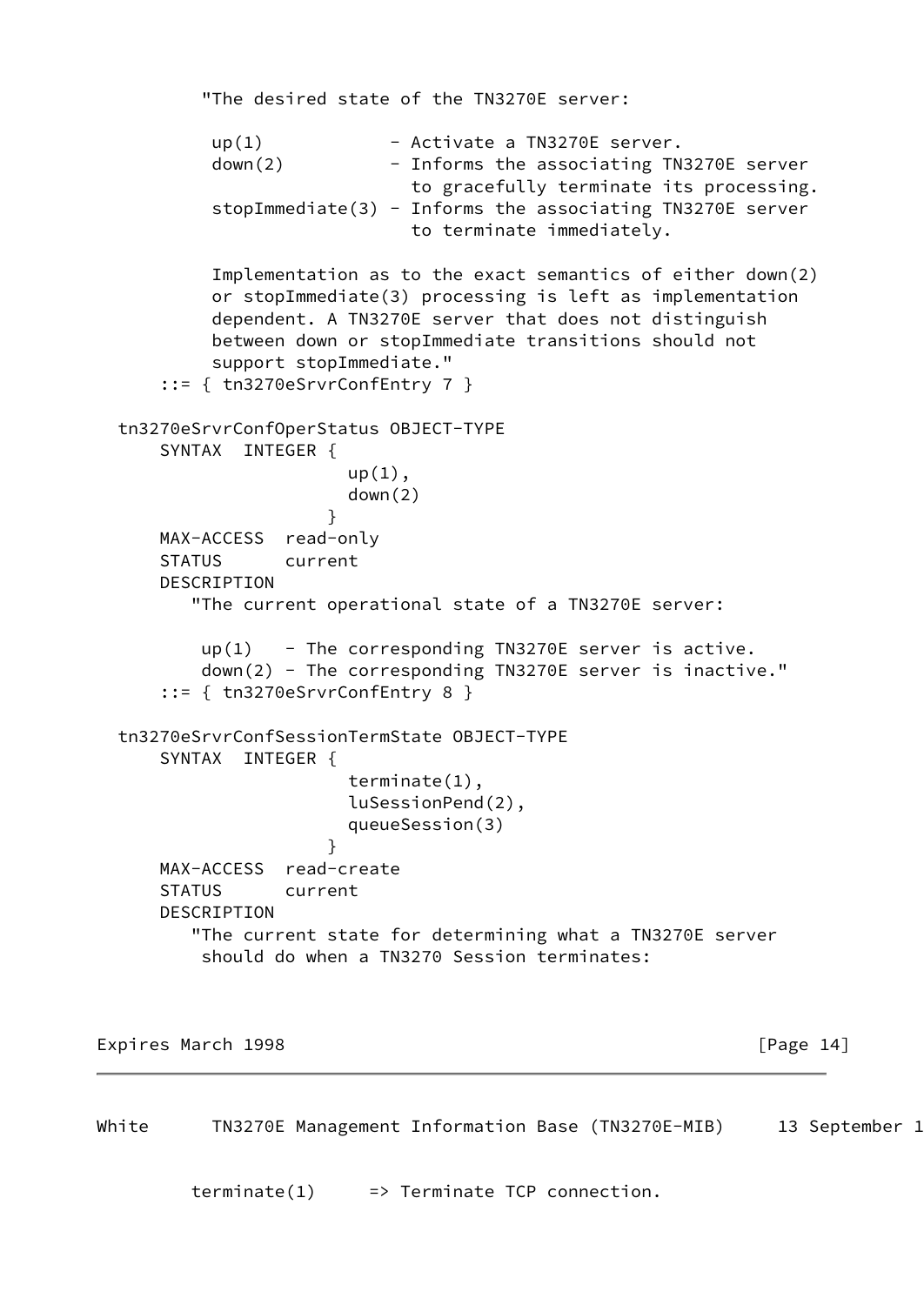```
luSessionPend(2) => Do not drop the TCP Connection
                             associated with an IP client when their
                             TN3270 Session ends. Processing should
                             redrive session initialization as if the
                             client was first connecting.
         queueSession(3) => QUEUESESSION deals with CLSDST-Pass.
                             An example is the easiest explanation.
                             Assume APPL1 does a CLSDST-Pass
                             to APPL2. Then the client logs off APPL
                             Without QUEUESESSION the connection
                             would now be broken. With QUEUESESSION
                             the TN3270E server keeps the LU around
                             after getting the APPL2 unbind waiting
                             for a bind from APPL1."
      DEFVAL { terminate }
      ::= { tn3270eSrvrConfEntry 9 }
  tn3270eSrvrConfSrvrType OBJECT-TYPE
     SYNTAX INTEGER {
                           unknown(0),
                           host(1),
                            gateway(2)
 }
      MAX-ACCESS read-only
      STATUS current
      DESCRIPTION
          "This object indicates the type of TN3270E server.
          The existence of MIB tables and objects that will be
          defined by follow-on MIBs may be predicated on whether the
          TN3270E server can be local to the same host as a
          Target Application (host(1)) or will always be remote
          (gateway(2))."
       ::= { tn3270eSrvrConfEntry 10 }
  tn3270eSrvrConfContact OBJECT-TYPE
     SYNTAX Utf8String (SIZE(0..255))
      MAX-ACCESS read-create
      STATUS current
      DESCRIPTION
           "This object provides a scratch pad for a TN3270E server
          administrator for storing information for later retrieval."
      ::= { tn3270eSrvrConfEntry 11 }
  tn3270eSrvrConfRowStatus OBJECT-TYPE
      SYNTAX RowStatus
      MAX-ACCESS read-create
      STATUS current
```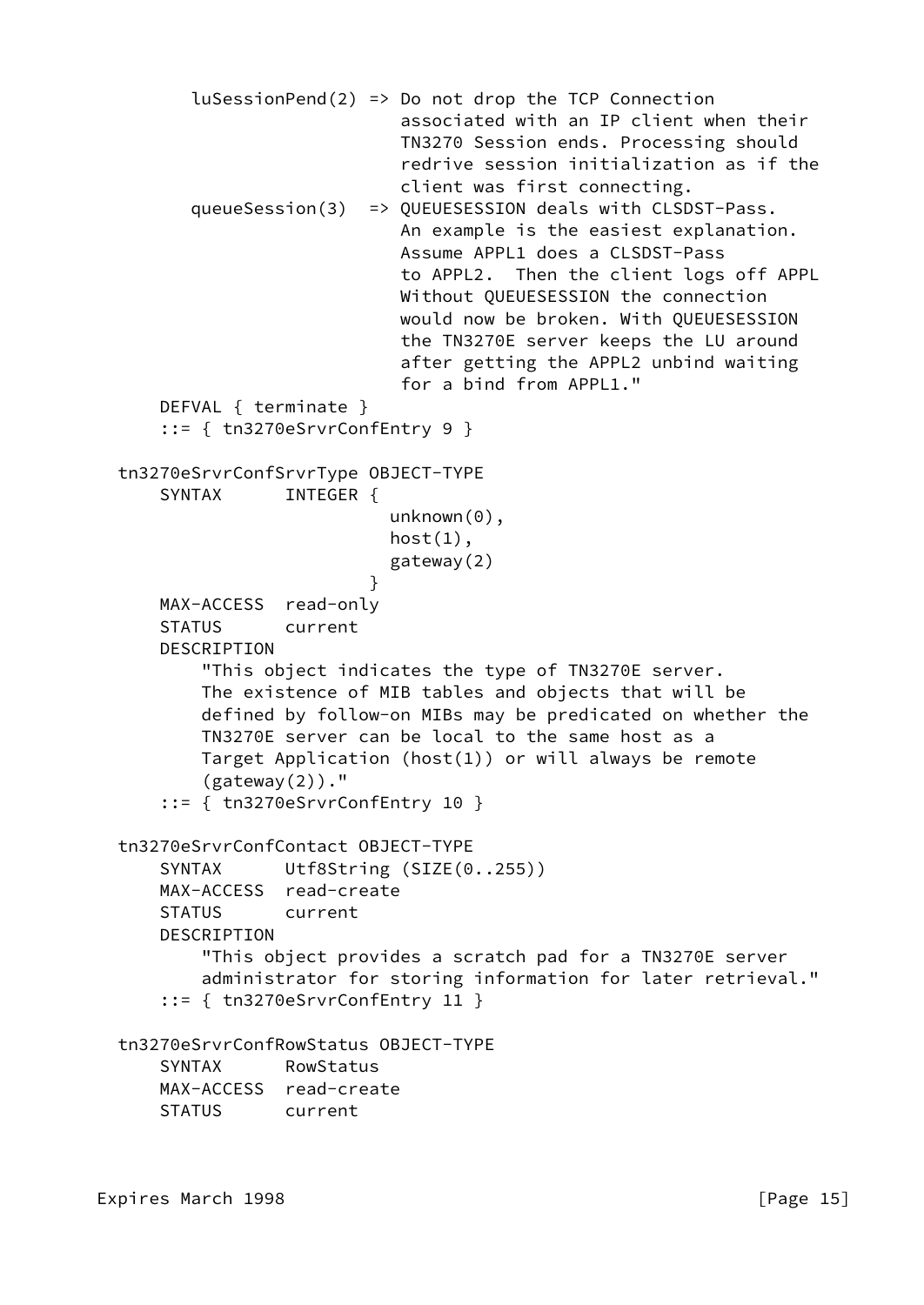```
White TN3270E Management Information Base (TN3270E-MIB) 13 September 1
      DESCRIPTION
          "This object allows entries to be created and deleted in the
          tn3270eSrvrConfTable.
          An entry in this table is deleted by setting this object
          to destroy(6)."
      REFERENCE
         "RFC 1903, 'Textual Conventions for version 2 of the Simple
          Network Management Protocol (SNMPv2).'"
      ::= { tn3270eSrvrConfEntry 12 }
  tn3270eSrvrPortTable OBJECT-TYPE
      SYNTAX SEQUENCE OF Tn3270eSrvrPortEntry
      MAX-ACCESS not-accessible
      STATUS current
      DESCRIPTION
          "This table defines the TCP ports associated with TN3270E
          Servers."
      ::= { tn3270eObjects 2 }
  tn3270eSrvrPortEntry OBJECT-TYPE
     SYNTAX Tn3270eSrvrPortEntry
      MAX-ACCESS not-accessible
      STATUS current
      DESCRIPTION
          "Definition of a single TCP port assignment to a
           TN3270E server."
      INDEX {
                    tn3270eSrvrConfIndex,
                    tn3270eSrvrPort,
                    tn3270eSrvrPortAddrType,
                    tn3270eSrvrPortAddress
 }
       ::= { tn3270eSrvrPortTable 1 }
  Tn3270eSrvrPortEntry ::= SEQUENCE {
     tn3270eSrvrPort Unsigned32,
      tn3270eSrvrPortAddrType Tn3270eAddrType,
      tn3270eSrvrPortAddress Tn3270eTAddress,
      tn3270eSrvrPortRowStatus RowStatus
    }
  tn3270eSrvrPort OBJECT-TYPE
      SYNTAX Unsigned32 (0..65535)
      MAX-ACCESS not-accessible
      STATUS current
```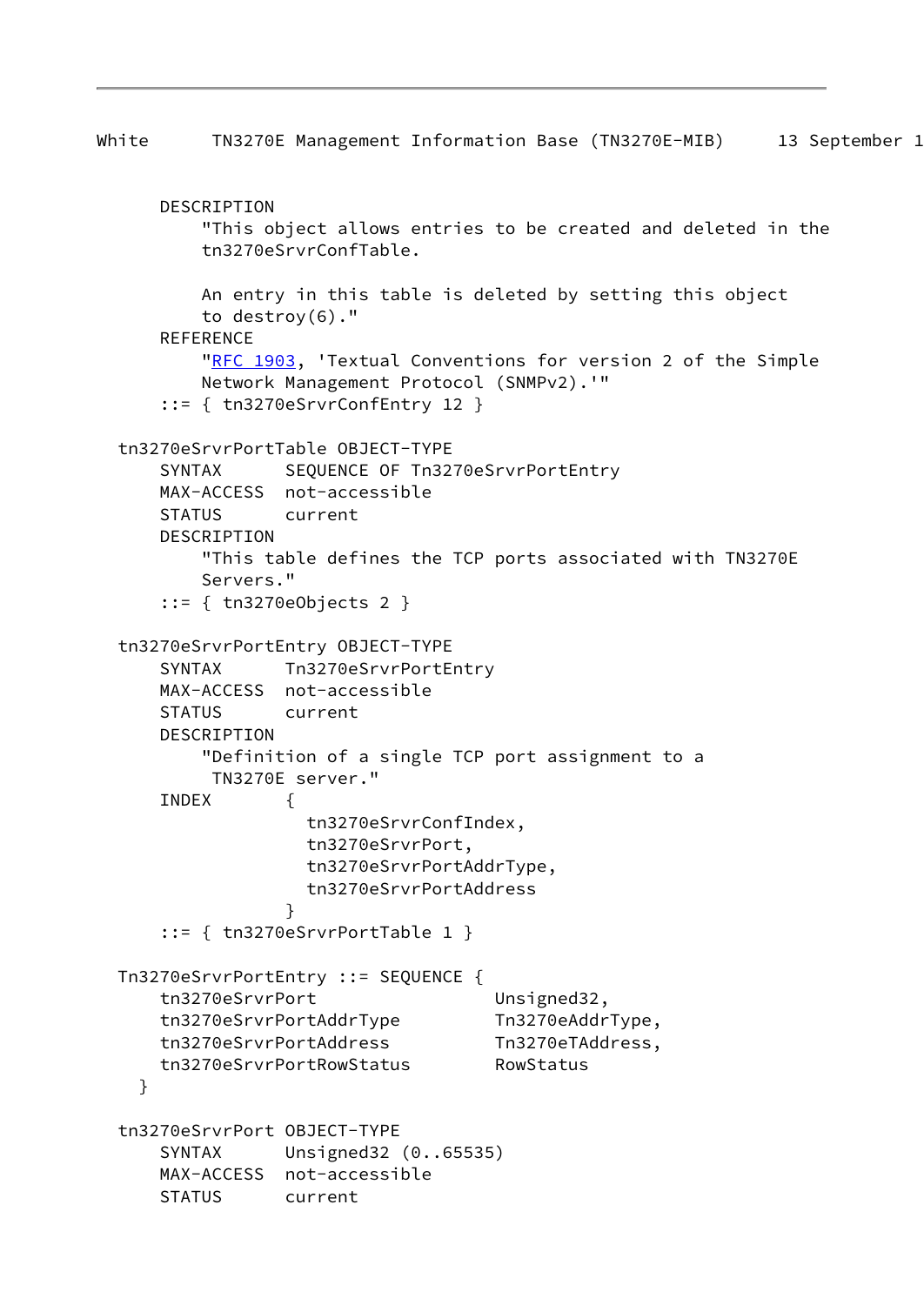DESCRIPTION "Indicates a port assigned to a server."

Expires March 1998 **Expires** March 1998

White TN3270E Management Information Base (TN3270E-MIB) 13 September 1 ::= { tn3270eSrvrPortEntry 1 } tn3270eSrvrPortAddrType OBJECT-TYPE SYNTAX Tn3270eAddrType MAX-ACCESS not-accessible STATUS current DESCRIPTION "Indicates the type of the IP Address represented in tn3270eSrvrPortAddress." ::= { tn3270eSrvrPortEntry 2 } tn3270eSrvrPortAddress OBJECT-TYPE SYNTAX Tn3270eTAddress MAX-ACCESS not-accessible STATUS current DESCRIPTION "The IP Address associated with a TN3270E server port. tn3270eClientGroupAddrType indicates the address type (ipv4 or ipv6 for example)." ::= { tn3270eSrvrPortEntry 3 } tn3270eSrvrPortRowStatus OBJECT-TYPE SYNTAX RowStatus MAX-ACCESS read-create STATUS current DESCRIPTION "This object allows entries to be created and deleted in the tn3270eSrvrPortTable. An entry in this table is deleted by setting this object to destroy(6)." REFERENCE ["RFC 1903](https://datatracker.ietf.org/doc/pdf/rfc1903), 'Textual Conventions for version 2 of the Simple Network Management Protocol (SNMPv2).'" ::= { tn3270eSrvrPortEntry 4 } tn3270eSrvrStatsTable OBJECT-TYPE SYNTAX SEQUENCE OF Tn3270eSrvrStatsEntry MAX-ACCESS not-accessible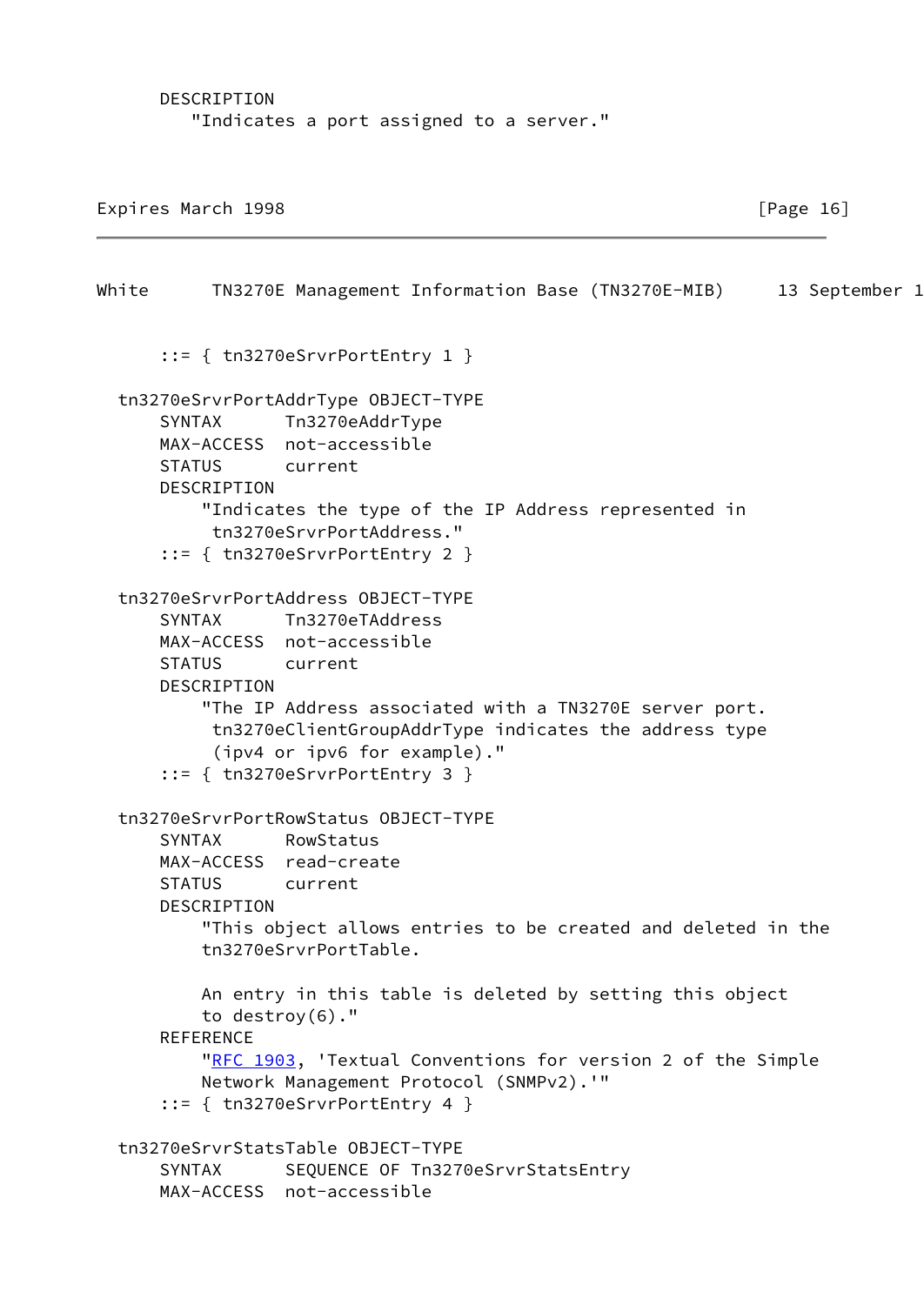STATUS current DESCRIPTION "This table defines a set of statistics concerning global TN3270E server performance." ::= { tn3270eObjects 3 } tn3270eSrvrStatsEntry OBJECT-TYPE SYNTAX Tn3270eSrvrStatsEntry

MAX-ACCESS not-accessible

Expires March 1998 **Expires** March 1998 **Expires** March 1998

White TN3270E Management Information Base (TN3270E-MIB) 13 September 1 STATUS current DESCRIPTION "Collection of a set of statistic objects for a single TN3270 server. An entry can be global with respect to a single TN3270E server or be specified at a port level. Refer to the text description for tn3270eSrvrStatsPort. It is possible that a TN3270E server implementation may not be structured to support resource usage on a port basis but provide statistics via an entry in this table for each port. The recommended approach for this is to provide a global entry (a value of 0 for tn3270eSrvrStatsPort) with: tn3270eSrvrStatsMaxLus tn3270eSrvrStatsMaxLus tn3270eSrvrStatsLusInUse tn3270eSrvrStatsSpareLus tn3270eSrvrStatsMaxPtrs tn3270eSrvrStatsPtrsInUse tn3270eSrvrStatsSparePtrs set at this layer but set to zero at the port layer." INDEX { tn3270eSrvrConfIndex, tn3270eSrvrStatsPort } ::= { tn3270eSrvrStatsTable 1 } Tn3270eSrvrStatsEntry ::= SEQUENCE { tn3270eSrvrStatsPort Unsigned32, tn3270eSrvrStatsUpTime TimeTicks, tn3270eSrvrStatsMaxLus Unsigned32, tn3270eSrvrStatsLusInUse Gauge32, tn3270eSrvrStatsSpareLus Gauge32,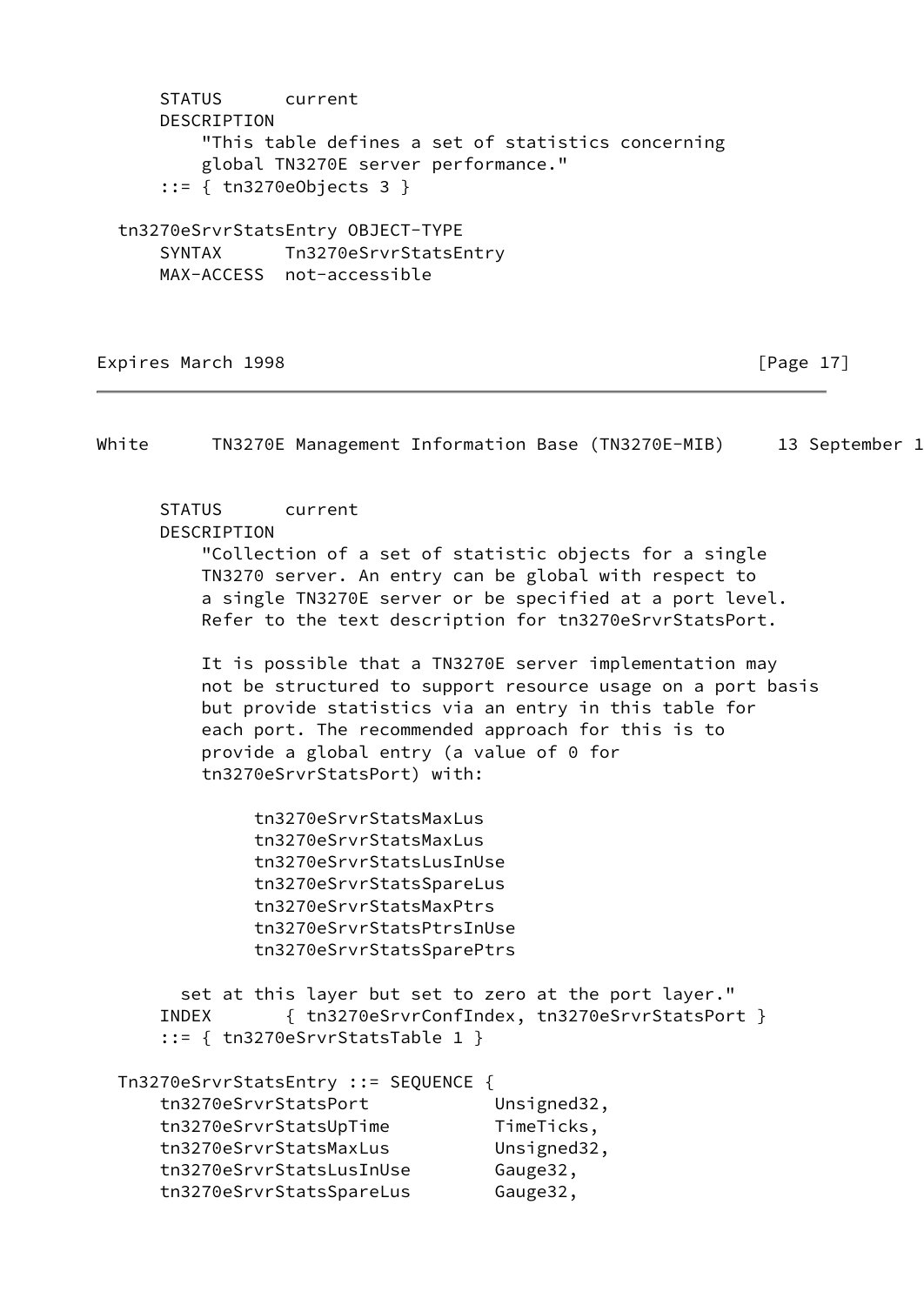tn3270eSrvrStatsMaxPtrs Unsigned32, tn3270eSrvrStatsPtrsInUse Gauge32, tn3270eSrvrStatsSparePtrs Gauge32, tn3270eSrvrStatsConnectsIn Counter32, tn3270eSrvrStatsConnRejects Counter32, tn3270eSrvrStatsDisconnects Counter32, tn3270eSrvrStatsOctetsIn Counter64, tn3270eSrvrStatsOctetsInLow Counter32, tn3270eSrvrStatsOctetsOut Counter64, tn3270eSrvrStatsOctetsOutLow Counter32 } tn3270eSrvrStatsPort OBJECT-TYPE SYNTAX Unsigned32 (0..65535) MAX-ACCESS not-accessible STATUS current

Expires March 1998 **Expires** March 1998 **and Accord 2018** [Page 18]

| White |                                                                       |                                                                                                                                   |  | TN3270E Management Information Base (TN3270E-MIB)                                                                                                                                                                                                                                                        | 13 September 1 |  |
|-------|-----------------------------------------------------------------------|-----------------------------------------------------------------------------------------------------------------------------------|--|----------------------------------------------------------------------------------------------------------------------------------------------------------------------------------------------------------------------------------------------------------------------------------------------------------|----------------|--|
|       | DESCRIPTION                                                           | using a value of $0.$ "<br>$::= \{tn3270eSrvrStatsEntry 1\}$                                                                      |  | "Indicates the port that the corresponding statistics are<br>for. Implementation of collection of these statistics<br>on a port basis is not mandatory. An implementation may<br>limit itself to keeping this data on a global basis by                                                                  |                |  |
|       | <b>SYNTAX</b><br>MAX-ACCESS read-only<br><b>STATUS</b><br>DESCRIPTION | tn3270eSrvrStatsUpTime OBJECT-TYPE<br>TimeTicks<br>current<br>to tn3270eSrvrConfOperStatus."<br>$::=$ { tn3270eSrvrStatsEntry 2 } |  | "Indicates when either usage of a associating port becomes<br>active (tn3270eSrvrStatsPort non-zero) or if the entry<br>is being kept on a global basis the time that the TN3270E<br>server becomes active. The value of this object does not<br>get reset based on port usage status changes or changes |                |  |
|       | <b>SYNTAX</b><br>MAX-ACCESS read-only<br><b>STATUS</b>                | tn3270eSrvrStatsMaxLus OBJECT-TYPE<br>Unsigned32<br>current                                                                       |  |                                                                                                                                                                                                                                                                                                          |                |  |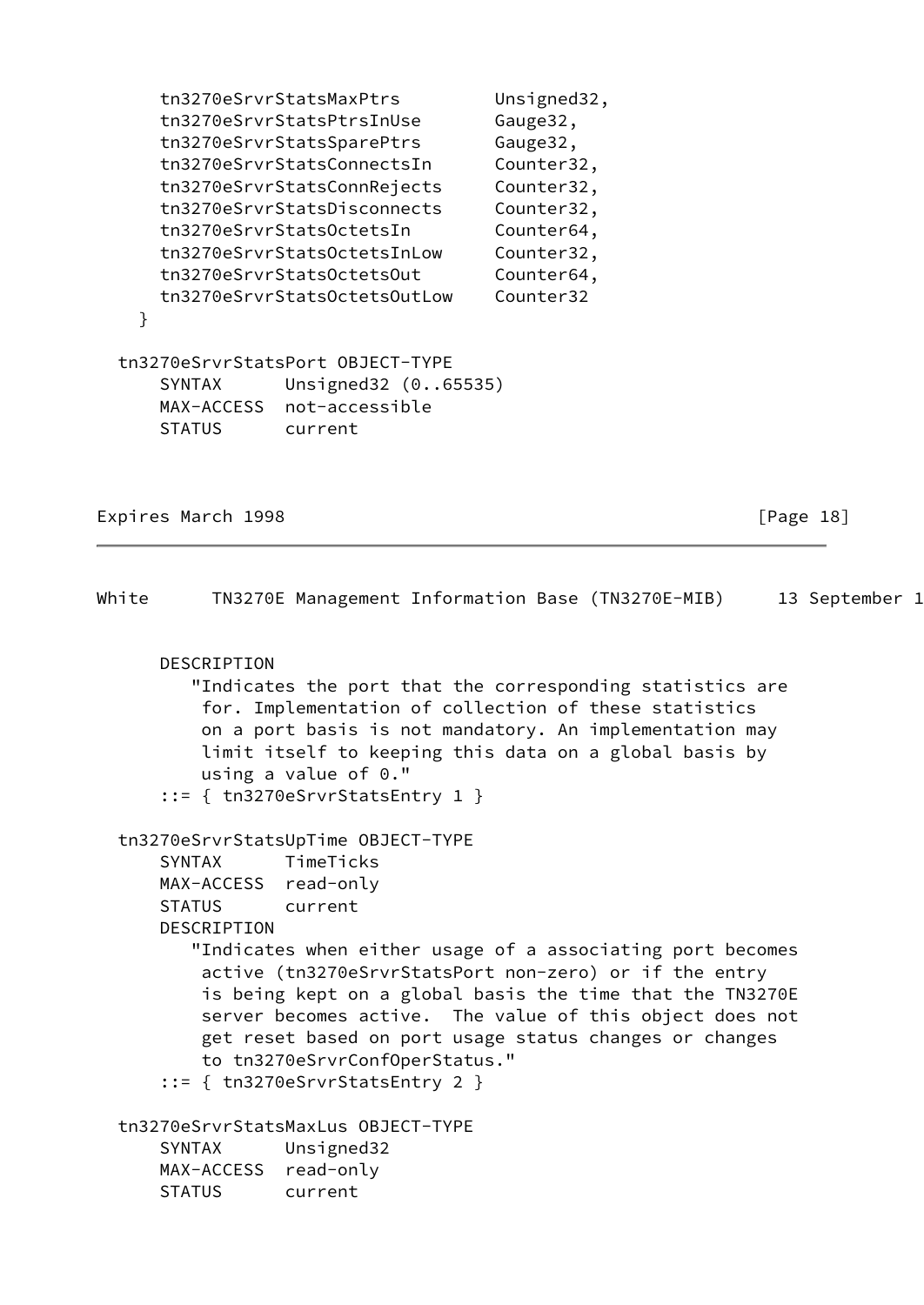```
 DESCRIPTION
        "Indicates the maximum number of LUs for use by a
         TN3270E server. The granularity of this data can be
         either global (corresponding tn3270eSrvrStatsPort index
         equal to 0) or on a port basis."
     ::= { tn3270eSrvrStatsEntry 3 }
 tn3270eSrvrStatsLusInUse OBJECT-TYPE
     SYNTAX Gauge32
     MAX-ACCESS read-only
     STATUS current
     DESCRIPTION
        "Indicates the current number of LUs in use by a
         TN3270E server. The granularity of this data can be
         either global (corresponding tn3270eSrvrStatsPort index
         equal to 0) or on a port basis."
     ::= { tn3270eSrvrStatsEntry 4 }
 tn3270eSrvrStatsSpareLus OBJECT-TYPE
     SYNTAX Gauge32
     MAX-ACCESS read-only
     STATUS current
     DESCRIPTION
```

```
Expires March 1998 Expires March 1998 Expires March 1998
```
White TN3270E Management Information Base (TN3270E-MIB) 13 September 1

 "Indicates the number of free LUs for a particular TN3270E server. It is possible that the difference between tn3270eSrvrStatsMaxLus and tn3270eSrvrStatsLusInUse does not equal tn3270eSrvrStatsSpareLus. An LU may exist but not be useable by an IP client connection. The granularity of this data can be either global (corresponding tn3270eSrvrStatsPort index equal to 0) or on a port basis." ::= { tn3270eSrvrStatsEntry 5 } tn3270eSrvrStatsMaxPtrs OBJECT-TYPE SYNTAX Unsigned32 MAX-ACCESS read-only STATUS current DESCRIPTION "Indicates the maximum number of Printer Resources for use by a TN3270E server. The granularity of this data can be either global (corresponding tn3270eSrvrStatsPort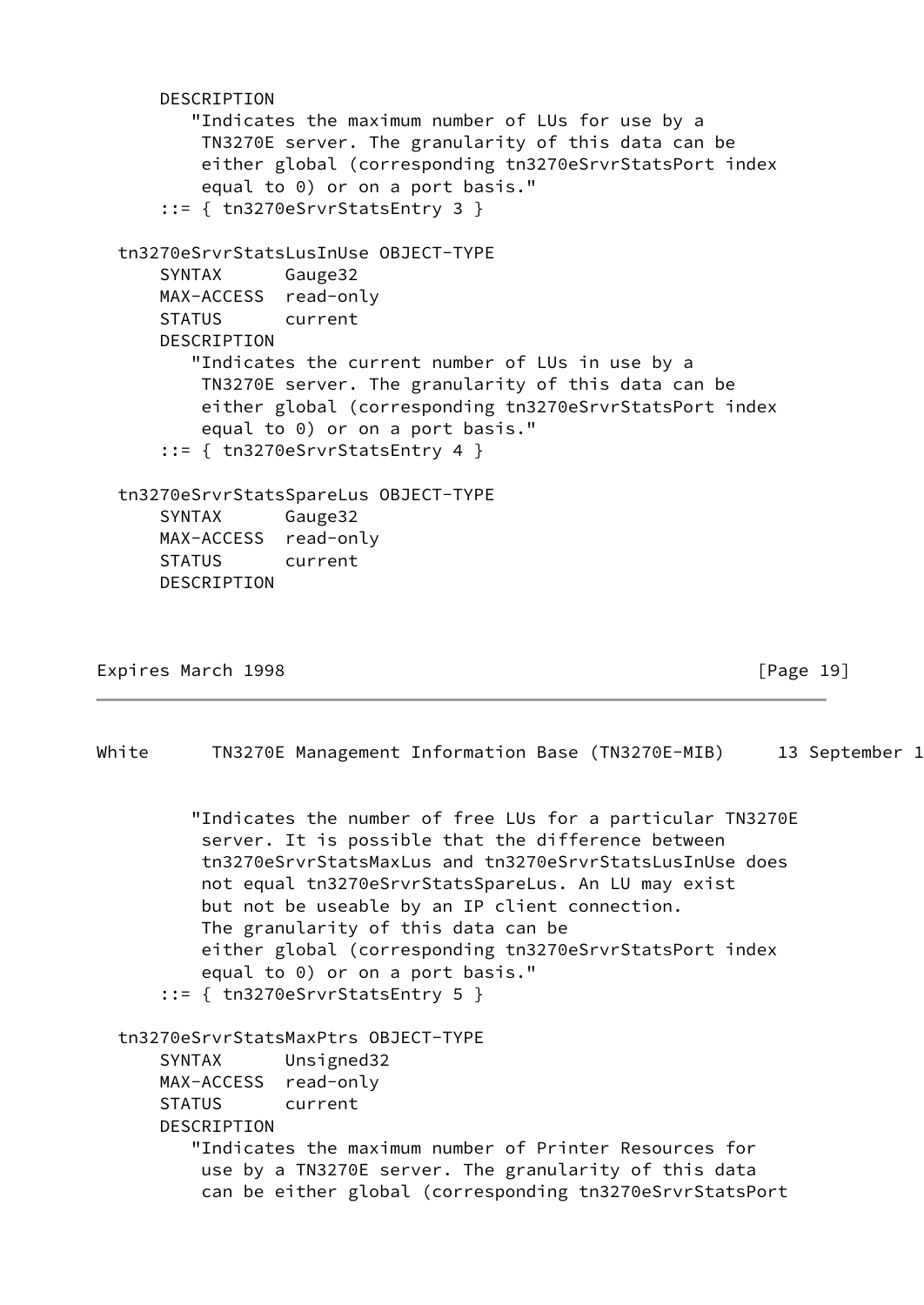```
 index equal to 0) or on a port basis."
    ::= { tn3270eSrvrStatsEntry 6 }
 tn3270eSrvrStatsPtrsInUse OBJECT-TYPE
     SYNTAX Gauge32
     MAX-ACCESS read-only
     STATUS current
     DESCRIPTION
        "Indicates the current number of Printer Resources in
         use by a TN3270E server. The granularity of this data
         can be either global (corresponding tn3270eSrvrStatsPort
         index equal to 0) or on a port basis."
     ::= { tn3270eSrvrStatsEntry 7 }
 tn3270eSrvrStatsSparePtrs OBJECT-TYPE
     SYNTAX Gauge32
     MAX-ACCESS read-only
     STATUS current
     DESCRIPTION
        "Indicates the number of free Printer Resources for a
         particular TN3270E server. It is possible that the
         difference between tn3270eSrvrStatsMaxPtrs and
         tn3270eSrvrStatsPtrsInUse does not equal
         tn3270eSrvrStatsSparePtrs. A Printer resource may
         exist but not be useable by an IP client connection.
         The granularity of this data
         can be either global (corresponding tn3270eSrvrStatsPort
         index equal to 0) or on a port basis."
     ::= { tn3270eSrvrStatsEntry 8 }
```
Expires March 1998 **Expires March 1998 F** 

White TN3270E Management Information Base (TN3270E-MIB) 13 September 1 tn3270eSrvrStatsConnectsIn OBJECT-TYPE SYNTAX Counter32 MAX-ACCESS read-only STATUS current DESCRIPTION "Indicates the number of client connections received by a TN3270E server. The granularity of this data can be either global (corresponding tn3270eSrvrStatsPort index equal to 0) or on a port basis." ::= { tn3270eSrvrStatsEntry 9 }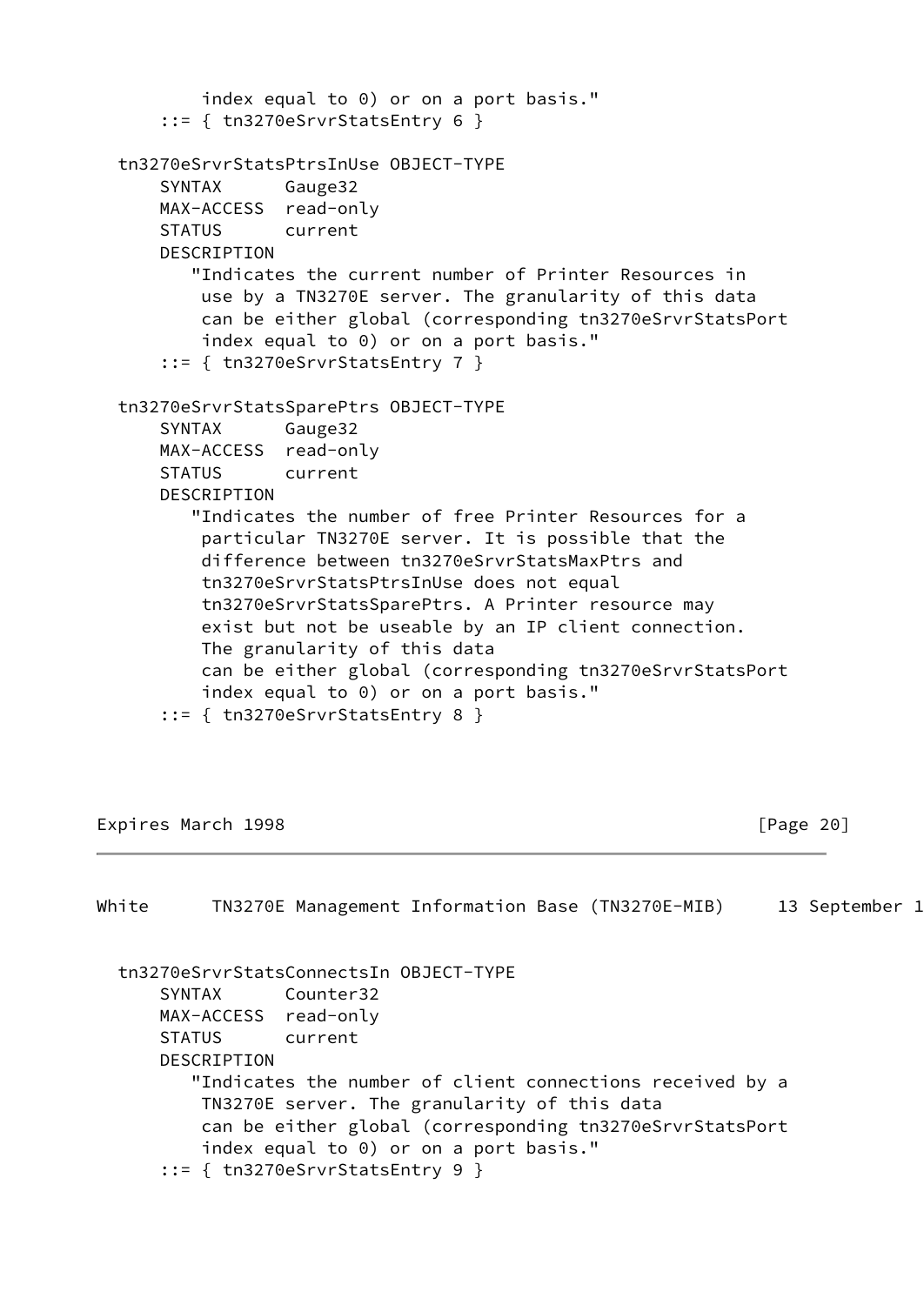```
 tn3270eSrvrStatsConnRejects OBJECT-TYPE
     SYNTAX Counter32
    MAX-ACCESS read-only
     STATUS current
    DESCRIPTION
        "Indicates the number of client connections rejected during
         connection setup. An example of this is when no LU or
         Printer resource is available to associate with the
         TCP Connection of an IP client. The granularity of this data
         can be either global (corresponding tn3270eSrvrStatsPort
         index equal to 0) or on a port basis."
     ::= { tn3270eSrvrStatsEntry 10 }
 tn3270eSrvrStatsDisconnects OBJECT-TYPE
     SYNTAX Counter32
    MAX-ACCESS read-only
     STATUS current
     DESCRIPTION
        "Indicates the number of client connections disconnected by a
         TN3270E server. The granularity of this data
         can be either global (corresponding tn3270eSrvrStatsPort
         index equal to 0) or on a port basis."
     ::= { tn3270eSrvrStatsEntry 11 }
 tn3270eSrvrStatsOctetsIn OBJECT-TYPE
     SYNTAX Counter64
    MAX-ACCESS read-only
    STATUS current
    DESCRIPTION
        "Indicates the number of octets received from TN3270
         and TN3270E Clients. The granularity
         of this data can be either global (corresponding
         tn3270eSrvrStatsPort index equal to 0) or on a port basis."
     ::= { tn3270eSrvrStatsEntry 12 }
 tn3270eSrvrStatsOctetsInLow OBJECT-TYPE
     SYNTAX Counter32
```
Expires March 1998 **Expires March 1998 F** 

White TN3270E Management Information Base (TN3270E-MIB) 13 September 1

 MAX-ACCESS read-only STATUS current DESCRIPTION "Low order 32 bits of tn3270eSrvrStatsOctetsIn."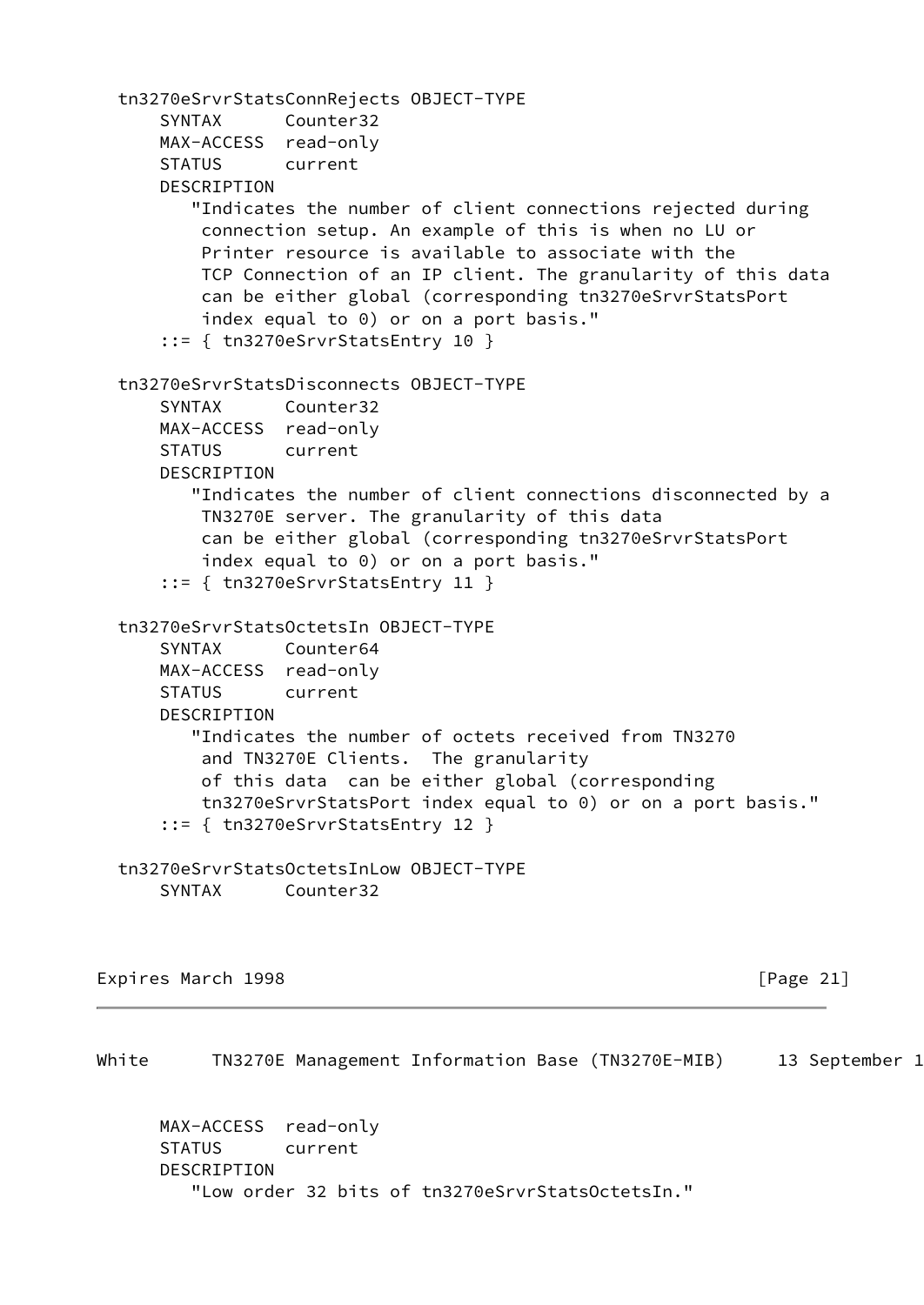```
 ::= { tn3270eSrvrStatsEntry 13 }
 tn3270eSrvrStatsOctetsOut OBJECT-TYPE
     SYNTAX Counter64
    MAX-ACCESS read-only
     STATUS current
    DESCRIPTION
        "Indicates the number of octets sent to TN3270
         and TN3270E Clients. The granularity
         of this data can be either global (corresponding
         tn3270eSrvrStatsPort index equal to 0) or on a port basis."
     ::= { tn3270eSrvrStatsEntry 14 }
 tn3270eSrvrStatsOctetsOutLow OBJECT-TYPE
     SYNTAX Counter32
    MAX-ACCESS read-only
     STATUS current
     DESCRIPTION
        "Low order 32 bits of tn3270eSrvrStatsOctetsOut."
     ::= { tn3270eSrvrStatsEntry 15 }
 tn3270eClientGroupTable OBJECT-TYPE
    SYNTAX SEQUENCE OF Tn3270eClientGroupEntry
     MAX-ACCESS not-accessible
     STATUS current
     DESCRIPTION
         "This table defines client address groupings for use by a
        TN3270E server."
     ::= { tn3270eObjects 4 }
 tn3270eClientGroupEntry OBJECT-TYPE
     SYNTAX Tn3270eClientGroupEntry
     MAX-ACCESS not-accessible
     STATUS current
     DESCRIPTION
         "Definition of a single client address entry. All entries with
         the same first two indexes, tn3270eSrvrConfIndex and
         tn3270eClientGroupName, are considered to be in the same
         client group."
     INDEX { tn3270eSrvrConfIndex,
                   tn3270eClientGroupName,
                   tn3270eClientGroupAddrType,
                   tn3270eClientGroupAddress }
     ::= { tn3270eClientGroupTable 1 }
```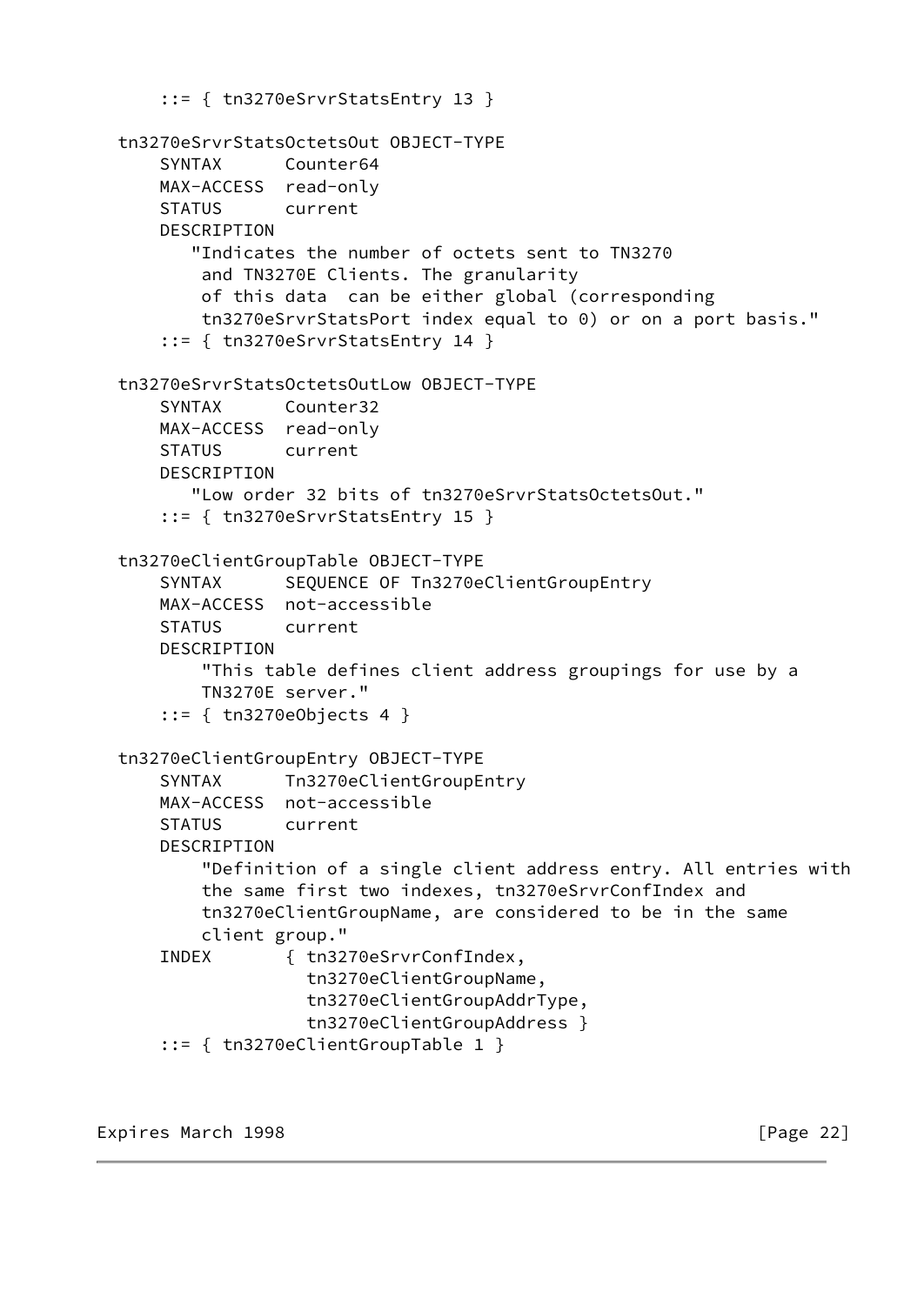```
 Tn3270eClientGroupEntry ::= SEQUENCE {
     tn3270eClientGroupName Utf8String,
     tn3270eClientGroupAddrType Tn3270eAddrType,
     tn3270eClientGroupAddress Tn3270eTAddress,
     tn3270eClientGroupSubnetMask IpAddress,
     tn3270eClientGroupPfxLength Unsigned32,
     tn3270eClientGroupRowStatus RowStatus }
 tn3270eClientGroupName OBJECT-TYPE
    SYNTAX Utf8String (SIZE(1..24))
    MAX-ACCESS not-accessible
    STATUS current
    DESCRIPTION
         "The name of a client group."
     ::= { tn3270eClientGroupEntry 1 }
 tn3270eClientGroupAddrType OBJECT-TYPE
    SYNTAX Tn3270eAddrType
    MAX-ACCESS not-accessible
    STATUS current
    DESCRIPTION
         "Indicates the type of the address represented in
         tn3270eClientGroupAddress."
     ::= { tn3270eClientGroupEntry 2 }
 tn3270eClientGroupAddress OBJECT-TYPE
     SYNTAX Tn3270eTAddress
    MAX-ACCESS not-accessible
    STATUS current
    DESCRIPTION
         "The client address of a member of a client group. The value
         of tn3270eClientGroupAddrType indicates the address
          type (ipv4 or ipv6 for example)."
     ::= { tn3270eClientGroupEntry 3 }
 tn3270eClientGroupSubnetMask OBJECT-TYPE
     SYNTAX IpAddress
    MAX-ACCESS read-create
    STATUS current
     DESCRIPTION
         "The corresponding subnet mask associated with
          tn3270eClientGroupAddress. A single IP Address is
          represented by having this object contain the value
          of 255.255.255.255. This object is valid only if
          tn3270eClientGroupAddrType has a value of ipv4(1)."
    DEFVAL { 'FFFFFFFF'H }
     ::= { tn3270eClientGroupEntry 4 }
```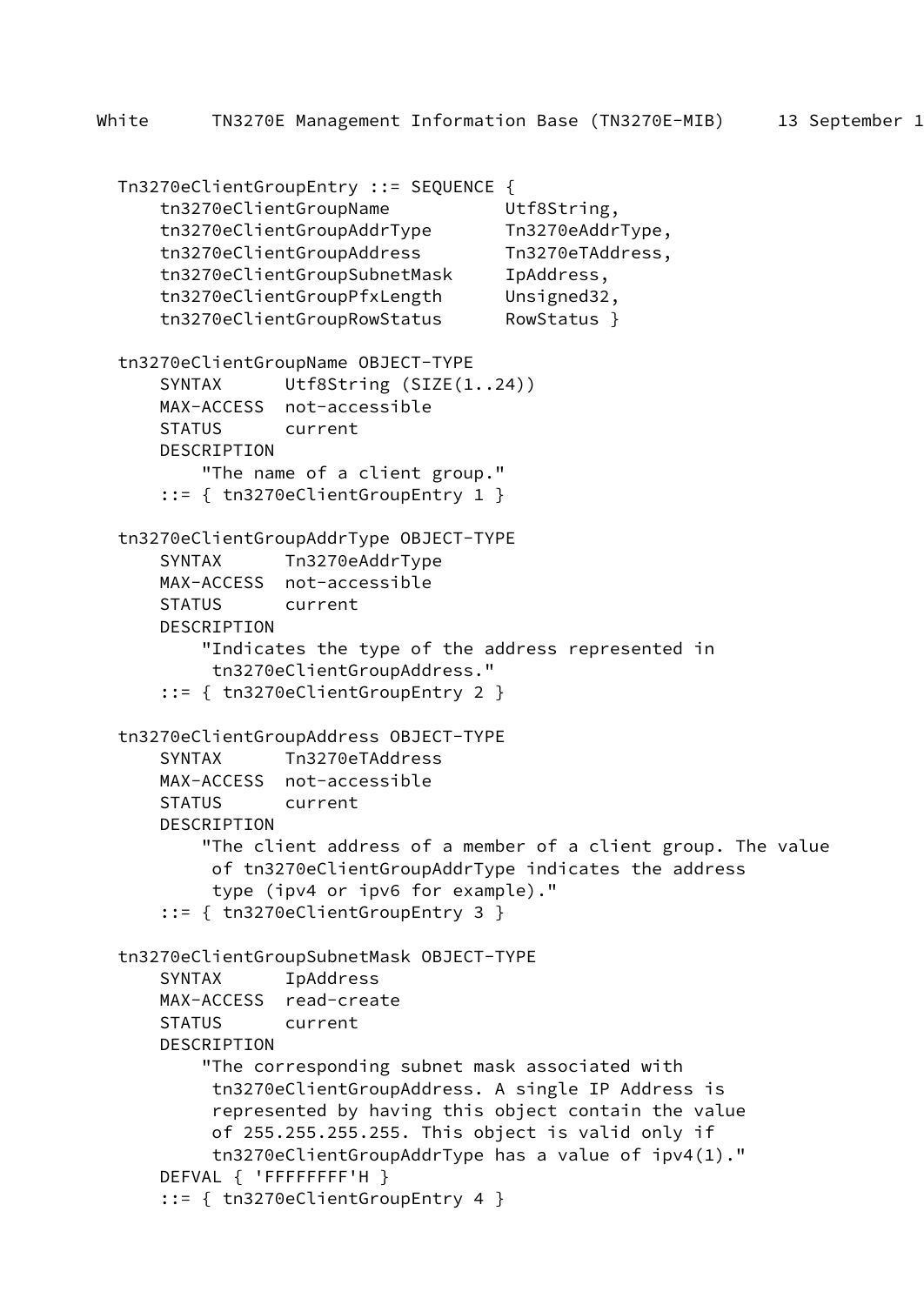```
White TN3270E Management Information Base (TN3270E-MIB) 13 September 1
  tn3270eClientGroupPfxLength OBJECT-TYPE
     SYNTAX Unsigned32 (0..128)
      MAX-ACCESS read-create
      STATUS current
      DESCRIPTION
           "The corresponding IPv6 network prefix length. This
           object is valid only if tn3270eClientGroupAddrType
           has a value of ipv6(2)."
     DEFVAL { 0 }
      ::= { tn3270eClientGroupEntry 5 }
  tn3270eClientGroupRowStatus OBJECT-TYPE
      SYNTAX RowStatus
      MAX-ACCESS read-create
      STATUS current
      DESCRIPTION
          "This object allows entries to be created and deleted in the
          tn3270eClientGroupTable.
          An entry in this table is deleted by setting this object
          to destroy(6)."
     REFERENCE
         "RFC 1903, 'Textual Conventions for version 2 of the Simple
          Network Management Protocol (SNMPv2).'"
       ::= { tn3270eClientGroupEntry 6 }
  tn3270eResPoolTable OBJECT-TYPE
     SYNTAX SEQUENCE OF Tn3270eResPoolEntry
      MAX-ACCESS not-accessible
      STATUS current
      DESCRIPTION
           "This table defines resource groupings; the term
          RFC 1647."
       ::= { tn3270eObjects 5 }
  tn3270eResPoolEntry OBJECT-TYPE
      SYNTAX Tn3270eResPoolEntry
      MAX-ACCESS not-accessible
      STATUS current
      DESCRIPTION
```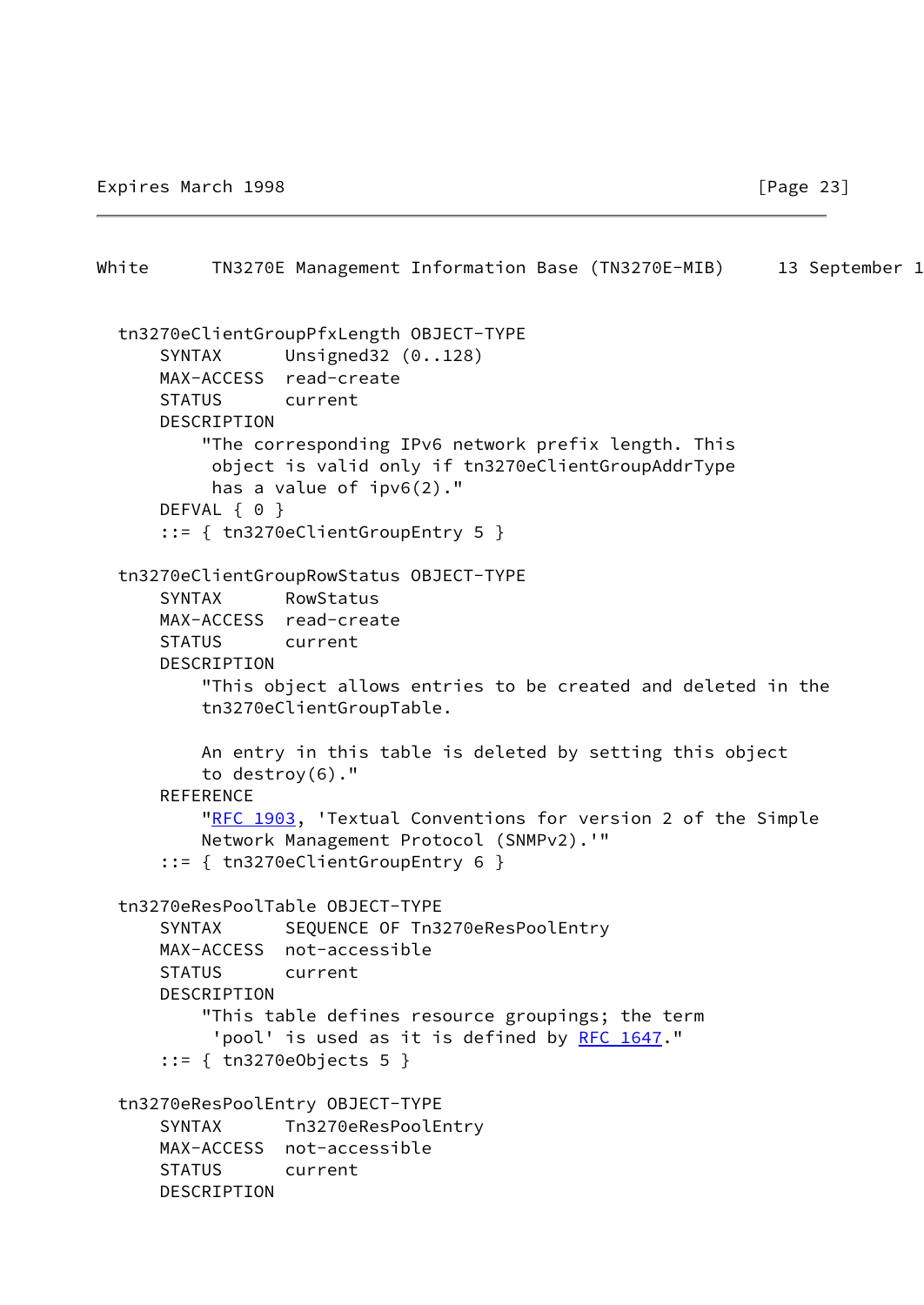```
 "Definition of a single resource pool member. All entries
           with the same first two indexes, tn3270eSrvrConfIndex and
           tn3270eResPoolName, are considered to be in the same pool."
       INDEX { tn3270eSrvrConfIndex,
                tn3270eResPoolName,
                tn3270eResPoolElementName }
       ::= { tn3270eResPoolTable 1 }
Expires March 1998 Expires March 1998 and Accord 24 Expires March 1998
```
White TN3270E Management Information Base (TN3270E-MIB) 13 September 1 Tn3270eResPoolEntry ::= SEQUENCE { tn3270eResPoolName Utf8String, tn3270eResPoolElementName SnaResourceName, tn3270eResPoolElementType Tn3270ResourceType, tn3270eResPoolRowStatus RowStatus } tn3270eResPoolName OBJECT-TYPE SYNTAX Utf8String (SIZE(1..24)) MAX-ACCESS not-accessible STATUS current DESCRIPTION "The name of a resource pool.." ::= { tn3270eResPoolEntry 1 } tn3270eResPoolElementName OBJECT-TYPE SYNTAX SnaResourceName MAX-ACCESS not-accessible STATUS current DESCRIPTION "The name of a member of a resource pool." ::= { tn3270eResPoolEntry 2 } tn3270eResPoolElementType OBJECT-TYPE SYNTAX Tn3270ResourceType MAX-ACCESS read-create STATUS current DESCRIPTION "The type of the entity in a resource pool." ::= { tn3270eResPoolEntry 3 } tn3270eResPoolRowStatus OBJECT-TYPE SYNTAX RowStatus MAX-ACCESS read-create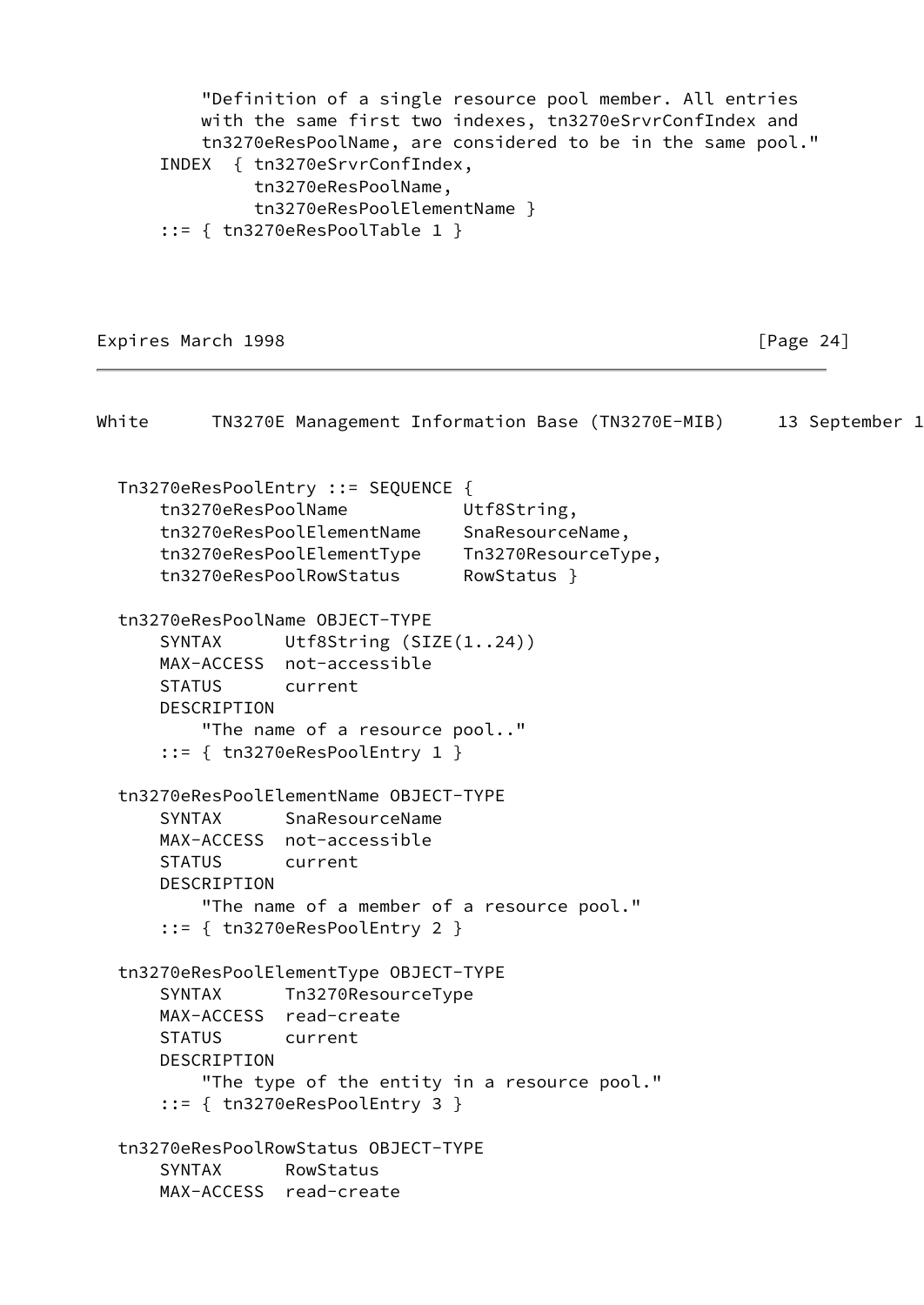```
 STATUS current
      DESCRIPTION
          "This object allows entries to be created and deleted in the
          tn3270eResPoolTable.
          An entry in this table is deleted by setting this object
          to destroy(6)."
      REFERENCE
          "RFC 1903, 'Textual Conventions for version 2 of the Simple
          Network Management Protocol (SNMPv2).'"
      ::= { tn3270eResPoolEntry 4 }
  tn3270eSnaMapTable OBJECT-TYPE
     SYNTAX SEQUENCE OF Tn3270eSnaMapEntry
      MAX-ACCESS not-accessible
Expires March 1998 Expires March 1998
White TN3270E Management Information Base (TN3270E-MIB) 13 September 1
      STATUS current
      DESCRIPTION
          "This table provide a mapping from the name by which
           a secondary LU is known in the SNA network to the
           name by which it is known locally at the TN3270e
           server. This latter name serves as an index into
           the tn3270eResPoolTable and the tn3270eResMapTable."
      ::= { tn3270eObjects 6 }
  tn3270eSnaMapEntry OBJECT-TYPE
     SYNTAX Tn3270eSnaMapEntry
      MAX-ACCESS not-accessible
      STATUS current
      DESCRIPTION
          "Definition of a single mapping from an SSCP-supplied
           SLU name to a local SLU name."
      INDEX { tn3270eSrvrConfIndex,
               tn3270eSnaMapSscpSuppliedName }
       ::= { tn3270eSnaMapTable 1 }
  Tn3270eSnaMapEntry ::= SEQUENCE {
      tn3270eSnaMapSscpSuppliedName SnaResourceName,
     tn3270eSnaMapLocalName SnaResourceName }
  tn3270eSnaMapSscpSuppliedName OBJECT-TYPE
      SYNTAX SnaResourceName
```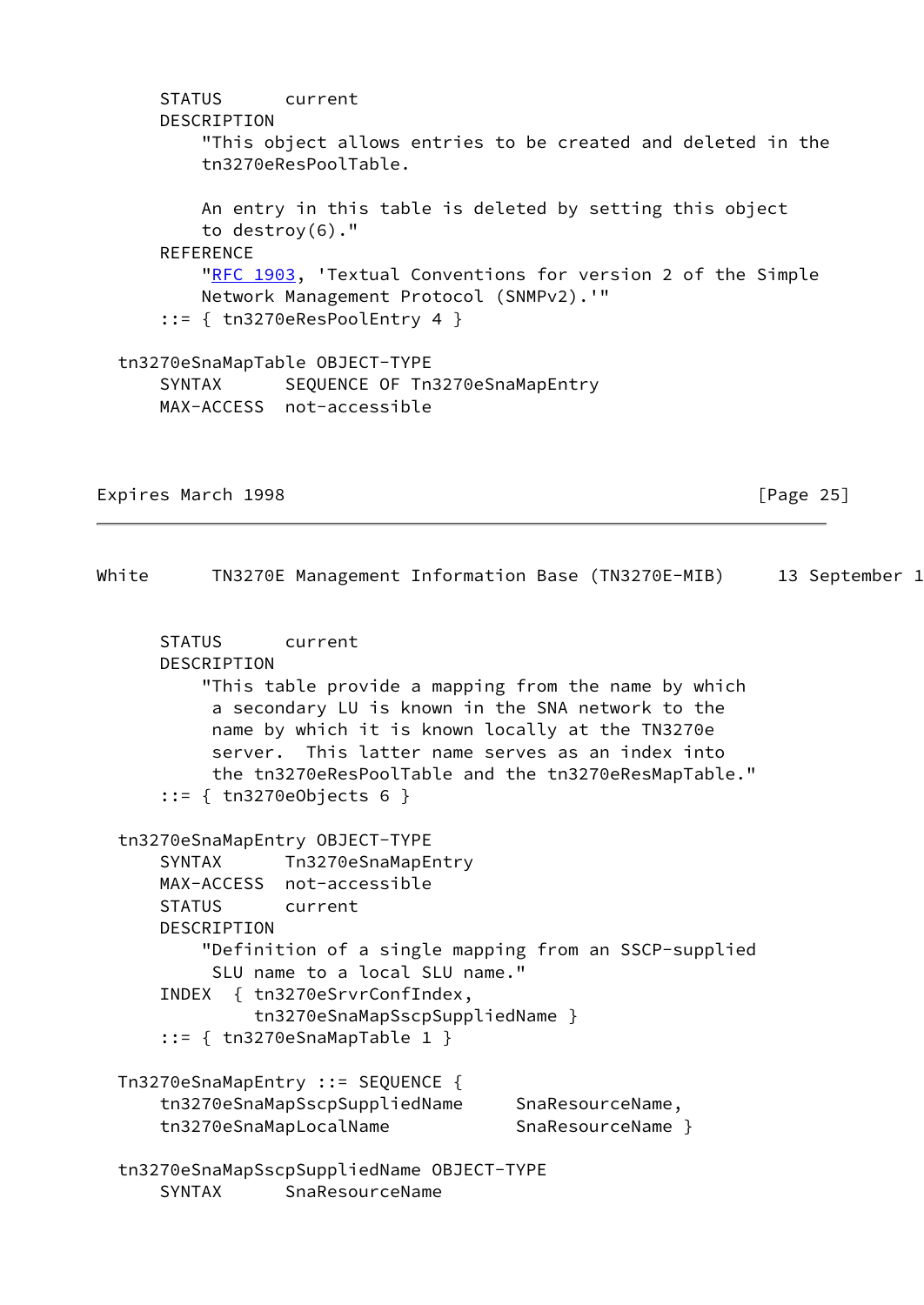```
 MAX-ACCESS not-accessible
     STATUS current
     DESCRIPTION
         "The name of the secondary LU (SLU) as it is known in the
          SNA network. This name is sent by the SSCP on the
          Activate Logical Unit (ACTLU) request."
     ::= { tn3270eSnaMapEntry 1 }
 tn3270eSnaMapLocalName OBJECT-TYPE
     SYNTAX SnaResourceName
    MAX-ACCESS read-only
     STATUS current
    DESCRIPTION
         "The local name of the secondary LU (SLU)."
     ::= { tn3270eSnaMapEntry 2 }
 tn3270eClientResMapTable OBJECT-TYPE
     SYNTAX SEQUENCE OF Tn3270eClientResMapEntry
     MAX-ACCESS not-accessible
     STATUS current
     DESCRIPTION
         "This table defines resource pool to client group mappings.
```

```
Expires March 1998 Expires March 1998 Expires March 1998
```
White TN3270E Management Information Base (TN3270E-MIB) 13 September 1

 Since both the resource pool name and client group name are included in the index clause of this table, multiple resource pools can be assigned to the same client group. This enables use of multiple resource pools for use in client to resource mapping. Assigning multiple client Groups to the same resource pool is also allowed, but is not the primary purpose for how the indexing is structured.

 Assignment of a resource pool to client group can be restricted based on TCP port. An index value of 0 for tn3270eClientResMapClientPort disables restriction of resource assignment based on client target port selection." ::= { tn3270eObjects 7 }

 tn3270eClientResMapEntry OBJECT-TYPE SYNTAX Tn3270eClientResMapEntry MAX-ACCESS not-accessible STATUS current DESCRIPTION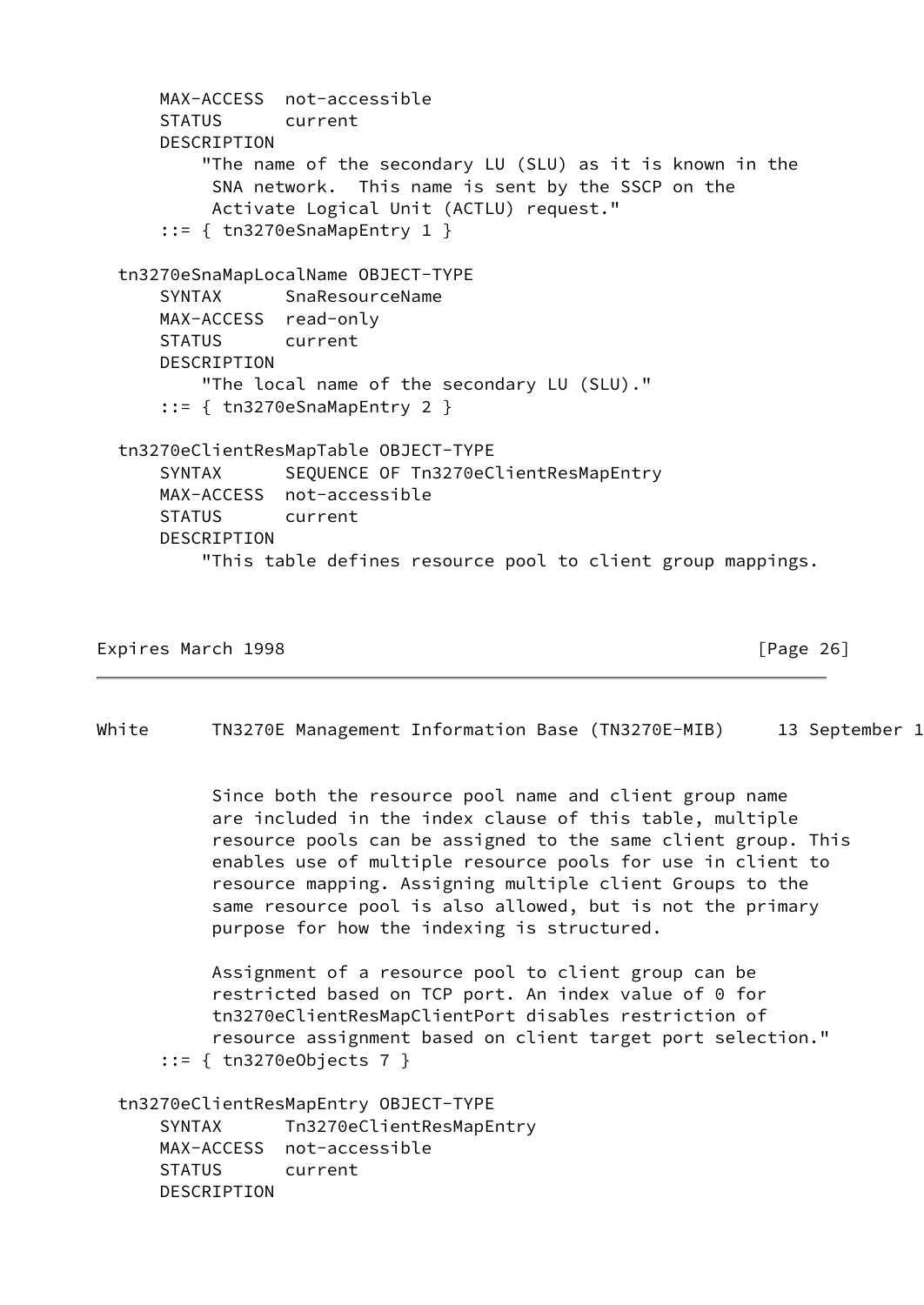```
 "Definition of a single resource pool to client group
 mapping."
     INDEX { tn3270eSrvrConfIndex,
             tn3270eClientResMapPoolName,
             tn3270eClientResMapClientGroupName,
             tn3270eClientResMapClientPort }
     ::= { tn3270eClientResMapTable 1 }
 Tn3270eClientResMapEntry ::= SEQUENCE {
     tn3270eClientResMapPoolName Utf8String,
     tn3270eClientResMapClientGroupName Utf8String,
     tn3270eClientResMapClientPort Unsigned32,
     tn3270eClientResMapRowStatus RowStatus }
 tn3270eClientResMapPoolName OBJECT-TYPE
    SYNTAX Utf8String (SIZE(1..24))
    MAX-ACCESS not-accessible
    STATUS current
    DESCRIPTION
        "The name of a resource pool."
     ::= { tn3270eClientResMapEntry 1 }
 tn3270eClientResMapClientGroupName OBJECT-TYPE
    SYNTAX Utf8String (SIZE(1..24))
    MAX-ACCESS not-accessible
    STATUS current
    DESCRIPTION
        "The name of the client group that is mapped to a
         resource pool."
```
Expires March 1998 **Expires March 1998 Expires** March 1998

```
White TN3270E Management Information Base (TN3270E-MIB) 13 September 1
       ::= { tn3270eClientResMapEntry 2 }
  tn3270eClientResMapClientPort OBJECT-TYPE
       SYNTAX Unsigned32 (0..65535)
      MAX-ACCESS not-accessible
      STATUS current
      DESCRIPTION
           "The port to restrict a resource pool to a client group
           mapping. A value of 0 for this objects implies that
           the mapping is not restricted."
       ::= { tn3270eClientResMapEntry 3 }
```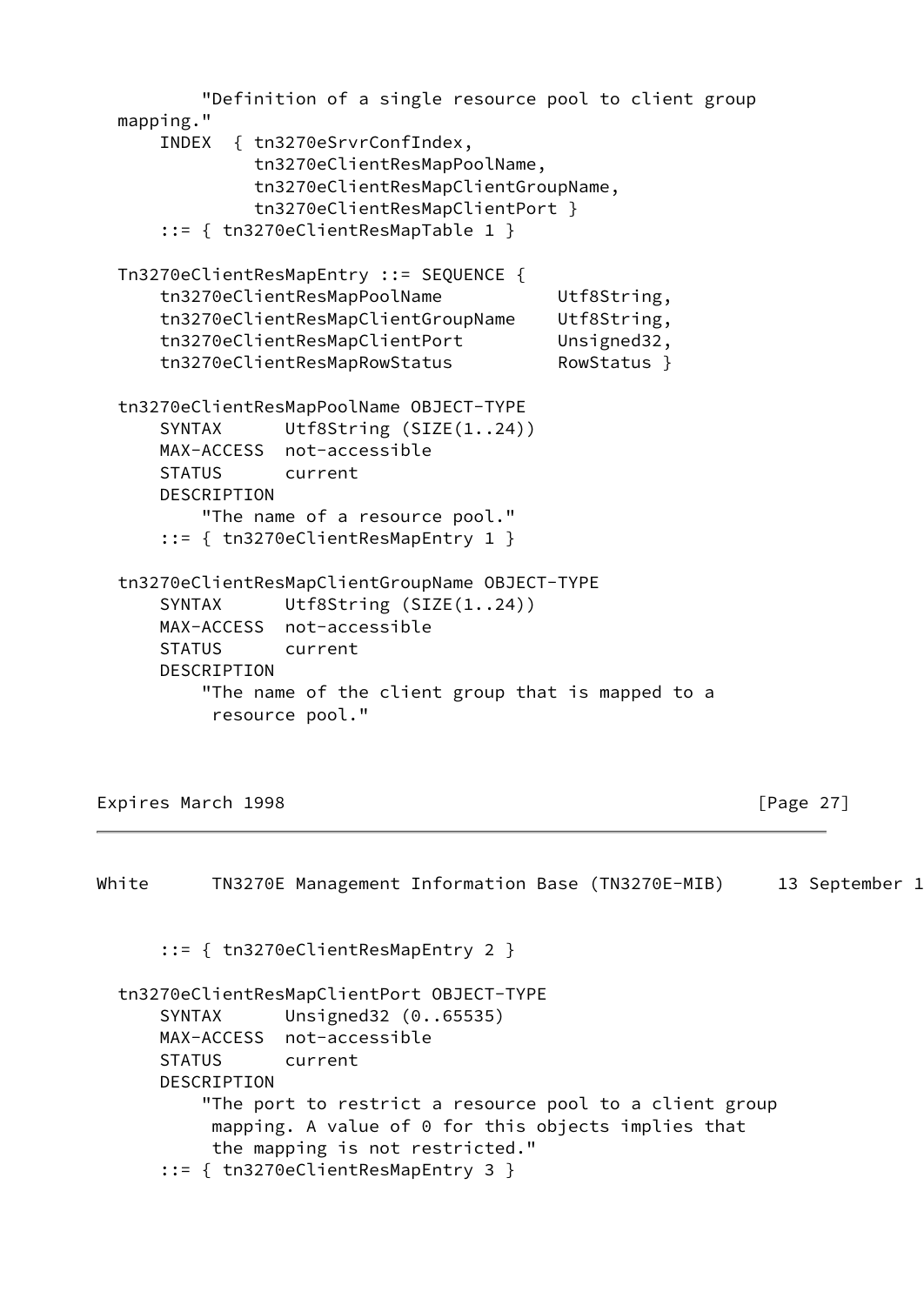```
 tn3270eClientResMapRowStatus OBJECT-TYPE
     SYNTAX RowStatus
    MAX-ACCESS read-create
     STATUS current
     DESCRIPTION
         "This object allows entries to be created and deleted in the
         tn3270eClientResMapTable.
         An entry in this table is deleted by setting this object
         to destroy(6)."
     REFERENCE
        "RFC 1903, 'Textual Conventions for version 2 of the Simple
         Network Management Protocol (SNMPv2).'"
     ::= { tn3270eClientResMapEntry 4 }
 tn3270eResMapTable OBJECT-TYPE
    SYNTAX SEQUENCE OF Tn3270eResMapEntry
     MAX-ACCESS not-accessible
     STATUS current
     DESCRIPTION
         "This table defines the actual mapping of a resource to
          a client Address."
     ::= { tn3270eObjects 8 }
 tn3270eResMapEntry OBJECT-TYPE
    SYNTAX Tn3270eResMapEntry
    MAX-ACCESS not-accessible
    STATUS current
    DESCRIPTION
         "Definition of the mapping of a Resource Element to
          a client Address."
     INDEX { tn3270eSrvrConfIndex,
              tn3270eResMapElementName }
     ::= { tn3270eResMapTable 1 }
 Tn3270eResMapEntry ::= SEQUENCE {
```
Expires March 1998 **Expires March** 1998

White TN3270E Management Information Base (TN3270E-MIB) 13 September 1

| tn3270eResMapElementName | SnaResourceName,   |
|--------------------------|--------------------|
| tn3270eResMapAddrType    | Tn3270eAddrType,   |
| tn3270eResMapAddress     | Tn3270eTAddress,   |
| tn3270eResMapPort        | Unsigned32,        |
| tn3270eResMapElementType | Tn3270ResourceType |
|                          |                    |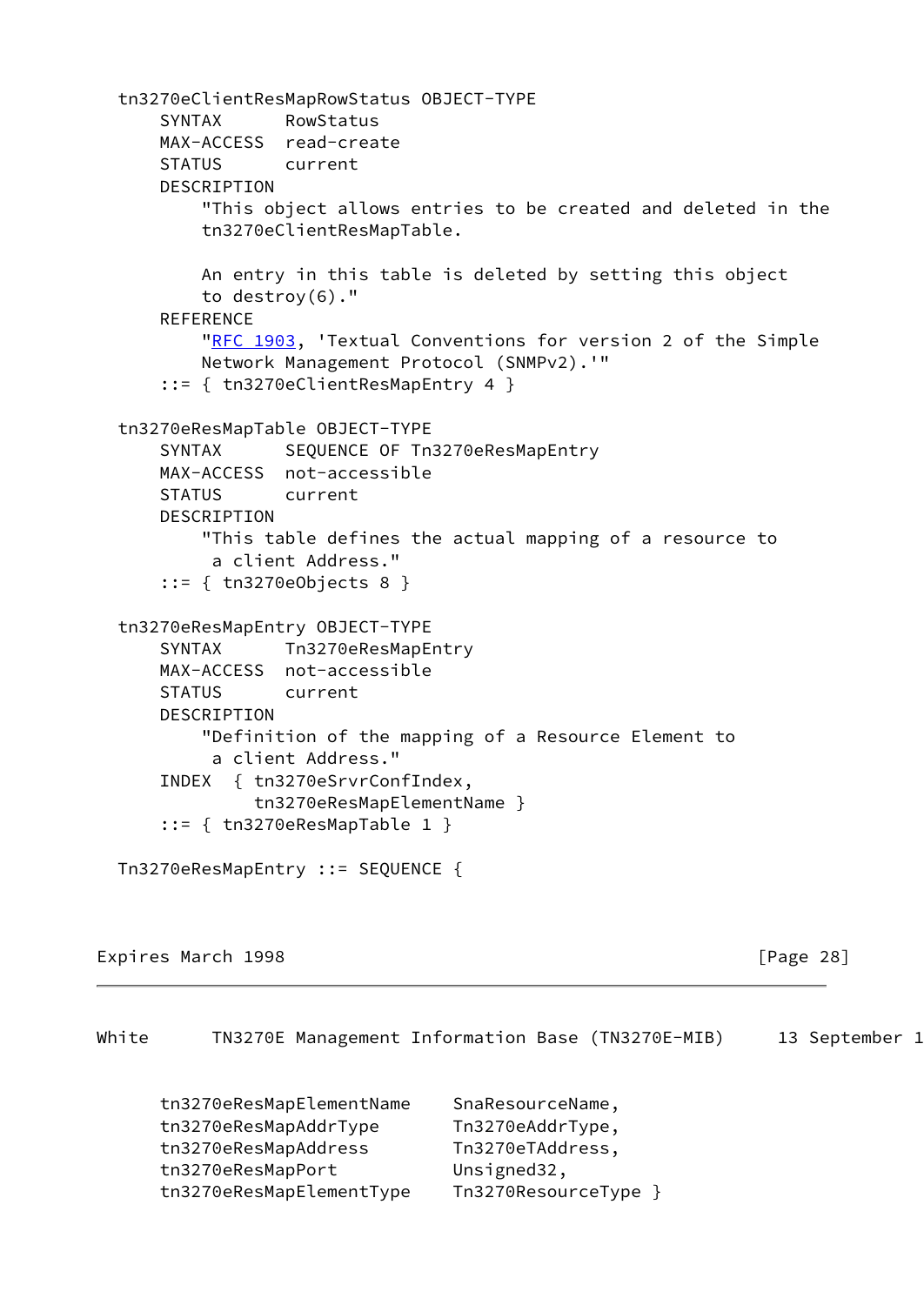```
 tn3270eResMapElementName OBJECT-TYPE
     SYNTAX SnaResourceName
     MAX-ACCESS not-accessible
    STATUS current
     DESCRIPTION
         "The name of a resource element."
     ::= { tn3270eResMapEntry 1 }
 tn3270eResMapAddrType OBJECT-TYPE
     SYNTAX Tn3270eAddrType
    MAX-ACCESS read-only
     STATUS current
     DESCRIPTION
         "Indicates the type of the client Address represented in
         tn3270eResMapAddress."
     ::= { tn3270eResMapEntry 2 }
 tn3270eResMapAddress OBJECT-TYPE
     SYNTAX Tn3270eTAddress
    MAX-ACCESS read-only
    STATUS current
     DESCRIPTION
         "A client address."
     ::= { tn3270eResMapEntry 3 }
 tn3270eResMapPort OBJECT-TYPE
     SYNTAX Unsigned32 (0..65535)
    MAX-ACCESS read-only
    STATUS current
     DESCRIPTION
         "A client Port."
    ::= { tn3270eResMapEntry 4 }
 tn3270eResMapElementType OBJECT-TYPE
     SYNTAX Tn3270ResourceType
    MAX-ACCESS read-only
     STATUS current
     DESCRIPTION
         "The type of the associating resource element."
     ::= { tn3270eResMapEntry 5 }
 -- Define the set of objects to add to the Tcp Connection Table
```
Expires March 1998 **Expires March** 1998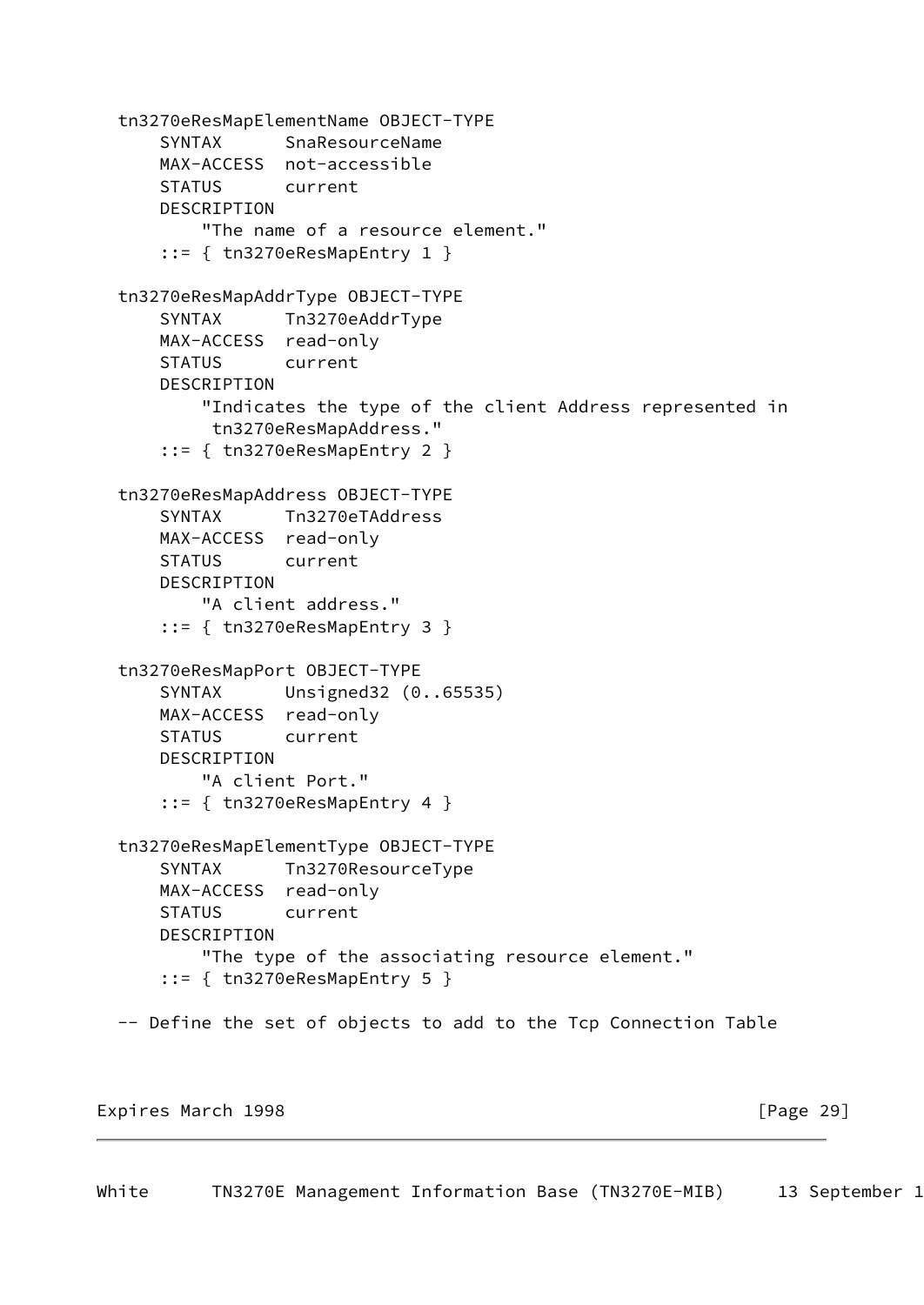tn3270eTcpConnTable OBJECT-TYPE SYNTAX SEQUENCE OF Tn3270eTcpConnEntry MAX-ACCESS not-accessible STATUS current DESCRIPTION "Provides a table that has an entry for each TN3270(E) client connection that is active at a TN3270E server. The table was originally modeled after the tcpConnTable but was changed to support different client Address types and to be indexed first by the remote address and port as oppose to local address and port. This is to enable use of a SNMP GET-NEXT operation using only the remote address and port." ::= { tn3270eObjects 9 } tn3270eTcpConnEntry OBJECT-TYPE SYNTAX Tn3270eTcpConnEntry MAX-ACCESS not-accessible STATUS current DESCRIPTION "Provides in formation about a single TN3270/TN3270E session. Note: a tn3270eSrvrConfIndex is not needed in this table since the combination of both remote local addresses and ports is sufficient to guarantee uniqueness between TN3270E Servers on the same or actually different hosts." INDEX { tn3270eTcpConnRemAddress, tn3270eTcpConnRemPort, tn3270eTcpConnRemAddrType, tn3270eTcpConnLocalAddress, tn3270eTcpConnLocalPort, tn3270eTcpConnLocalAddrType } ::= { tn3270eTcpConnTable 1 } Tn3270eTcpConnEntry ::= SEQUENCE { tn3270eTcpConnRemAddress Tn3270eTAddress, tn3270eTcpConnRemPort Unsigned32, tn3270eTcpConnRemAddrType Tn3270eAddrType, tn3270eTcpConnLocalAddress Tn3270eTAddress, tn3270eTcpConnLocalPort Unsigned32, tn3270eTcpConnLocalAddrType Tn3270eAddrType, tn3270eTcpConnLastActivity TimeTicks, tn3270eTcpConnBytesIn Counter32, tn3270eTcpConnBytesOut Counter32,

tn3270eTcpConnResourceElement SnaResourceName,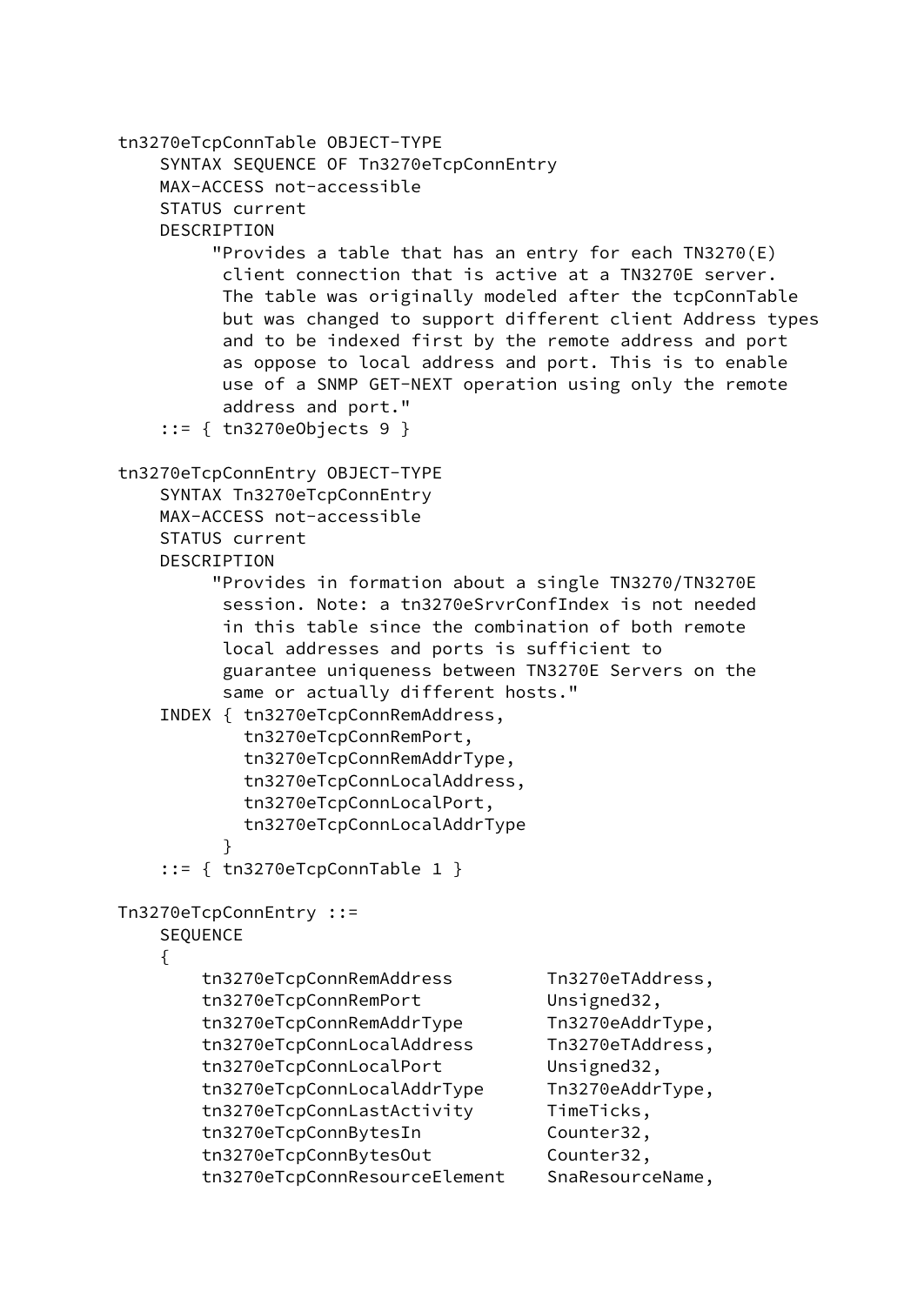```
White TN3270E Management Information Base (TN3270E-MIB) 13 September 1
          tn3270eTcpConnResourceType Tn3270ResourceType,
          tn3270eTcpConnDeviceType Tn3270DeviceTypes,
          tn3270eTcpConnFunctions Tn3270Functions
       }
  tn3270eTcpConnRemAddress OBJECT-TYPE
       SYNTAX Tn3270eTAddress
      MAX-ACCESS not-accessible
      STATUS current
      DESCRIPTION
           "The remote address associated with a TN3270E client.
           tn3270eTcpConnRemAddrType indicates the address type
           (ipv4 or ipv6 for example)."
       ::= { tn3270eTcpConnEntry 1 }
  tn3270eTcpConnRemPort OBJECT-TYPE
       SYNTAX Unsigned32 (0..65535)
      MAX-ACCESS not-accessible
      STATUS current
      DESCRIPTION
          "The remote port associated with a TN3270E client."
       ::= { tn3270eTcpConnEntry 2 }
  tn3270eTcpConnRemAddrType OBJECT-TYPE
       SYNTAX Tn3270eAddrType
      MAX-ACCESS not-accessible
      STATUS current
     DESCRIPTION
           "Indicates whether the index element tcpConnRemAddress
          is a ipv4(1) or a ipv6(2) address."
       ::= { tn3270eTcpConnEntry 3 }
  tn3270eTcpConnLocalAddress OBJECT-TYPE
       SYNTAX Tn3270eTAddress
      MAX-ACCESS not-accessible
      STATUS current
      DESCRIPTION
          "The local address associated with a TN3270E client.
           tn3270eTcpConnRemAddrType indicates the address type
            (ipv4 or ipv6 for example)."
       ::= { tn3270eTcpConnEntry 4 }
```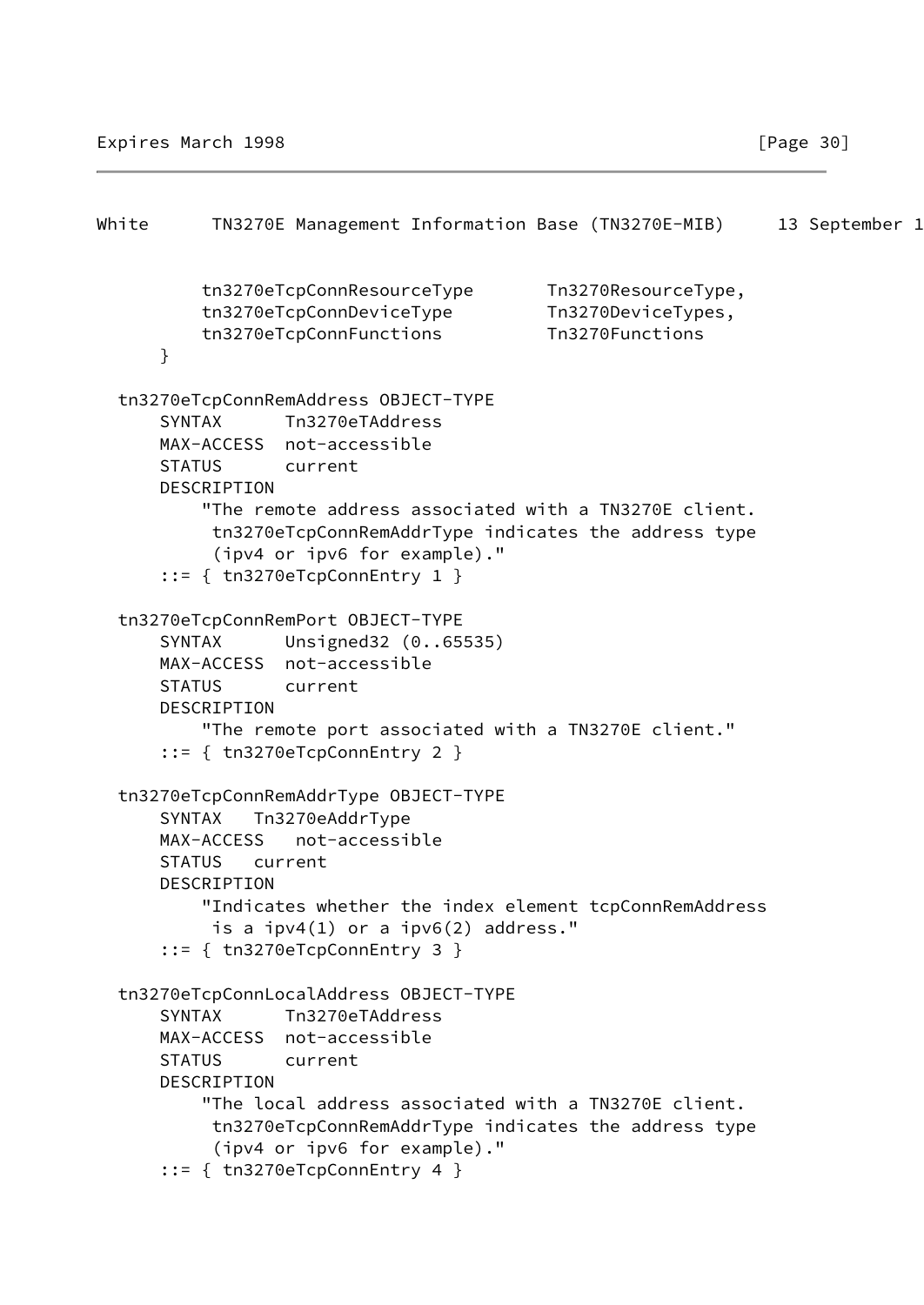tn3270eTcpConnLocalPort OBJECT-TYPE SYNTAX Unsigned32 (0..65535) MAX-ACCESS not-accessible STATUS current DESCRIPTION "The remote port associated with a TN3270E client."

Expires March 1998 **Expires** March 1998 **Expires** March 1998

White TN3270E Management Information Base (TN3270E-MIB) 13 September 1 ::= { tn3270eTcpConnEntry 5 } tn3270eTcpConnLocalAddrType OBJECT-TYPE SYNTAX Tn3270eAddrType MAX-ACCESS not-accessible STATUS current DESCRIPTION "Indicates whether the index element tcpConnLocalAddress is a ipv4(1) or a ipv6(2) address." ::= { tn3270eTcpConnEntry 6 } tn3270eTcpConnLastActivity OBJECT-TYPE SYNTAX TimeTicks MAX-ACCESS read-only STATUS current DESCRIPTION "The number of 100ths of seconds since any data was transferred for the associating TCP Connection." DEFVAL { 0 } ::= { tn3270eTcpConnEntry 7 } tn3270eTcpConnBytesIn OBJECT-TYPE SYNTAX Counter32 UNITS "octets" MAX-ACCESS read-only STATUS current DESCRIPTION "The number of bytes received by the server from TCP for this connection." ::= { tn3270eTcpConnEntry 8 } tn3270eTcpConnBytesOut OBJECT-TYPE SYNTAX Counter32 UNITS "octets" MAX-ACCESS read-only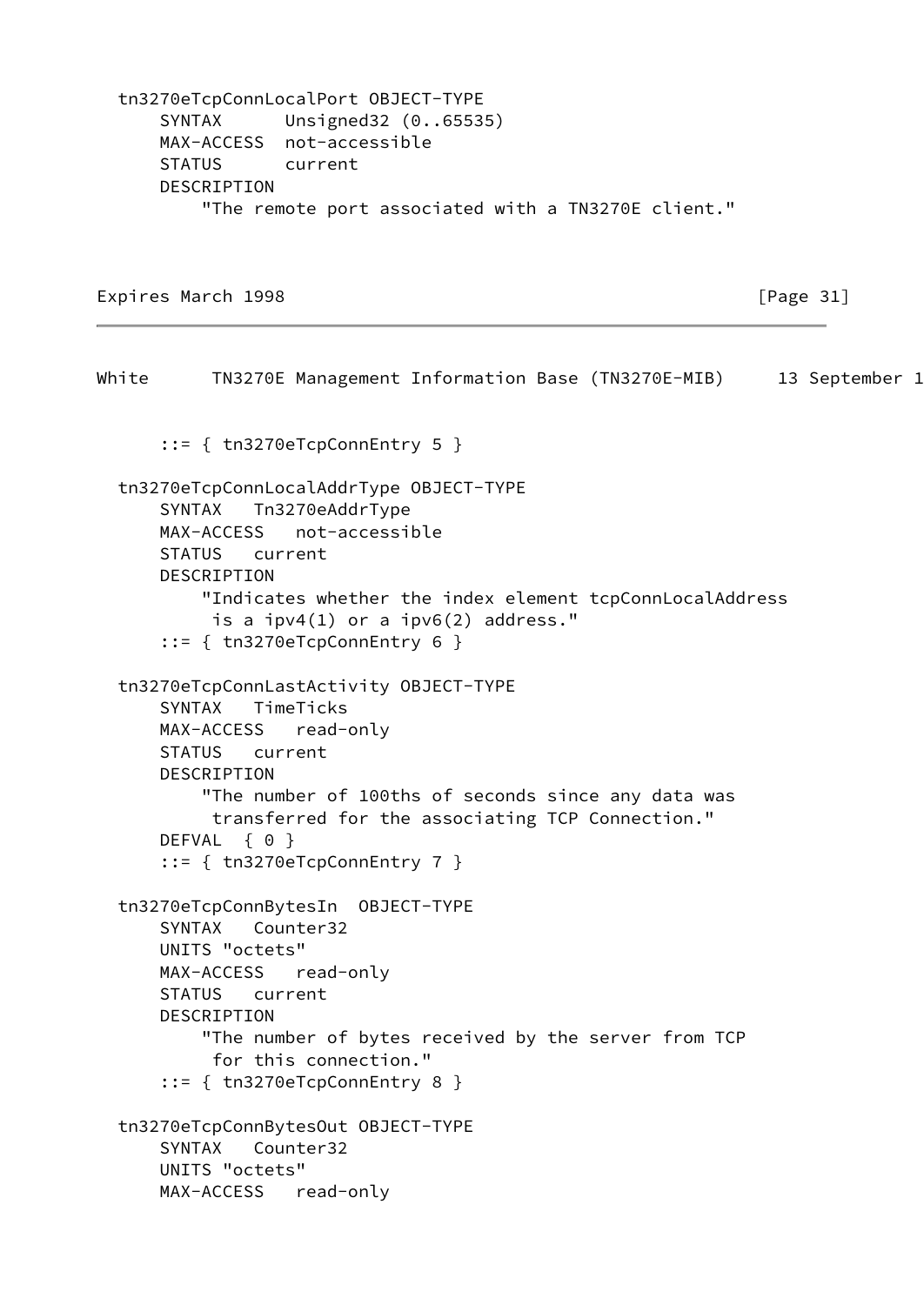```
 STATUS current
       DESCRIPTION
           "The number of bytes sent to TCP for this connection."
       ::= { tn3270eTcpConnEntry 9 }
   tn3270eTcpConnResourceElement OBJECT-TYPE
       SYNTAX SnaResourceName
       MAX-ACCESS read-only
      STATUS current
      DESCRIPTION
           "LU/Print secondary name for connecting an IP client
            into an SNA network."
      ::= { tn3270eTcpConnEntry 10 }
Expires March 1998 Expires March 1998 Expires March 1998
White TN3270E Management Information Base (TN3270E-MIB) 13 September 1
   tn3270eTcpConnResourceType OBJECT-TYPE
       SYNTAX Tn3270ResourceType
      MAX-ACCESS read-only
       STATUS current
       DESCRIPTION
           "Indicates the type of resource identified by
            tn3270eTcpConnResourceElement."
      ::= { tn3270eTcpConnEntry 11 }
   tn3270eTcpConnDeviceType OBJECT-TYPE
      SYNTAX Tn3270DeviceTypes
      MAX-ACCESS read-only
      STATUS current
      DESCRIPTION
          "Indicates the device type if negotiated with client.
           This object is also known as logmode."
      ::= { tn3270eTcpConnEntry 12 }
   tn3270eTcpConnFunctions OBJECT-TYPE
      SYNTAX Tn3270Functions
      MAX-ACCESS read-only
      STATUS current
      DESCRIPTION
          "This object will indicates which of the TN3270 and TN3270E
           functions that are supported by the server was negioted
           with a client. Refer to tn3270eSrvrFunctionsSupported."
      ::= { tn3270eTcpConnEntry 13 }
```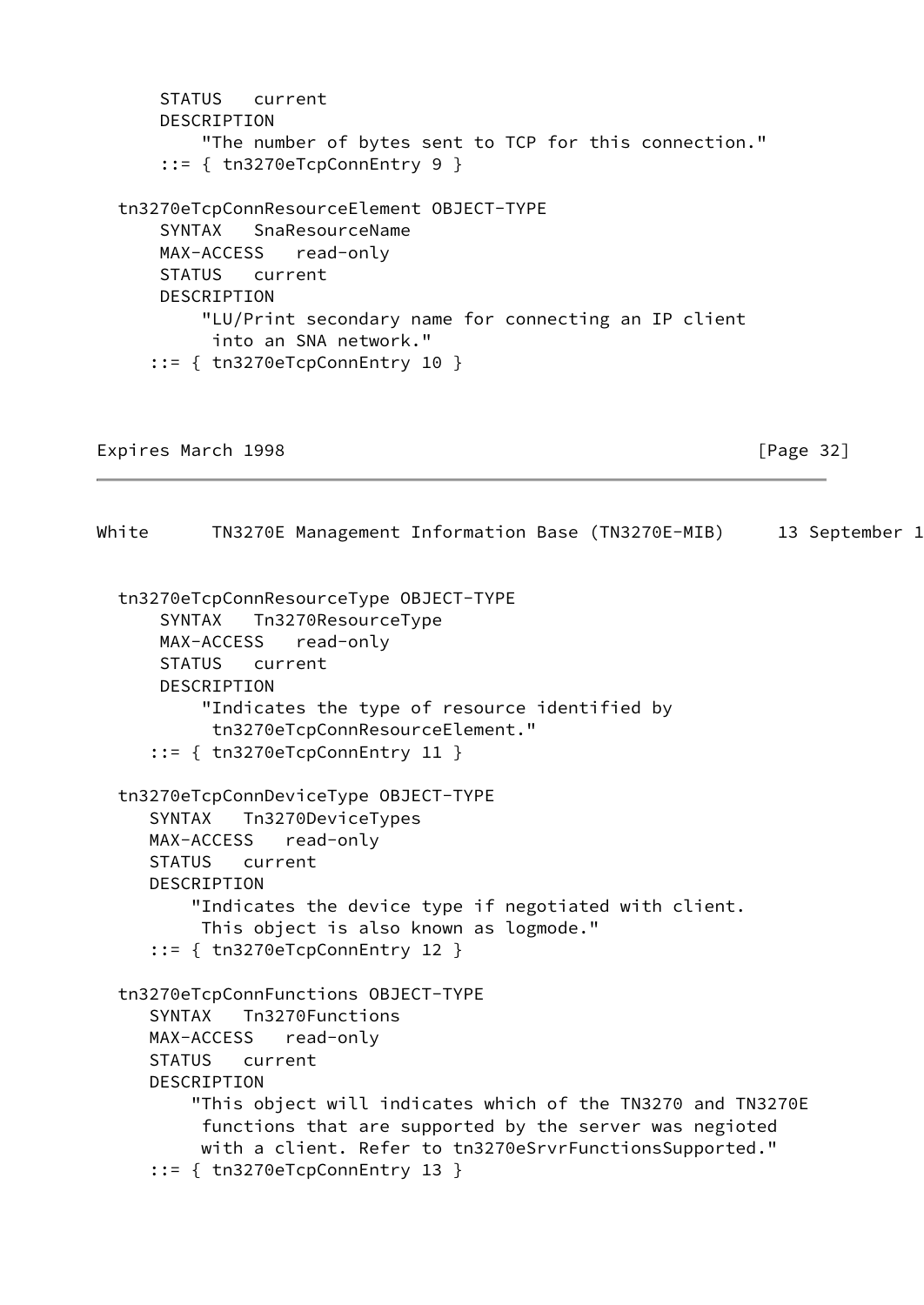```
 -- Conformance Definitions
  tn3270eGroups OBJECT IDENTIFIER ::= { tn3270eConformance 1 }
  tn3270eCompliances OBJECT IDENTIFIER ::= { tn3270eConformance 2 }
  -- compliance statements
  tn3270eCompliance MODULE-COMPLIANCE
       STATUS current
      DESCRIPTION
           "The compliance statement for agents that support the
          TN3270E-MIB."
      MODULE -- this module
          MANDATORY-GROUPS { tn3270eBasicGroup,
                             tn3270eSessionGroup
 }
         GROUP tn3270eResMapGroup
          DESCRIPTION
              "This group is optional and provides a method of
Expires March 1998 Expires March 1998 Expires March 2018
White TN3270E Management Information Base (TN3270E-MIB) 13 September 1
              performing tn3270eClientGroup to tn3270eResPool
              mapping."
          OBJECT tn3270eSrvrConfActivityCheck
              MIN-ACCESS read-only
             DESCRIPTION
                 "The agent is not required to support a set to this
                 object if the associating TN3270E server doesn't
                 support either TIMEMARK or NOP processing. In
                 this case an agent should return noCheck on
                 retrieval."
          OBJECT tn3270eSrvrConfActivityTimeout
             MIN-ACCESS read-only
             DESCRIPTION
                "The agent is not required to support a set to this
                 object if the functions enabled by
                 tn3270eSrvrConfActivityCheck are not supported.
                An agent in this case should return a value of 0."
          OBJECT tn3270eSrvrConfActivityInterval
             MIN-ACCESS read-only
             DESCRIPTION
                 "The agent is not required to support a set to this
```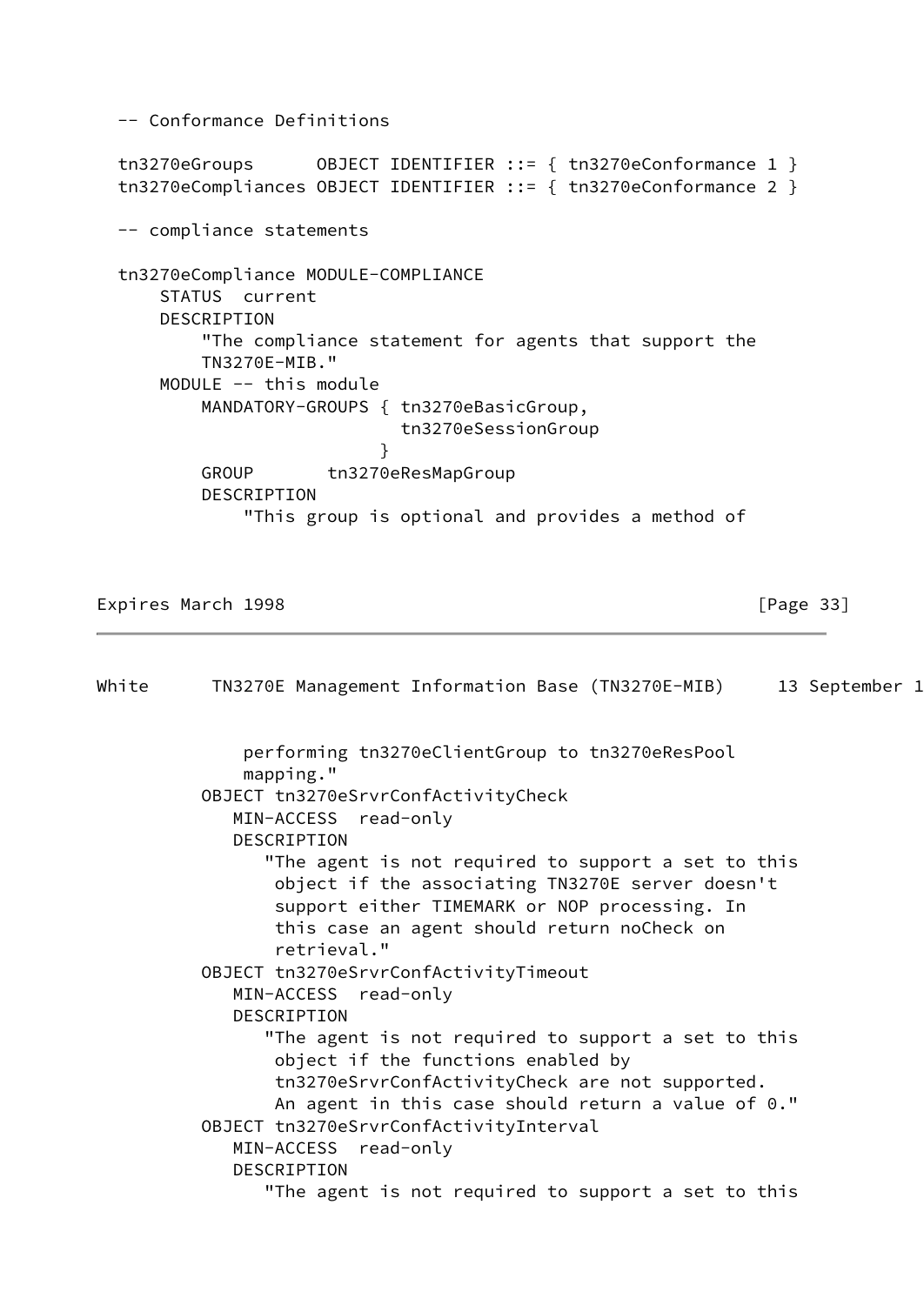```
 object if the functions enabled by
                tn3270eSrvrConfActivityCheck are not supported.
                An agent in this case should return a value of 0."
         OBJECT tn3270eSrvrConfAdminStatus
            DESCRIPTION
               "A TN3270E server is not required to support a
                stopImmediate state transition."
     ::= { tn3270eCompliances 1 }
 -- units of conformance
 tn3270eBasicGroup OBJECT-GROUP
     OBJECTS {
         tn3270eSrvrConfInactivityTimeout,
         tn3270eSrvrConfActivityCheck,
         tn3270eSrvrConfActivityTimeout,
         tn3270eSrvrConfActivityInterval,
         tn3270eSrvrFunctionsSupported,
         tn3270eSrvrConfAdminStatus,
         tn3270eSrvrConfOperStatus,
         tn3270eSrvrConfSessionTermState,
         tn3270eSrvrConfSrvrType,
         tn3270eSrvrConfContact,
         tn3270eSrvrConfRowStatus,
         tn3270eSrvrPortRowStatus,
         tn3270eSrvrStatsUpTime,
         tn3270eSrvrStatsMaxLus,
```
Expires March 1998 **Expires March 1998 Expires** March 1998

| White | TN3270E Management Information Base (TN3270E-MIB) |  | 13 September |  |
|-------|---------------------------------------------------|--|--------------|--|
|       |                                                   |  |              |  |
|       | tn3270eSrvrStatsLusInUse,                         |  |              |  |
|       | tn3270eSrvrStatsSpareLus,                         |  |              |  |
|       | tn3270eSrvrStatsMaxPtrs,                          |  |              |  |
|       | tn3270eSrvrStatsPtrsInUse,                        |  |              |  |
|       | tn3270eSrvrStatsSparePtrs,                        |  |              |  |
|       | tn3270eSrvrStatsConnectsIn,                       |  |              |  |
|       | tn3270eSrvrStatsConnRejects,                      |  |              |  |
|       | tn3270eSrvrStatsDisconnects,                      |  |              |  |
|       | tn3270eSrvrStatsOctetsIn,                         |  |              |  |
|       | tn3270eSrvrStatsOctetsInLow,                      |  |              |  |
|       | tn3270eSrvrStatsOctetsOut,                        |  |              |  |
|       | tn3270eSrvrStatsOctetsOutLow,                     |  |              |  |
|       | tn3270eClientGroupSubnetMask,                     |  |              |  |
|       | tn3270eClientGroupPfxLength,                      |  |              |  |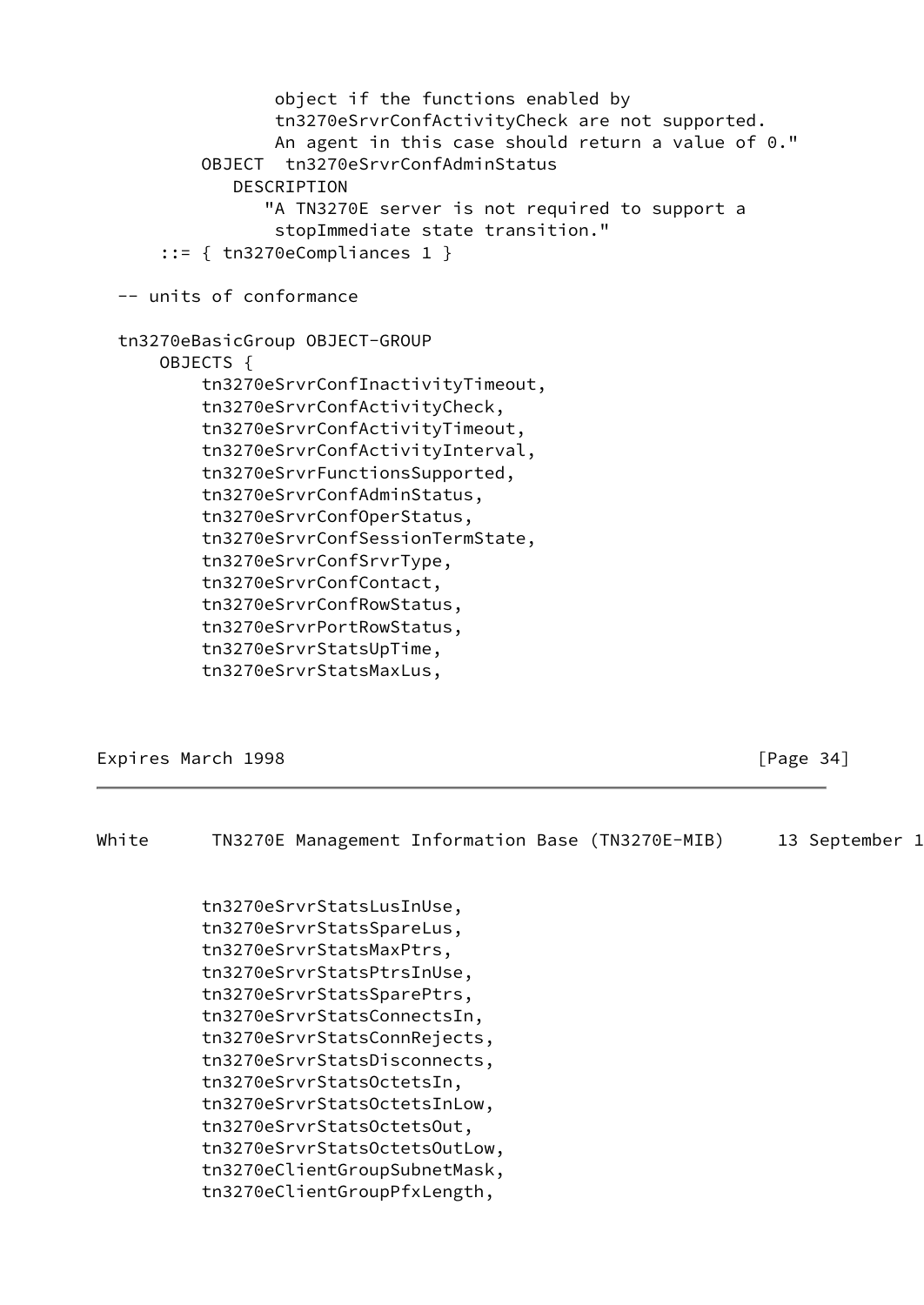tn3270eClientGroupRowStatus, tn3270eSnaMapLocalName } STATUS current DESCRIPTION "This group is mandatory for all hosts supporting the TN3270E-MIB." ::= { tn3270eGroups 1 } tn3270eSessionGroup OBJECT-GROUP OBJECTS { tn3270eResMapAddrType, tn3270eResMapAddress, tn3270eResMapPort, tn3270eResMapElementType, tn3270eTcpConnLastActivity, tn3270eTcpConnBytesIn, tn3270eTcpConnBytesOut, tn3270eTcpConnResourceElement, tn3270eTcpConnResourceType, tn3270eTcpConnDeviceType, tn3270eTcpConnFunctions } STATUS current DESCRIPTION "This group is mandatory for all hosts supporting the TN3270E-MIB." ::= { tn3270eGroups 2 } tn3270eResMapGroup OBJECT-GROUP OBJECTS { tn3270eResPoolElementType, tn3270eResPoolRowStatus, tn3270eClientResMapRowStatus

Expires March 1998 **Expires March 1998 Expires** March 1998

<span id="page-39-0"></span>White TN3270E Management Information Base (TN3270E-MIB) 13 September 1 } STATUS current DESCRIPTION "This group is optional for all hosts supporting the

 TN3270E-MIB." ::= { tn3270eGroups 3 } END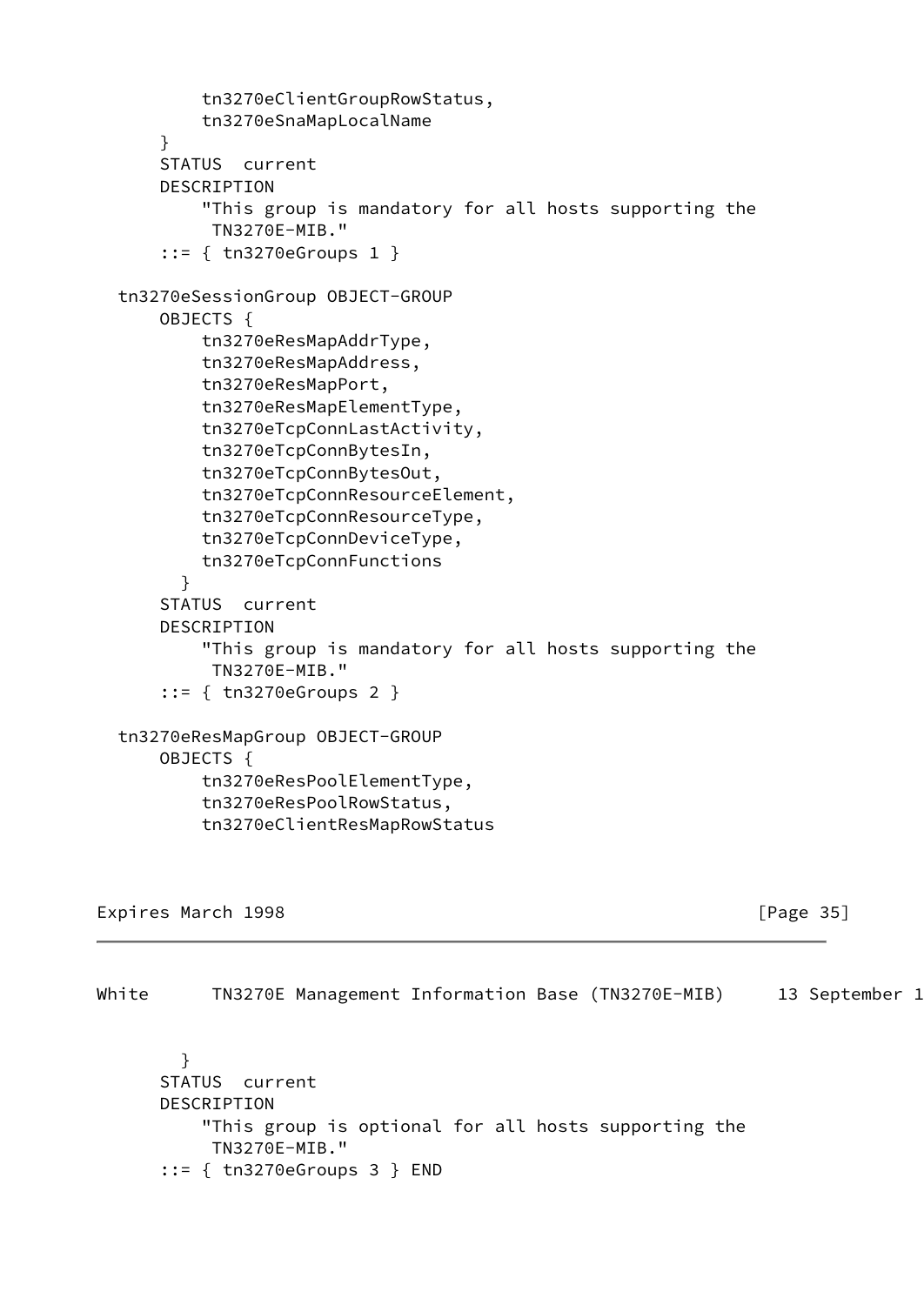## <span id="page-40-1"></span>[5](#page-40-1). Security Considerations

 Certain management information defined in this MIB may be considered sensitive in some network environments. Therefore, authentication of received SNMP requests and controlled access to management information should be employed in such environments. The method for this authentication is a function of the SNMP Administrative Framework, and has not been expanded by this MIB.

 Several objects in this MIB allow write access or provide for remote creation. Allowing this support in a non-secure environment can have a negative effect on network operations. It is recommended that implementers seriously consider whether set operations should be allowed without providing, at a minimum, authentication of request origin. It it recommended that without such support that the following objects be implemented as read-only:

- o tn3270eSrvrConfInactivityTimout
- o tn3270eSrvrConfActivityCheck
- o tn3270eSrvrConfActivityTimeout
- o tn3270eSrvrConfActivityInterval
- o tn3270eSrvrConfAdminStatus
- o tn3270eSrvrConfSessionTermState
- o tn3270eSrvrConfContact
- o tn3270eClientGroupSubnetMask
- o tn3270eResPoolElementType

 The following objects should either be implemented as read-only or not implemented when security is an issue as previously discussed:

- o tn3270eSrvrConfRowStatus
- o tn3270eSrvrPortRowStatus
- o tn3270eClientGroupRowStatus
- o tn3270eResPoolRowStatus
- o tn3270eResMapRowStatus

## <span id="page-40-2"></span>[6](#page-40-2). Acknowledgments

This document is a product of the TN3270E Working Group.

Expires March 1998 **Expires** March 1998

<span id="page-40-0"></span>White TN3270E Management Information Base (TN3270E-MIB) 13 September 1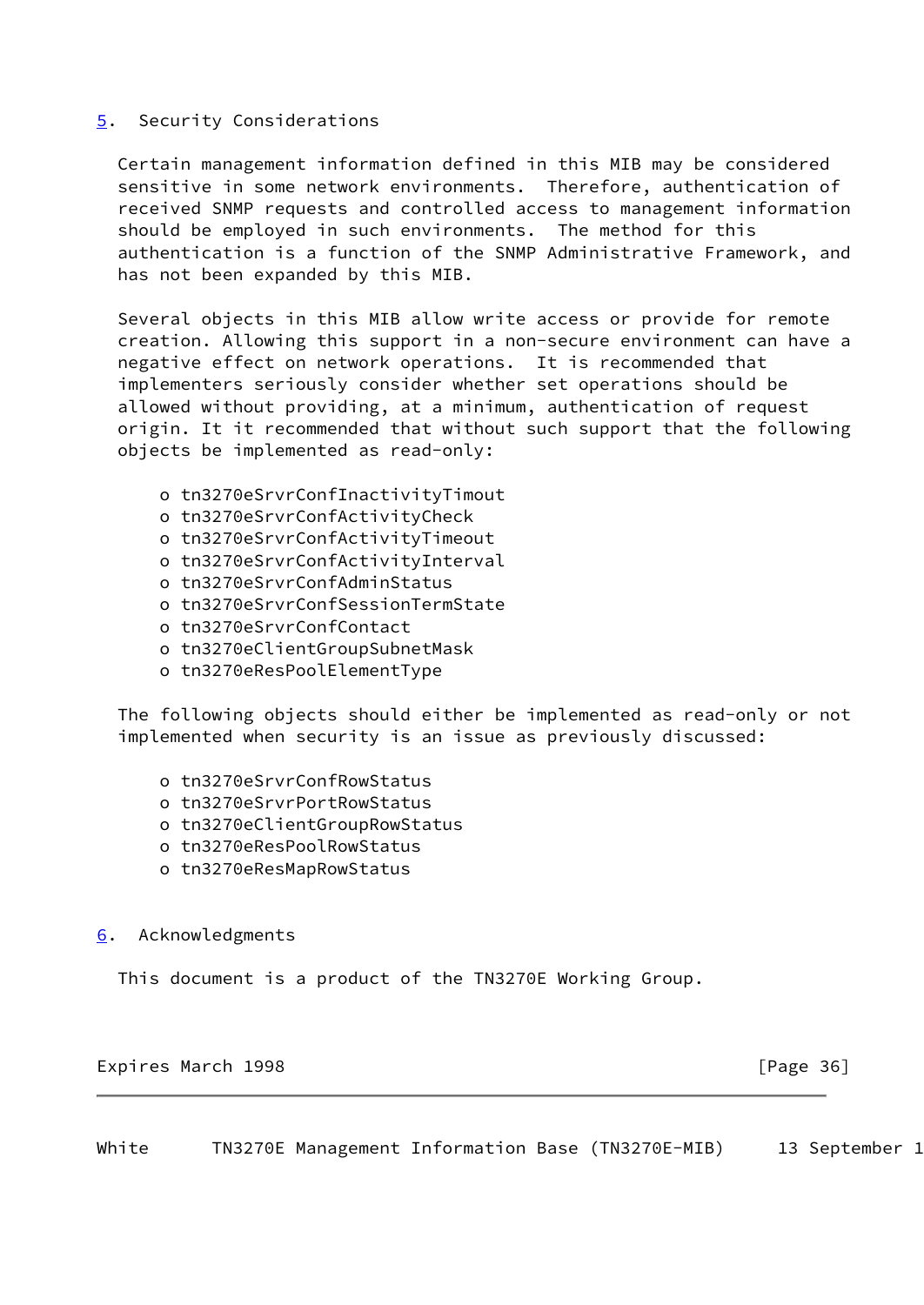## <span id="page-41-7"></span>[7](#page-41-7). References

- <span id="page-41-0"></span>[1] SNMPv2 Working Group, Case, J., McCloghrie, K., Rose, M., and Waldbusser S., "Structure of Management Information for version 2 of the Simple Network Management Protocol (SNMPv2)", [RFC 1902,](https://datatracker.ietf.org/doc/pdf/rfc1902) January 1996.
- [2] Network Working Group, Postel, J., and Reynolds, J., "Telnet Protocol Specification", [RFC 854](https://datatracker.ietf.org/doc/pdf/rfc854), May 1983.
- <span id="page-41-6"></span>[3] Network Working Group, Postel, J., and Reynolds, J., "Telnet Timing Mark Option", [RFC 860](https://datatracker.ietf.org/doc/pdf/rfc860), May 1983.
- [4] Network Working Group and Rekhter J., "Telnet 3270 Regime Option", [RFC 1041](https://datatracker.ietf.org/doc/pdf/rfc1041), January 1988.
- <span id="page-41-1"></span>[5] McCloghrie, K., and M. Rose, Editors, "Management Information Base for Network Management of TCP/IP-based internets: MIB-II", STD 17, [RFC 1213](https://datatracker.ietf.org/doc/pdf/rfc1213), Hughes LAN Systems, Performance Systems International, March 1991.
- <span id="page-41-4"></span>[6] SNMPv2 Working Group, Case, J., McCloghrie, K., Rose, M., and S. Waldbusser, "Textual Conventions for version 2 of the Simple Network Management Protocol (SNMPv2)", [RFC 1903](https://datatracker.ietf.org/doc/pdf/rfc1903), January 1996.
- <span id="page-41-3"></span>[7] SNMPv2 Working Group, Case, J., McCloghrie, K., Rose, M., and S. Waldbusser, "Protocol Operations for version 2 of the Simple Network Management Protocol (SNMPv2)", [RFC 1905](https://datatracker.ietf.org/doc/pdf/rfc1905), January 1996.
- <span id="page-41-5"></span>[8] SNMPv2 Working Group, Case, J., McCloghrie, K., Rose, M., and S. Waldbusser, "Conformance Statements for version 2 of the Simple Network Management Protocol (SNMPv2)", [RFC 1904](https://datatracker.ietf.org/doc/pdf/rfc1904), January 1996.
- <span id="page-41-2"></span>[9] Case, J., M. Fedor, M. Schoffstall, J. Davin, "Simple Network Management Protocol", [RFC 1157](https://datatracker.ietf.org/doc/pdf/rfc1157), SNMP Research, Performance Systems International, MIT Laboratory for Computer Science, May 1990.
- [10] IETF SNMPv2 Working Group and McCloghrie, K., "TCP-MIB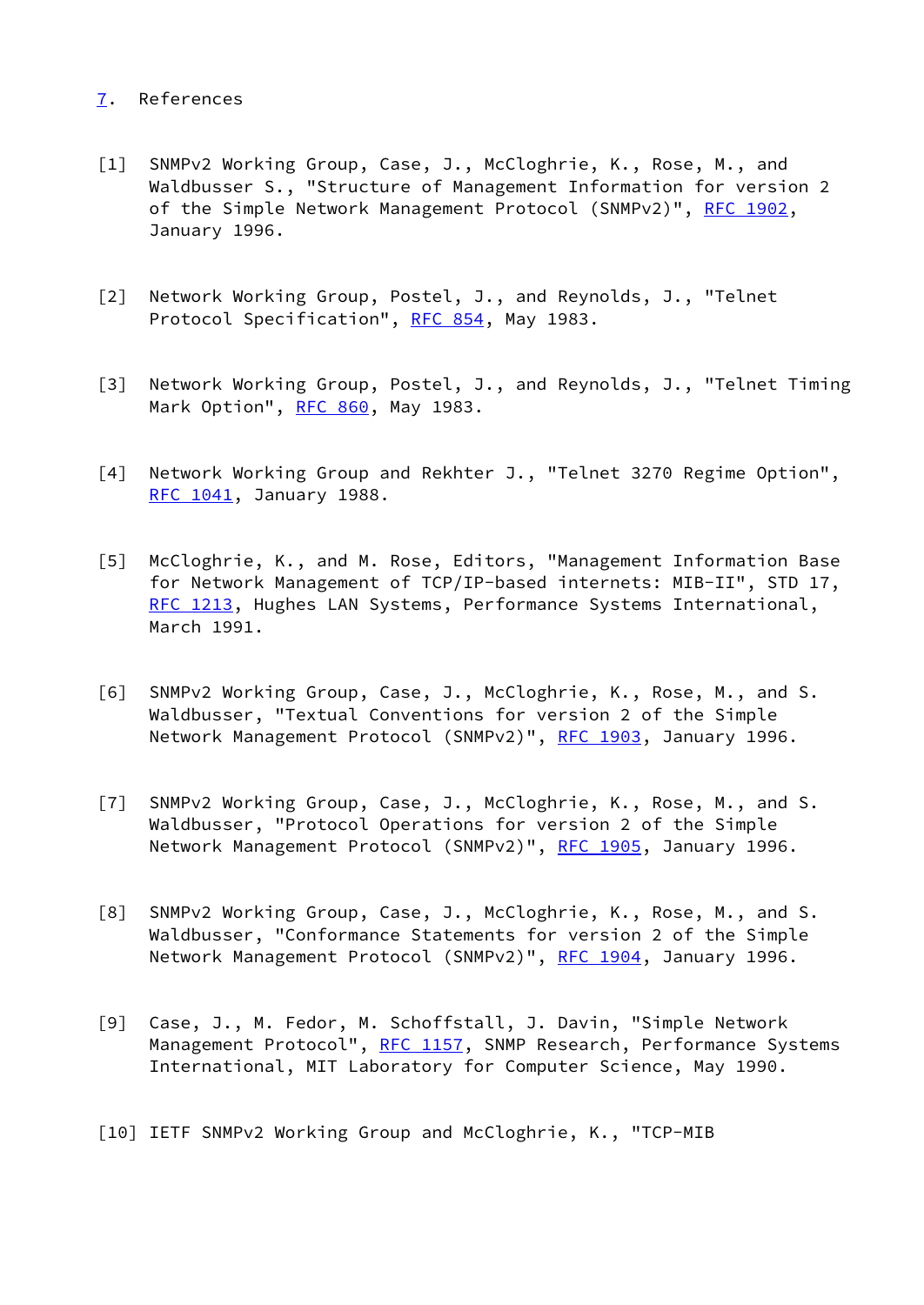<span id="page-42-0"></span>White TN3270E Management Information Base (TN3270E-MIB) 13 September 1

Definitions", November 1994.

- [11] Hinden, R., Deering, S., "IP Version 6 Addressing Architecture", <[draft-ietf-ipngwg-addr-arch-v2-02.txt>](https://datatracker.ietf.org/doc/pdf/draft-ietf-ipngwg-addr-arch-v2-02.txt), July 16, 1997
- <span id="page-42-1"></span>[12] Krupczak, Cheryl, Saperia, Jonathan, "Definitions of System-Level Managed Objects for Applications", April 15, 1997.
- <span id="page-42-2"></span>[8](#page-42-2). Authors' Address

 Kenneth D. White Dept. G80/Bldg 503 IBM Corporation Research Triangle Park, NC 27709, USA E-mail: kennethw@vnet.ibm.com